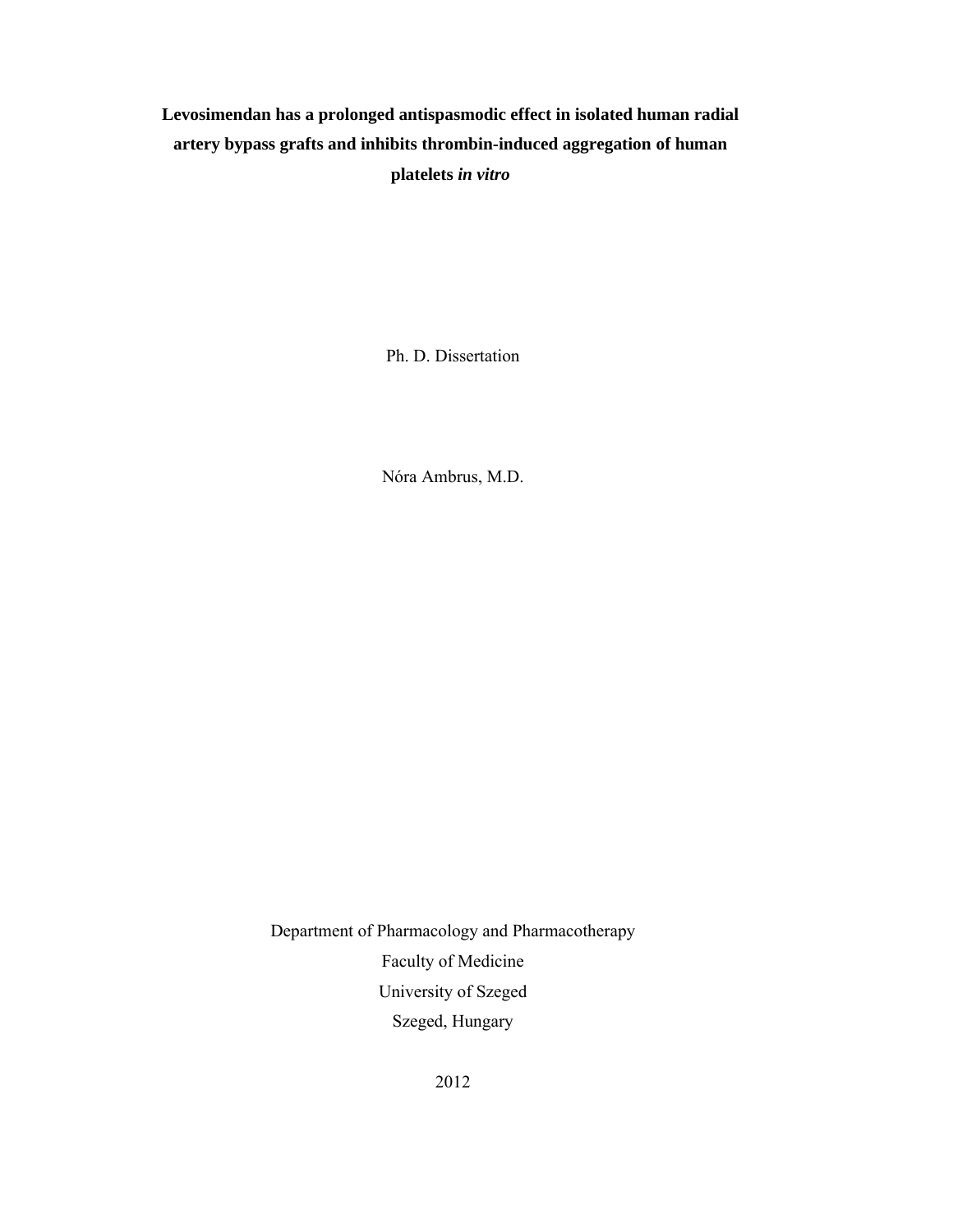# **List of abbreviations**

5-HT: 5-hydroxytryptamine ACC/AHA: American College of Cardiology and the American Heart Association Ach: acetylcholine ADP: adenosine diphosphate Akt: protein kinase B BK<sub>Ca</sub>: large conductance calcium-activated potassium CABG: coronary artery bypass graft surgery CAD: coronary artery disease ERK: extracellular signal-regulated kinase IC: inhibitory concentration IMA: internal mammary artery KATP: ATP sensitive KCl: potassium chloride KH: Krebs-Henseleit  $K_V$ : voltage sensitive LAD: left anterior descending LIMA: left internal mammary artery mN: milliNewton NA: noradrenaline Na-citrate: sodium-citrate PDE: phosphodiesterase PPP: platelet poor plasma PRP: platelet rich plasma RA: radial artery S.E.M.: standard error of the mean SVG: saphenous vein graft WP: washed platelet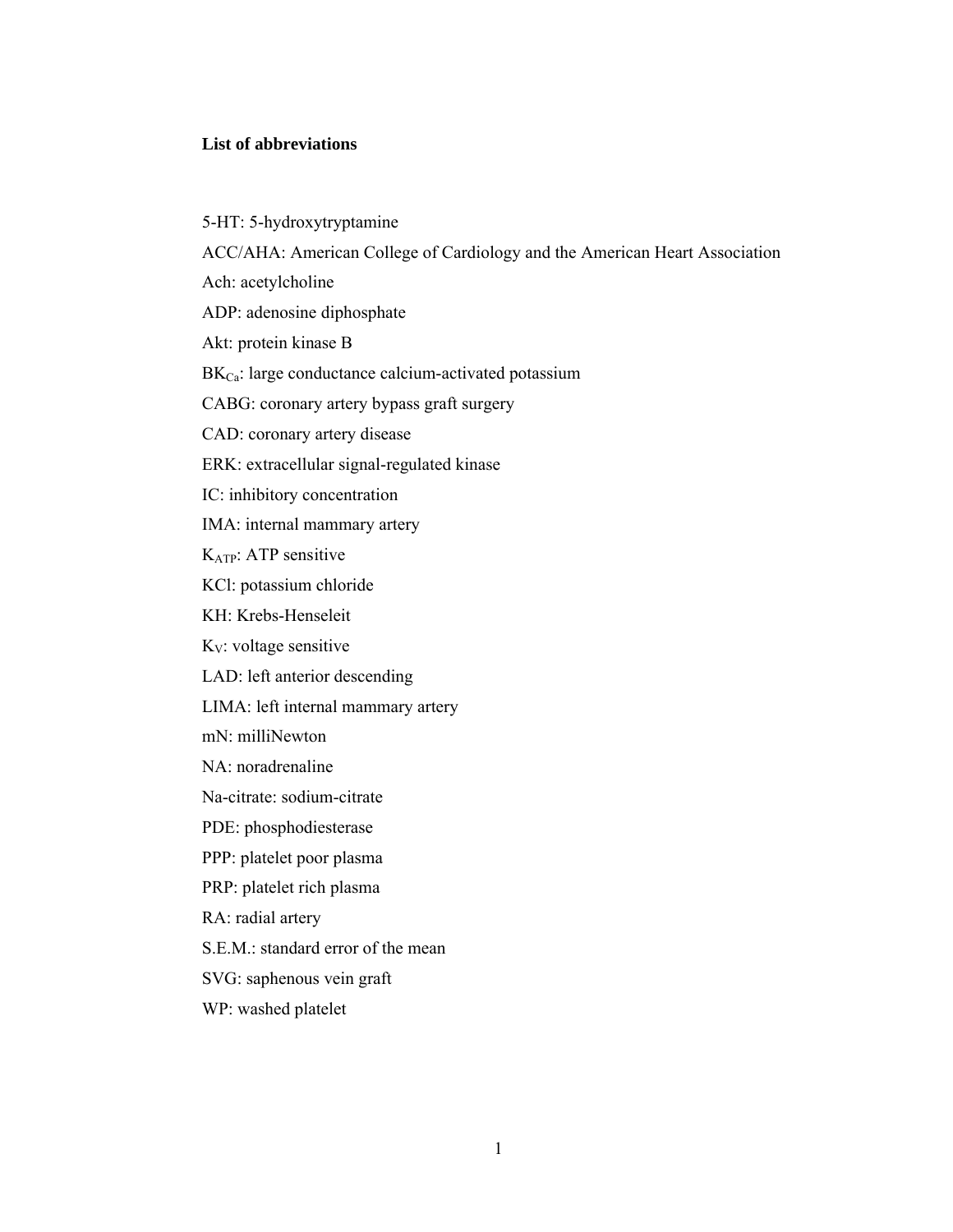## **Summary**

We have shown that contractions of the human RA grafts are larger than those of the IMA grafts in vitro. This finding supports the higher incidence of severe vasospasm of RA during CABG. We have demonstrated that the 5-HT-induced contractions of human RA graft segments pre-incubated in 0.9% NaCl solution were stable for 120 minutes. Levosimendan, in a therapeutic concentration  $(0.16 \mu mol/L)$ , had a prolonged effect (>90 minutes) on the 5-HT-induced tone of the human RA segment. Levosimendan also effectively decreased NA-induced contractions. The colloidal Biseko® solution is effective against both NA- and 5- HT-induced contractions in human RA graft segments. The effect of Biseko® solution on 5-HT-induced contractions lasts for only 45 minutes. The maximal contractile and vasodilating capacities as well as the endothelium-dependent relaxation of RA segments pre-incubated in levosimendan solution were comparable to controls, suggesting that the inodilator does not deteriorate the function of the graft.  $BK_{Ca}$  channels do not account for the prolonged effect of levosimendan in reducing contraction of RA graft segments. Therapeutic concentrations of levosimendan ( $\leq 0.2 \mu$ mol/L) reduced thrombin-induced platelet aggregation in vitro. The platelet inhibitory effect of levosimendan is markedly decreased by albumin and significantly enhanced upon increasing the time of preincubation. These findings may render the inodilator drug, levosimendan, effective in preventing the spasm of the RA and the thrombotic occlusion of the graft during the intraoperative phase of CABG.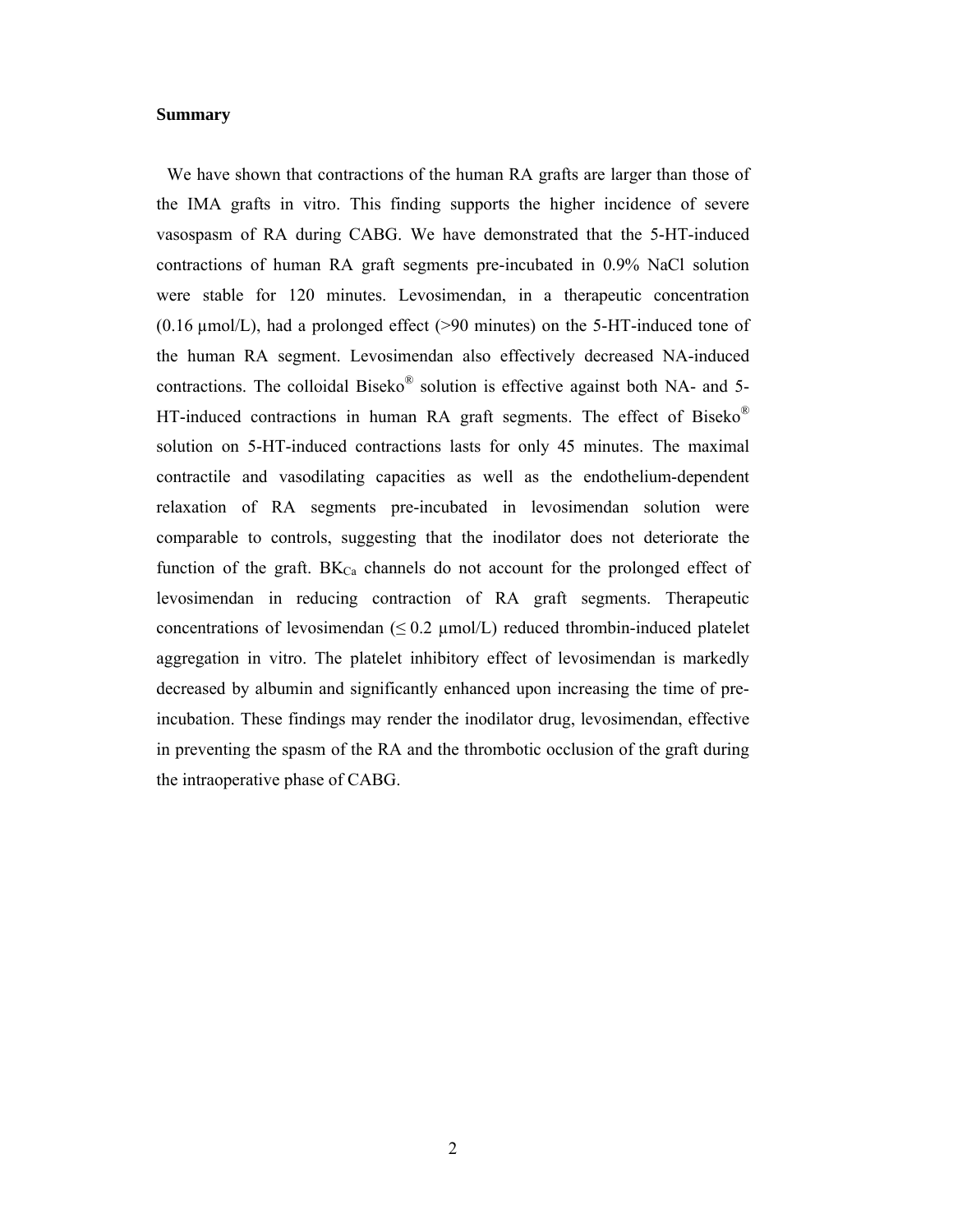## **Publications relating to the dissertation**:

1. **Ambrus N**, Szolnoky J, Pollesello P, Kun A, Varró A, Papp JG, Pataricza J. Prolonged antispasmodic effect in isolated radial artery graft and pronounced platelet inhibition induced by the inodilator drug, levosimendan. Basic Clin Pharmacol Toxicol. 2012; 110(3):269-74.

IF: 2.371

2. Szolnoky J, **Ambrus N**, Szabó-Biczók A, Bogáts G, Papp JG, Varró A, Pataricza J. Biseko colloidal solution diminishes the vasoreactivity of human isolated radial arteries. Eur J Cardiothorac Surg. 2009; 36(1):143-7. IF: 2.397

3. Szolnoky J, **Ambrus N**, Szabó-Biczók A, Bogáts G, Papp JG, Varró A, Pataricza J. Kolloid és krisztalloid oldatok hatása human arteria radialis bypass graftok tónusán in vitro. Cardiologia Hungarica 2009; 39 : 135-9. IF: 0

# **Other publication**:

4. Pataricza J, Krassói I, **Ambrus N**, Bitay M, Varró A, Papp JG. Interspecies differences and extracellular calcium dependence in the vasorelaxing effect of cromakalim in isolated human, porcine, and canine coronary arteries. J Cardiovasc Pharmacol Ther. 2010; 15(3):289-95.

IF: 1.969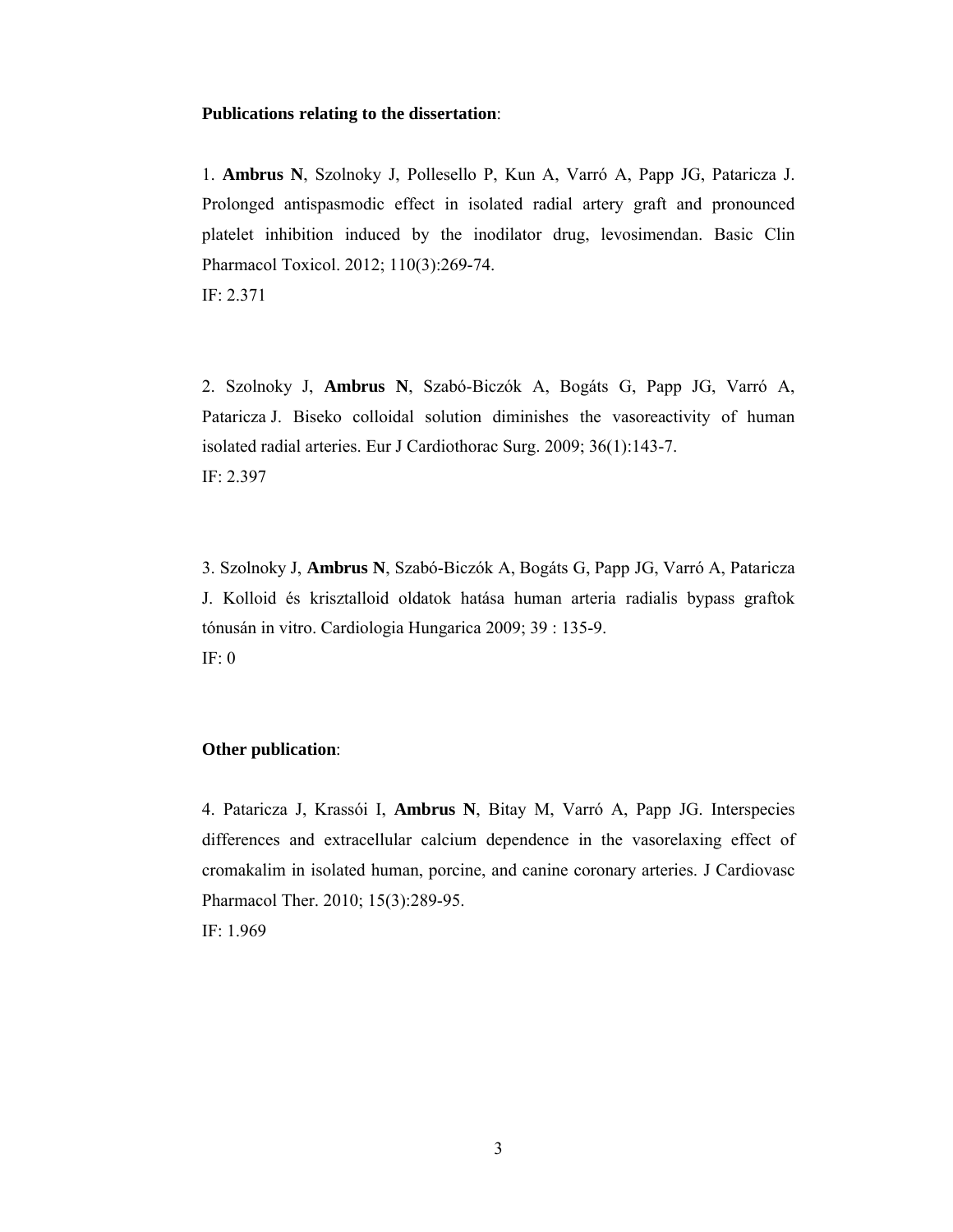### **Abstracts**:

1. **Ambrus N**, Szolnoky J, Pollesello P, Varró A, Papp JG, Pataricza J. A levosimendan relaxálja a szerotoninnal kontrahált humán artéria radiális graftot in vitro. (Levosimendan relaxes human radial artery grafts precontracted with 5-hydroxytryptamine in vitro.) A Magyar Élettani Társaság (MÉT) LXXIV. Vándorgyűlése és a Magyar Kísérletes és Klinikai Farmakológiai Társaság (MFT) II. közös tudományos konferenciája, Szeged. Abstract Book 145, 2010.

2. **Ambrus N**, Szolnoky J, Pollesello P, Varró A, Papp JGy, Pataricza J. A Levosimendan hatás kumulációja izolált arteria radialis graftok esetén. (Cumulation of the effect of levosimendan in isolated radial artery bypass grafts.) Cardiol. Hung. 40. Suppl.G. G55, 2010.

3. **Ambrus N**, Pataricza J, Krassói I, Márton Z, Bitay M, Varró A, Papp JGy. Endothelium in health and disease; species difference in calcium dependency of cromakalim induced relaxation in porcine and human coronary arteries. Basic Clin Pharmacol Toxicol. 107:(Suppl.1). 175, 2010.

4. **Ambrus N**, Szolnoky J, Szabó-Biczók A, Bogáts G, Papp JG, Varró A, Pataricza J. A kolloidális Biseko® oldat csökkenti az arteria radialis kontrakciós képességét in vitro. (Colloidal Biseko® solution decreases the contractility of radial artery in vitro.) Magyar Élettani Társaság LXXIII. Vándorgyűlése, Budapest. Abstract Book 191, 2009.

5. **Ambrus N**, Szolnoky J, Pollesello P, Varró A, Papp JG, Pataricza J. Long-lasting effect of Levosimendan against 5-hydroxytryptamine-induced contraction in isolated radial artery bypass grafts. Heart Failure 2009, Nice, France. Abstract book 161, 2009.

6. **Ambrus N**, Szolnoky J, Szabó-Biczók A, Bogáts G, Papp JGy, Varró A, Pataricza J. Tároló oldatok hatása az arteria radialis funkciójának megőrzésében in vitro. (Effect of storage solutions in the preservation of radial artery function in vitro.) Cardiol. Hung. 39. Suppl.A. A64, 2009.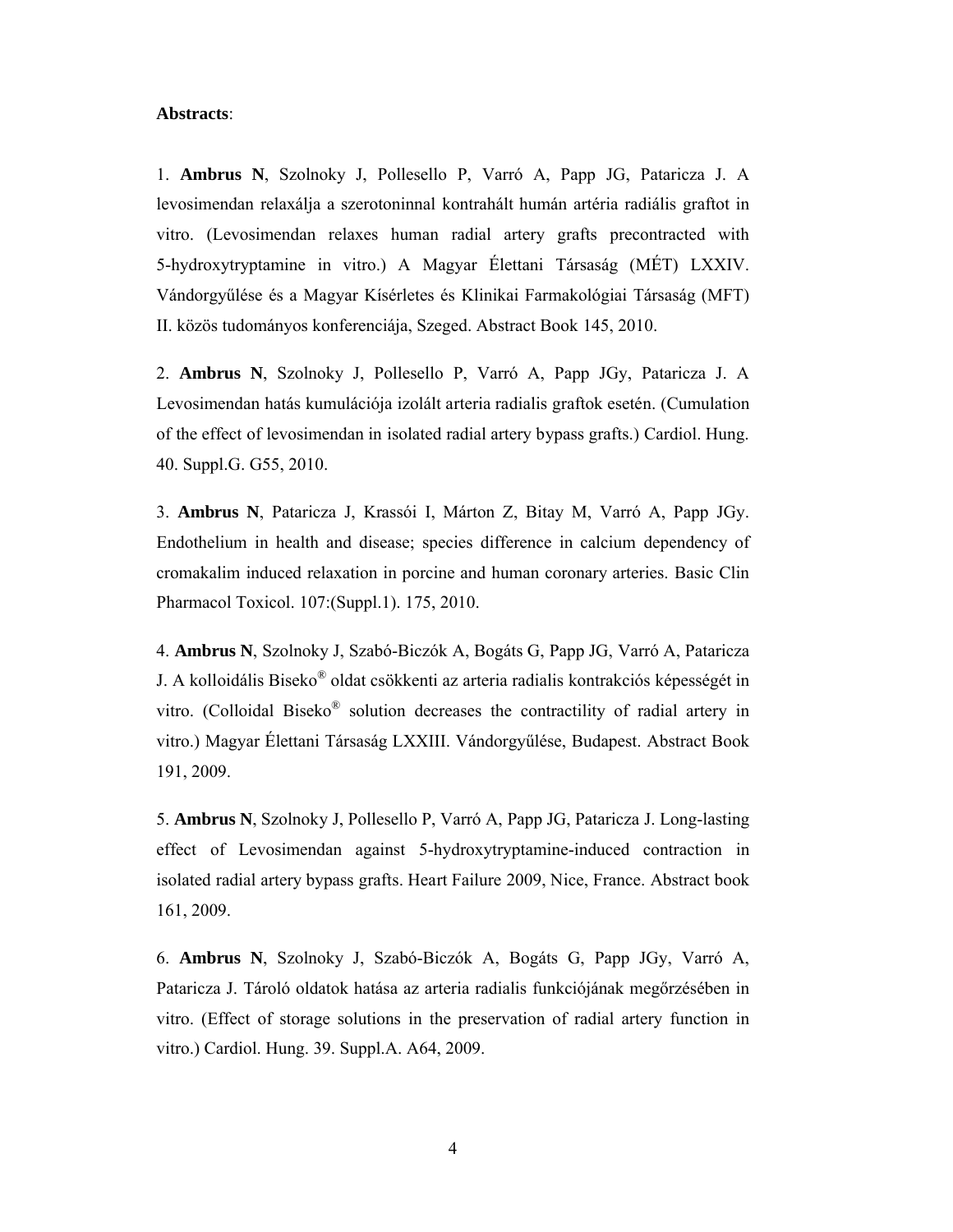7. Szolnoky J, Pataricza J, **Ambrus N**, Krassói I, Szabó B. A, Bogáts G. Különböző tárolóoldatok arteria radialis graftok in vitro vazoreaktivitására gyakorolt hatása. (Effect of various storage solutions in the vasoreactiviy of radial artery grafts in vitro.) Cardiol. Hung. 37. Suppl.D. D16-D17, 2007.

8. **Ambrus N**, Szolnoky J, Krassói I, Pataricza J. Perioperative preservation of graft function during CABG surgery with colloidal 'Biseko' in vitro. Endothelium: The Determinant of Cardiovascular Health and Disease, International Workshop of The Physiological Society, Krakow, Poland. Abstract book 26, 2007.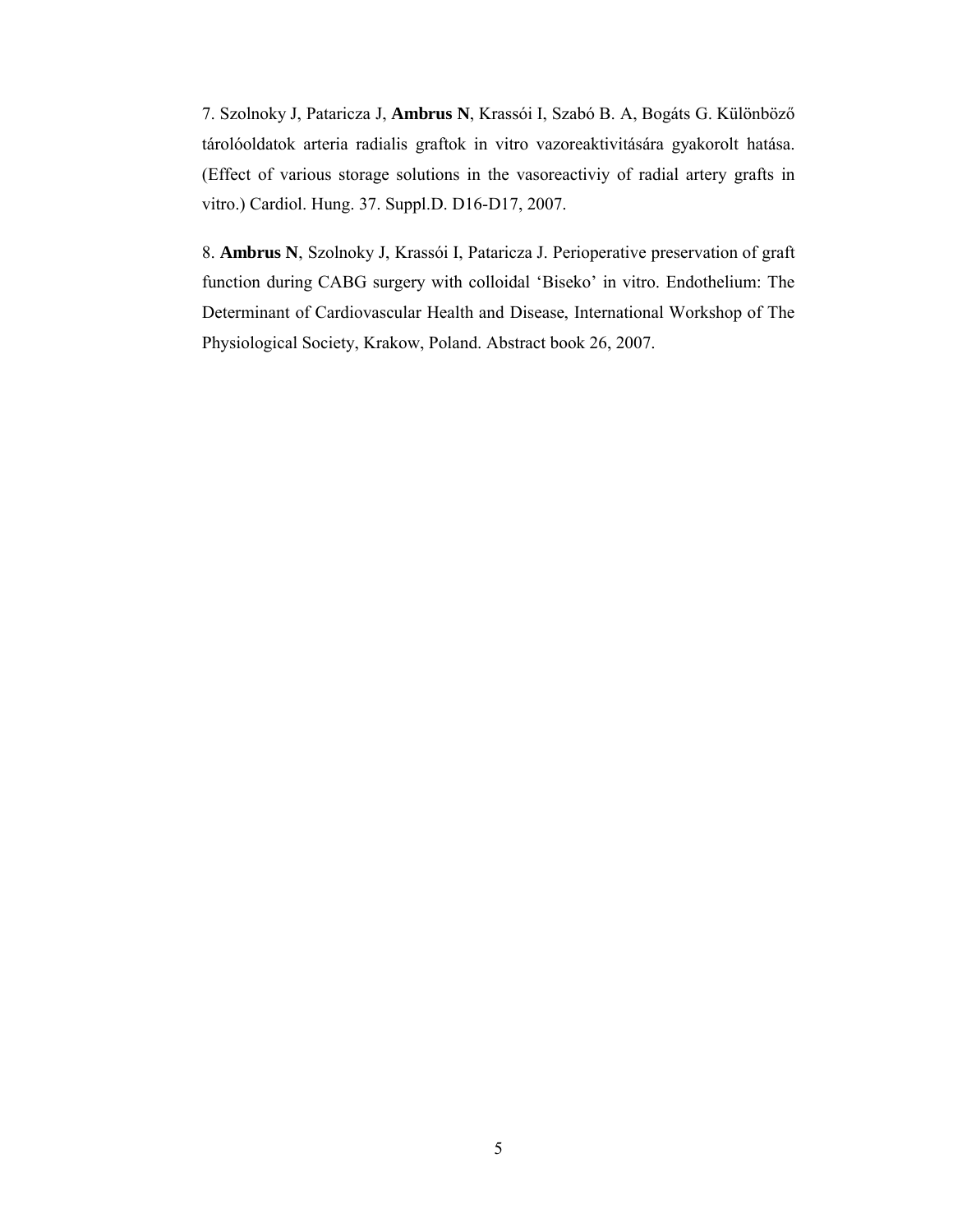# **TABLE OF CONTENTS**

| <b>List of abbreviations</b>                                                         | $\mathbf{1}$ |
|--------------------------------------------------------------------------------------|--------------|
| <b>Summary</b>                                                                       | 2            |
| <b>Publications relating to the dissertation</b>                                     | 3            |
| <b>Other publication</b>                                                             | 3            |
| <b>Abstracts</b>                                                                     | 4            |
| 1. Introduction                                                                      | 8            |
| 1.1. Coronary artery bypass graft surgery (CABG)                                     | 8            |
| 1.1.1 Indications of CABG                                                            | 8            |
| 1.1.2. Coronary artery bypass grafts                                                 | 9            |
| 1.1.3. Pre-incubation solutions for preserving the function of RA bypass grafts 11   |              |
| 2. Patients and methods                                                              | 13           |
| 2.1. Patients                                                                        | 13           |
| 2.1.1. Comparing the contractions of IMA and RA bypass grafts                        | 13           |
| 2.1.2. Effect of 5% human albumin and Biseko® pre-incubation solutions on            |              |
| noradrenaline (NA)-induced contractions of RA segments                               | 14           |
| 2.1.3. Prolonged effect of different pre-incubation solutions on the contractile and |              |
| vasorelaxing properties of RA segments                                               | 15           |
| 2.1.4. Sampling for measurement of platelet aggregation                              | 16           |
| 2.2. Preparation of IMA and RA segments for in vitro testing                         | 16           |
| 2.3. Isometric tension measurement                                                   | 17           |
| 2.4. Protocols of investigations with human arterial segments                        | 18           |
| 2.4.1. Protocol 1                                                                    | 18           |
| 2.4.2. Protocol 2                                                                    | 19           |
| 2.4.3. Protocol 3                                                                    | 20           |
| 2.5. Wet weight measurement of human arteries                                        | 21           |
| 2.6. Measurement of platelet aggregation                                             | 21           |
| 2.7. Preparation of PRP and WPs                                                      | 22           |
| 2.8. Protocols of investigations for the measurement of platelet aggregation 23      |              |
| 2.8.1. Protocol 4                                                                    | 23           |
| 2.8.2. Protocol 5                                                                    | 24           |
| 2.9. Statistical analysis                                                            | 25           |
| 2.10. Drugs and solutions                                                            | 26           |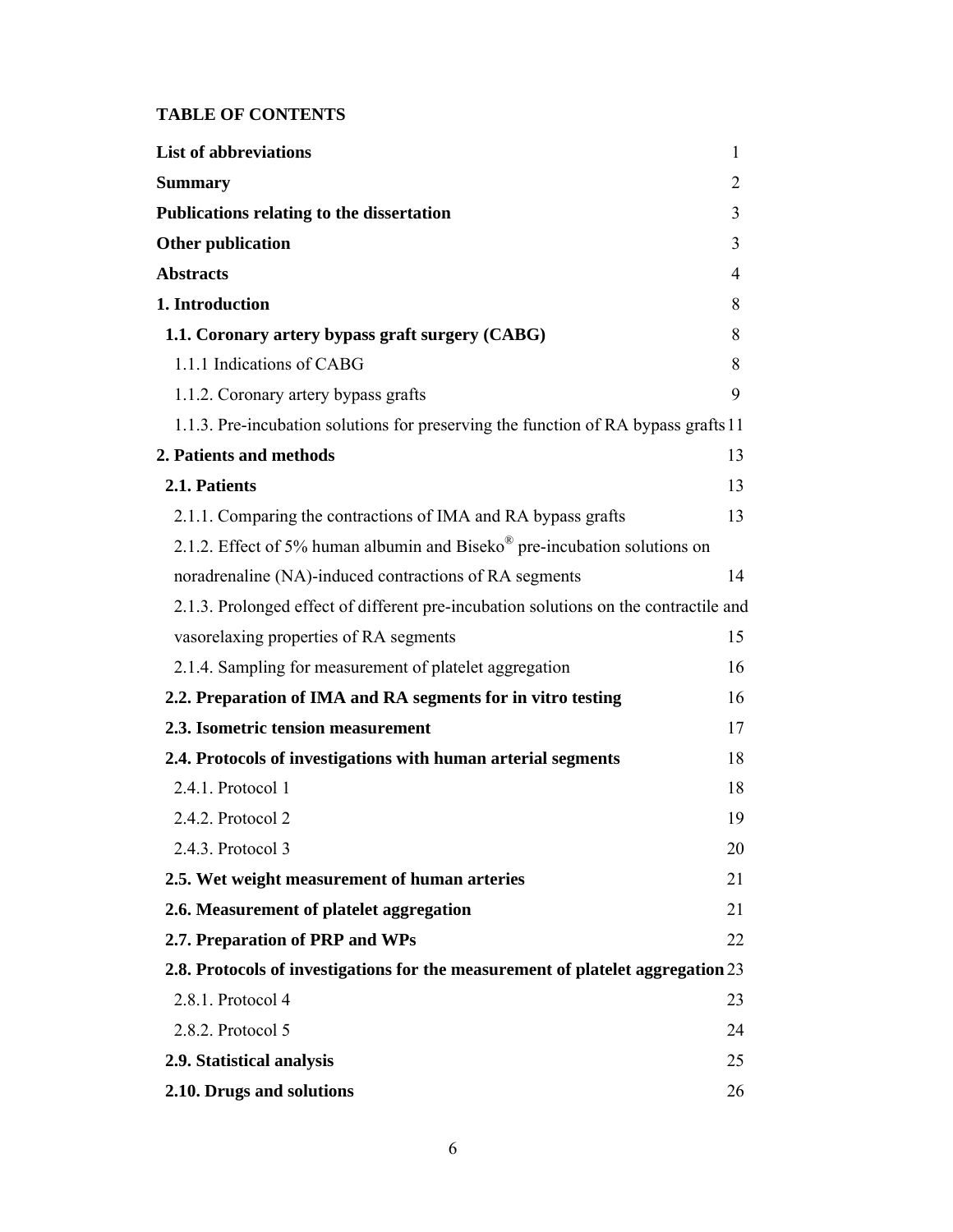| 2.11. Research funding                                                              | 26 |
|-------------------------------------------------------------------------------------|----|
| 3. Results                                                                          | 27 |
| 3.1. Contractions of human isolated RA segments                                     | 27 |
| 3.1.1. Comparison of contractions of isolated RA and IMA bypass grafts induced      |    |
| by different contractile agents                                                     | 27 |
| 3.1.2. Contractile tensions induced by NA after pre-incubation of the grafts with   |    |
| 5% human albumin or Biseko® solutions                                               | 28 |
| 3.1.3. Contractile tensions induced by 5-HT 45, 90 and 120 minutes after            |    |
| pre-incubation of the grafts with levosimendan                                      | 29 |
| 3.1.4. Contractile tensions induced by 5-HT 45, 90 and 120 minutes after            |    |
| pre-incubation of the grafts with different pre-incubation solutions as controls 31 |    |
| 3.1.5. Contractile tensions induced by KCl on RA grafts                             | 32 |
| 3.2. Endothelium-dependent and independent relaxations on RA grafts                 | 32 |
| 3.3. Effect of the BKCa channel inhibitor, iberiotoxin, on levosimendan-            |    |
| induced relaxation in isolated human RA                                             | 33 |
| 3.4. Effect of levosimendan on thrombin-induced aggregation in PRP and WP           |    |
| suspension                                                                          | 35 |
| 3.5. Effect of pre-incubation with levosimendan on WPs in the presence of           |    |
| albumin                                                                             | 36 |
| 4. Discussion                                                                       | 39 |
| <b>References</b>                                                                   | 45 |
| <b>Acknowledgements</b>                                                             | 54 |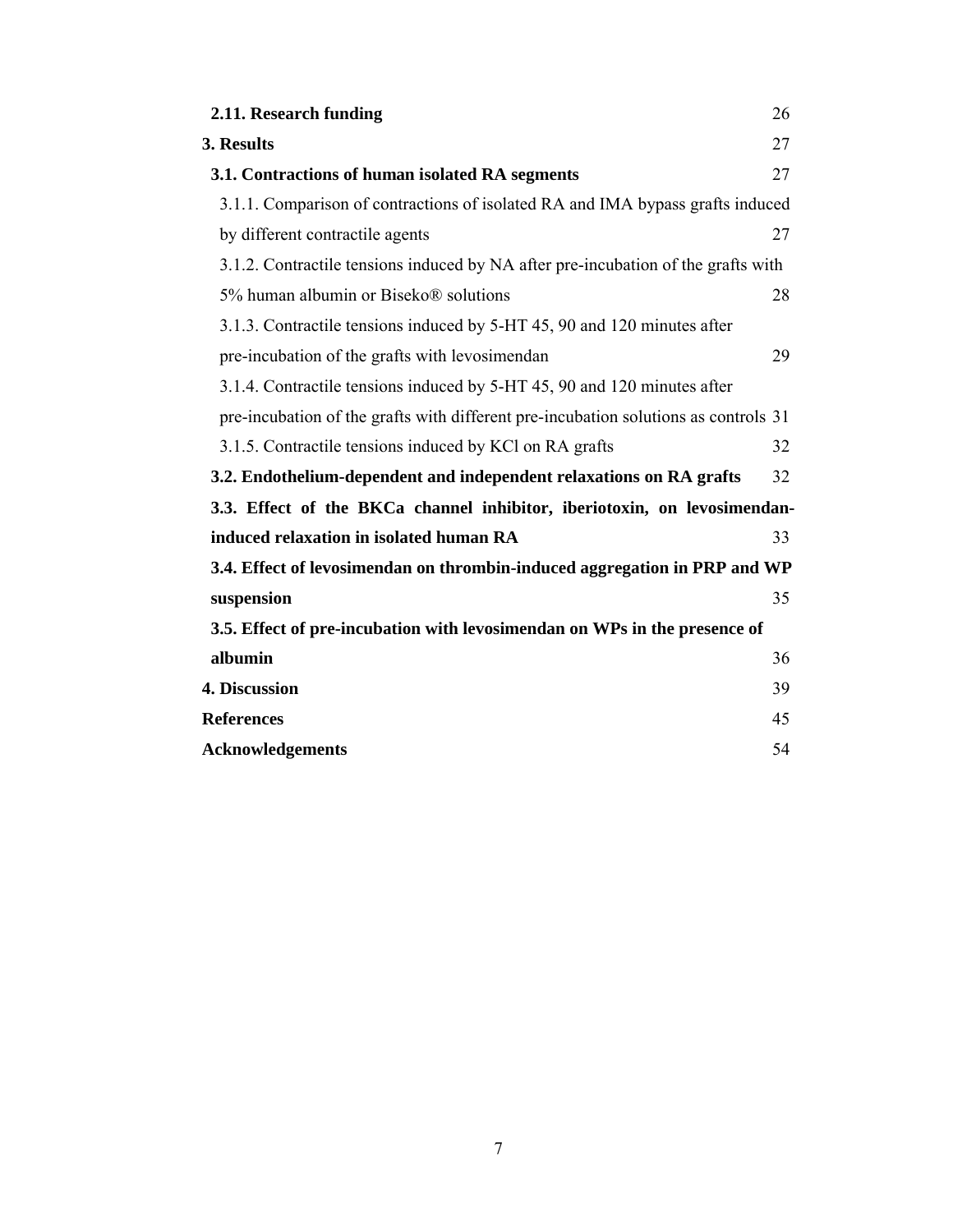### **1. Introduction**

Cardiovascular mortality has a major impact on life expectancy worldwide. In the developed countries, including Hungary, cardiovascular diseases are the leading cause of mortality, representing 50-60% of total mortality. From 1980 to 2009, cardiovascular mortality rate gradually decreased, but still plays an essential role in the development of disability and decreased quality of life. Approximately 50% of cardiovascular mortality is caused by ischemic heart diseases. In 2008, in 32 countries in the European Union, Hungary had the 20th position regarding cardiovascular mortality and Hungary was the 25th on the list of mortality caused by ischemic heart diseases [1].

The primary cause of ischemic heart diseases is atherosclerosis. Atherosclerosis of the coronary arteries is a slow, gradual process, which stays undiscovered until significant stenosis develops in the lumen, or the lumen becomes suddenly occluded. Local inflammation of the atherosclerotic plaque, collagen exposure, or the movements of the vessel may lead to the rupture of the plaque, instability, or thrombus development causing partial or total occlusion. Depending on the dynamics of lesion development, symptoms may vary from angina to myocardial infarction.

## **1.1. Coronary artery bypass graft surgery (CABG)**

Myocardial revascularization has played an essential role in the treatment of coronary artery diseases (CADs) for almost half a century. CABG has been used in clinical practice since 1960s. In CABG, bypass grafts are placed to the coronary vessel beyond the culprit lesion(s), providing extra sources of nutrient blood flow to the myocardium and offering protection against the consequences of further proximal obstructive lesions [2].

# 1.1.1. Indications of CABG

The indications of CABG in accordance with the guidelines of the American College of Cardiology and the American Heart Association (ACC/AHA) [3]:

Class I

• Left main CAD  $\geq 50\%$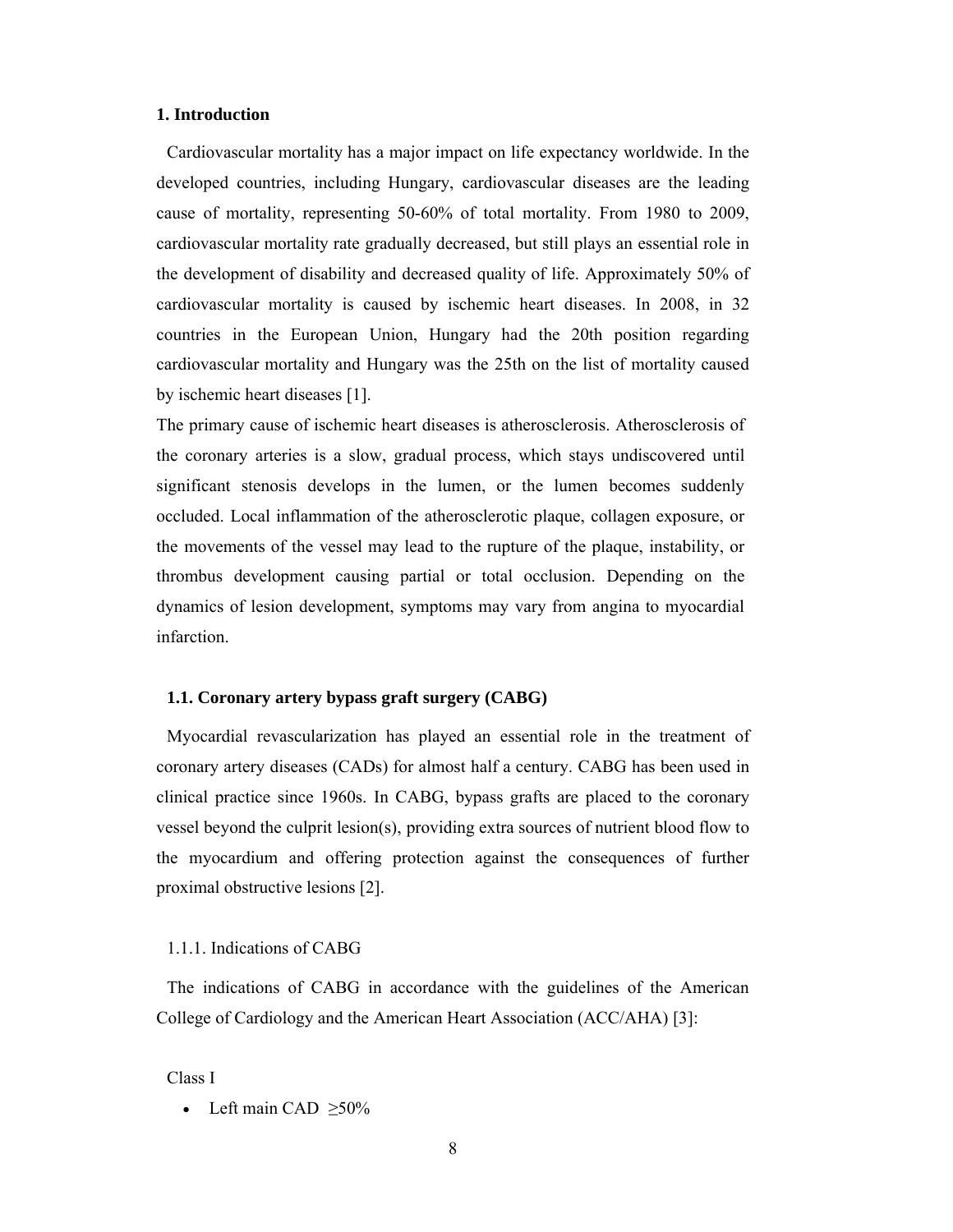- $\geq$ 70% diameter narrowing in both the proximal left anterior descending (LAD) coronary artery and the left circumflex artery
- Triple-vessel CAD, particularly in the setting of impaired left ventricular ejection fraction

## Class II

- Proximal LAD coronary artery stenosis (with accompanying impaired left ventricular ejection fraction, it becomes a class I indication)
- One-vessel or two-vessel CAD that does not involve the proximal LAD coronary artery if a moderate area of viable myocardium is at risk

# Class III

- One-vessel or two-vessel CAD not involving the proximal LAD coronary artery
- One-vessel or two-vessel CAD not involving the proximal LAD coronary artery with only a small area of viable myocardium

# 1.1.2. Coronary artery bypass grafts

The long-term benefit of CABG is maximized with the use of multiple arterial grafts [4]. Available grafts include internal thoracic, radial, and gastro-epiploic arteries and the saphenous vein. The internal thoracic and the gastro-epiploic arteries can be used as free grafts, with the aorta or another graft as inflow. The side-to-side anastomosis used in arterial and venous grafting eliminates an aortic anastomosis, decreases the amount of graft required, and increases total graft flow. The latter factor contributes to a higher patency rate.

In 1953, William Mustard performed the first direct surgical approach to the coronary circulation: a carotid-to-coronary bypass in a patient in Toronto. In 1962, the first surgical myocardial revascularization procedure, the patch graft technique, was performed to repair an obstruction of the left main coronary artery [5]. Subsequently, saphenous vein graft (SVG) interposition became the dominant approach. The diameter of the SVGs are 2-3 times larger compared to the diameter of the coronary arteries, therefore, blood flow of the venous grafts are hemodinamically worse than that of the coronary arteries. Additionally, histological characteristics of the veins do not make the vessel suitable for permanently elevated pressure. Use of SVGs are limited as their patency rates are low, 1 year after the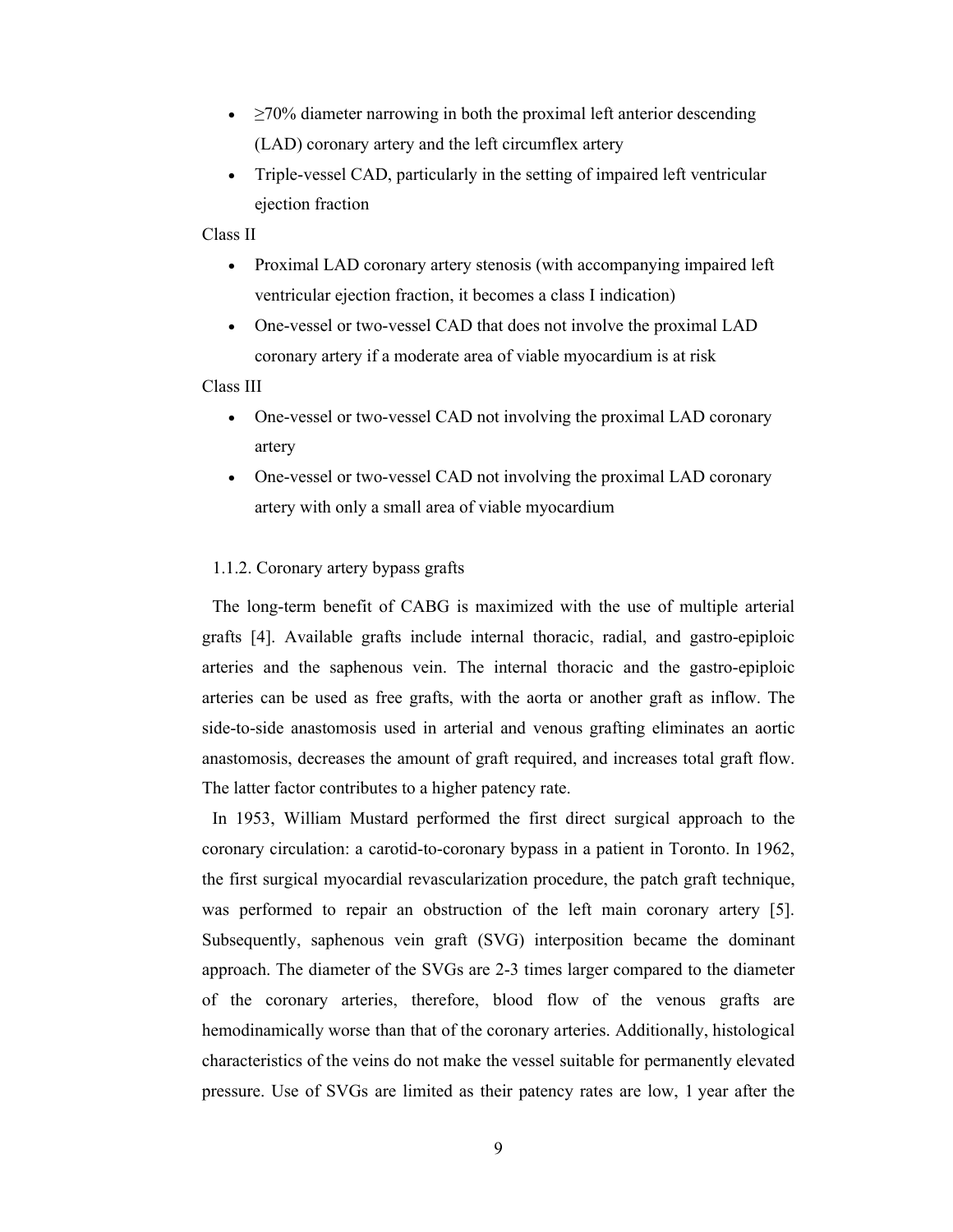CABG, the patency rates of the venous grafts are 10-15% [6,7]. 10 years after the revascularization, 50% of the SVGs showed significant intimal hyperplasia, advanced atherosclerosis, or occlusion [7,8].

Subsequently, advantages of using the left internal mammary artery (LIMA) were demonstrated [9]. The LIMA showed better long-term patency rates and improved late survival compared to SVGs [9]. Internal mammary artery (IMA) is an elastic artery located near the heart, its internal diameter is similar to that of the coronary arteries. Partial or total IMA skeletonization increases its length and possibility of use. These techniques may allow a complete revascularization. Use of bilateral IMA is associated with higher postoperative sternal dehiscence and increased rate of mediastinitis in obese and possibly diabetic patients [10]. 10 years patency rate of the IMA is approximately 90% [6,11]; event-free long-term survival, reduced risk of recurrent angina or MI, and reduced need for re-operation correlate well with the extensive use of arterial grafts [12-14]. Despite these facts, use of bilateral IMA is technically more complicated compared to the use of the SVGs, thus, saphenous veins are still commonly used grafts.

The gastro-epiploic artery is primarily used for the revascularization of the posterior and lateral wall of the heart as an alternative solution. The use of the gastro-epiploic artery is limited by the small diameter of the artery and the risk of ileus at the donor site.

Using radial artery (RA) increases the number of arterial anastomoses beyond the use of both IMAs. The RA was first used as a conduit graft for CABG in 1973 [15], but was set aside for having high occlusion and spasm rate. Early graft failure was caused by endothelial damage during harvesting, and subsequent intimal hyperplasia or spasm [16,17]. However, long-term patency of this graft achieved by novel techniques regarding graft preparation and prevention of perioperative vasospasm supported its reappraisal [18,19]. Currently, the prevalence of vasospasm in case of RA is 5 to 10% [20-24].

The RA is a superficial artery, harvesting of this vessel does not impair the function of the forearm or hand in case of proper palmar collateral circulation. RA is a muscular artery sensitive to ischemia. It is known that RA has a higher receptormediated contractility (endothelin-1, angiotensin II [25], 5-hydroxytryptamine [5-HT] [26]) but similar endothelial function compared to the IMA.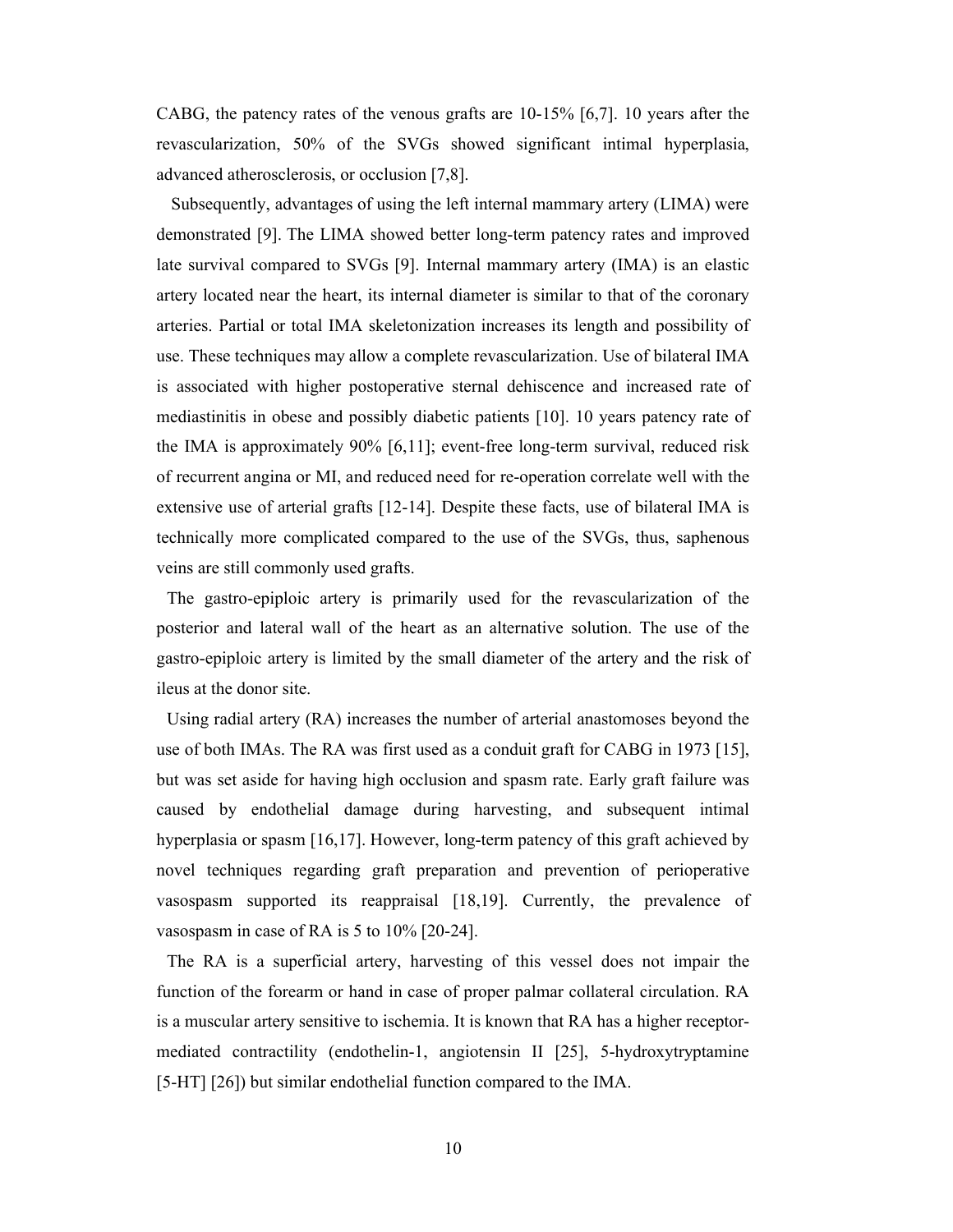In order to reduce the incidence of spasm, preparation of the RA is atraumatic, the RA grafts are usually pre-incubated in crystalloid or colloidal solutions for 30-45 minutes before the surgical implantation, and the patients are given a vasodilator infusion during the surgery. Pharmacological dilatation is used instead of mechanical dilatation. At 5 years, patency rates of RA are superior to that of the SVGs but inferior to that of the IMA. This patency is strongly related to target vessel size and stenosis severity.

### 1.1.3. Pre-incubation solutions for preserving the function of RA bypass grafts

Several pre-incubation solutions have been used to reduce RA graft vasospasm. However, the issue of an optimal solution for pre-incubating RA graft segments has not been resolved. Pre-incubation of RA graft segments in heparinized whole blood increased endothelium-dependent relaxation to acetylcholine (Ach) [27], but vasoconstriction of blood-stored RA grafts was also enhanced [28]. Papaverine has been widely used for the prevention of RA vasospasm, however, it was shown to impair endothelial function [29]. We have recently shown that a colloidal solution (Biseko® solution) without the addition of a vasodilator substance was able to diminish contractions to 5-HT while the RA graft retained its maximal vasoconstrictive and vasodilating capacities [30]. Vasodilators other than papaverine have also been used in pre-incubation solutions to minimize perioperative spasm of RA grafts. Phenoxybenzamine, despite its long-lasting effect, was found to be effective only in preventing  $\alpha$ -adrenergic-mediated vasoconstriction [24], calcium antagonists were found to be relatively ineffective against receptor mediated contractions [31,32] and nitrates showed tolerance [33].

Levosimendan – an inodilator drug in the therapy of heart failure – opposed 5-HT induced contraction of the isolated RA grafts [34] suggesting that the drug is able to decrease perioperative spasm following pre-incubation of the graft before implantation. Whether this suppression of contractile capacity persists after removal of the inodilator drug following an in vitro pre-incubation of the isolated graft remained to be established. Recently, a possible long-lasting effect has been suggested by Tritapepe et al. [35], who presented a preconditioning effect of levosimendan upon the hemodynamic parameters following a single intravenous injection of the inodilator. They found an enhanced cardiac index and a decreased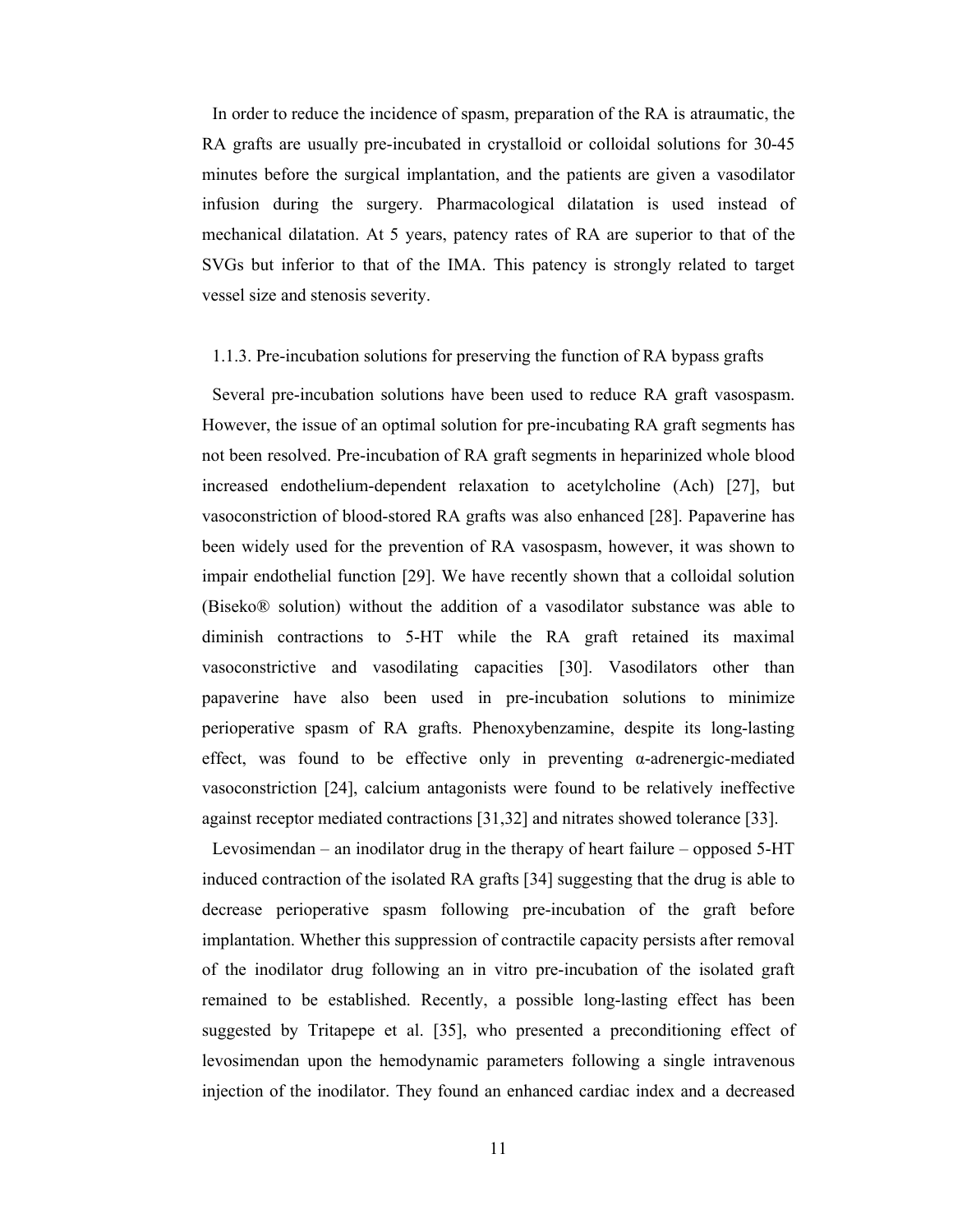peripheral resistance in patients with CABG even 48 hours after pretreatment with levosimendan. Zhang et al. [36] have shown the presence and electrophysiological function of large conductance calcium-activated potassium  $(BK_{Ca})$  channels in human isolated RA smooth muscle samples. It is known that levosimendan has a  $BK<sub>Ca</sub>$  channel activator effect on porcine coronary arteries [37] and human internal mammary arteries [38].

Graft failure during bypass surgery is not solely the consequence of vasospasm but may occur following a thrombotic occlusion. Platelet aggregation is the primary event in the pathomechanism of arterial thrombosis and several agonists or their combinations are thought to be responsible for the initiation of thrombus formation. Kaptan et al. [39] have demonstrated that therapeutically relevant concentrations of levosimendan inhibited adenosine diphosphate (ADP)- and collagen-induced platelet aggregations. Among the platelet agonists, thrombin plays a central role in blood coagulation and induces platelet aggregation being largely independent of ADP as well as the cyclooxygenase enzyme pathways in platelets [40,41]. A drug that inhibits thrombin-induced platelet aggregation would be effective in those thromboembolic complications that are resistant to the conventional therapy of acetylsalicylic acid and ADP-receptor antagonists.

Low albumin concentration in the blood is relatively frequent in heart failure [42]. Levosimendan strongly binds to plasma proteins [43], therefore, hypoalbuminemia may profoundly enhance free plasma concentration of the drug. The magnitude of the change in concentration of albumin that affects the anti-aggregatory effect of the inodilator has not been investigated yet.

The aims of the present study:

1/ to compare the contractile capacity of isolated IMA and RA bypass grafts induced by different contractile agents,

2/ to explore whether levosimendan retains its vasodilator/antispasmodic capacity following in vitro pre-incubation of RA segments and

3/ to investigate the possible effect of the drug on endothelium dependent and independent relaxations of the graft after the removal of levosimendan from the isolated organ bath,

 $4/$  to measure whether the vasorelaxing effect of levosimendan is due to  $BK_{Ca}$ channel activation,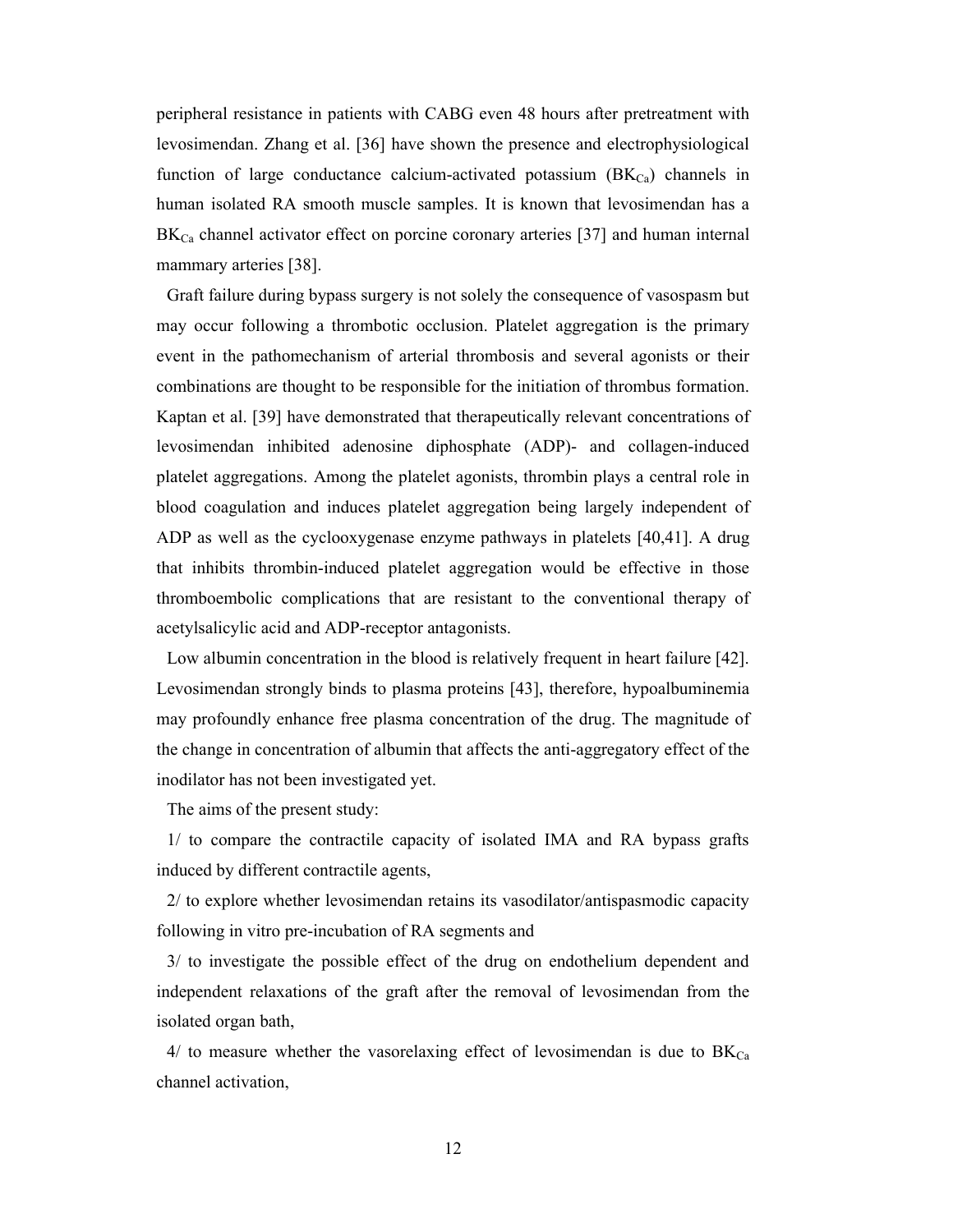5/ to examine the possible platelet inhibitory effect of levosimendan against the platelet agonist, thrombin, in human washed platelets (WPs) and in platelet rich plasma (PRP) in vitro,

6/ to study the modulation of the effect of the inodilator in the absence and in the presence of albumin.

### **2. Patients and methods**

# **2.1. Patients**

2.1.1. Comparing the contractions of IMA and RA bypass grafts

Forty two patients undergoing elective CABG were involved in the study comparing the contractions of IMA and RA bypass grafts. The characteristics of patients can be seen in Table 1.

Table 1. Characteristics of patients participating in the study comparing contractions of internal mammary artery and radial artery bypass grafts

| Characteristics      | Internal mammary artery | Radial artery       |
|----------------------|-------------------------|---------------------|
| Number of patients   | 18                      | 24                  |
| <b>Sex</b>           | 15 males, 3 females     | 22 males, 2 females |
| Age (year)           | $65.1 \pm 2.1$          | $63.0 \pm 1.9$      |
| Diseases             |                         |                     |
| Hypertension         | 18 (100%)               | 22(92%)             |
| Hypercholesterolemia | 15(83%)                 | 17(71%)             |
| Diabetes mellitus    | 3(17%)                  | 5(21%)              |

(%) represents the percent occurrence of the diseases within the group

For the measurement of isometric contractions of IMA and RA grafts, discarded segments of IMA or RA from artery of patients undergoing CABG performed on the beating heart were used. Patients gave informed consent to accept the aim and protocol of investigation. RA from the non-dominant forearm of patients was used in this study. Modified Allen test using the standard Allen test [44] together with Doppler test [45] on the hand was used to determine the eligibility of the patients. The positive Allen test provided evidence for an acceptable blood flow from the ulnar artery to the palmar circulation after a short-term compression of the RA. The patients with negative results were excluded. Additional inclusion criteria were the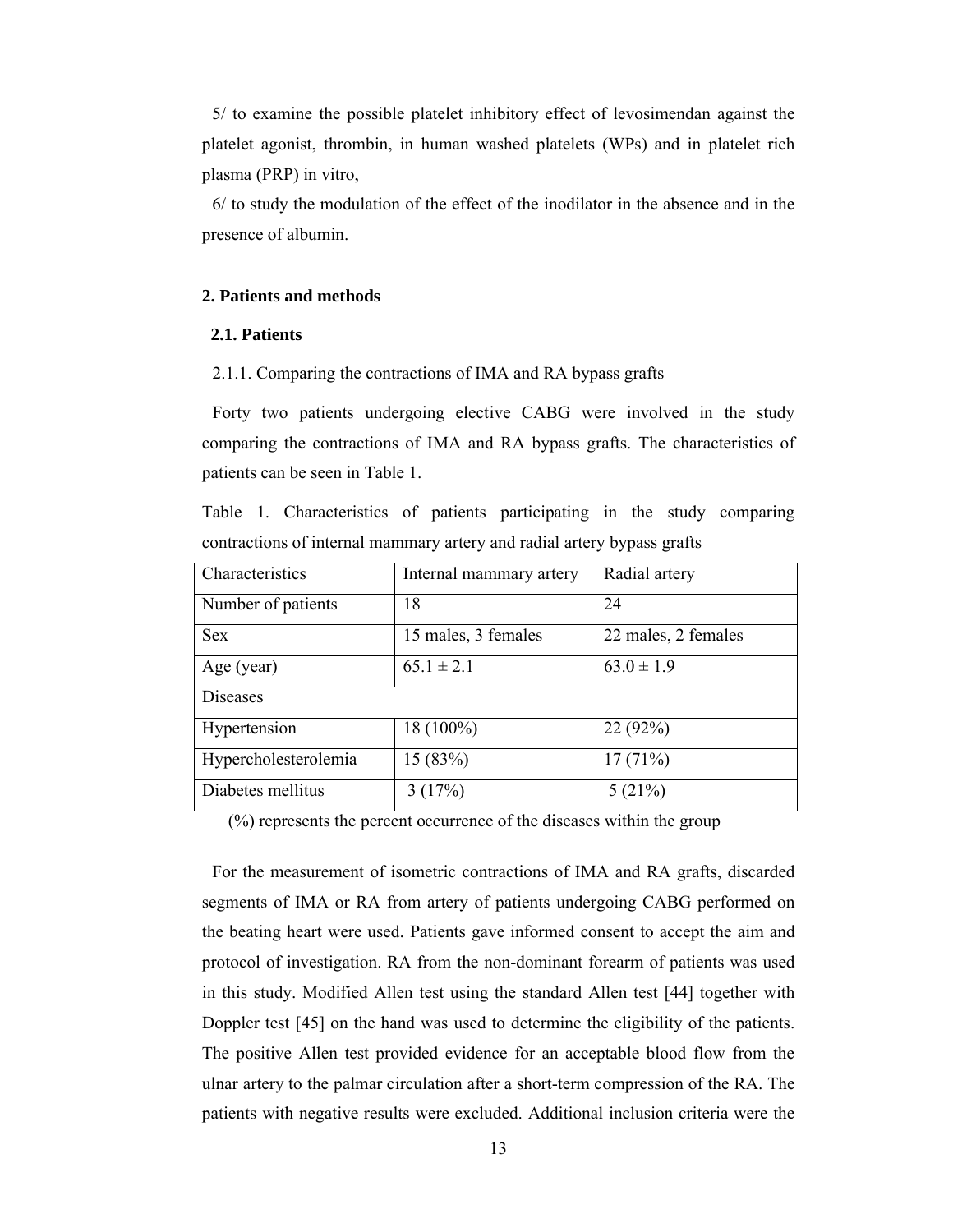following: the diameter of the RA should be at least 2 mm, no calcification or intima-media thickening in the RA, lack of anatomical variation and at least 20% increase in the peak systolic velocity in the ulnar artery. The RA was used as aortocoronary bypass graft to the right coronary artery or to the obtuse marginal branch of the circumflex coronary artery. Before operation, the diameter of RA had been measured with ultrasonic technique (Logiq 7, linear head, GE Healthcare, Wisconsin, USA).

2.1.2. Effect of 5% human albumin and Biseko® pre-incubatoin solutions on noradrenaline (NA)-induced contraction of RA segments

In case of fourteen patients, the effect of 5% human albumin or Biseko® solution was measured on the noradrenaline-induced contraction of RA segments. The characteristics of these patients are shown in Table 2.

Table 2. Characteristics of patients undergoing coronary revascularization using radial artery bypass grafts in the study comparing pre-incubation with human albumin or Biseko® solution on noradrenaline induced contractions.

| Characteristics      | Radial artery incubated in 5% human albumin |  |
|----------------------|---------------------------------------------|--|
|                      | or Biseko® solution                         |  |
| Number of patients   | 14                                          |  |
| <b>Sex</b>           | 11 males, 3 females                         |  |
| Age (year)           | $60.1 \pm 2.2$                              |  |
| Diseases             |                                             |  |
| Hypertension         | $14(100\%)$                                 |  |
| Hypercholesterolemia | 13 (93%)                                    |  |
| Diabetes mellitus    | 2(14%)                                      |  |

(%) represents the percent occurrence of the diseases within the group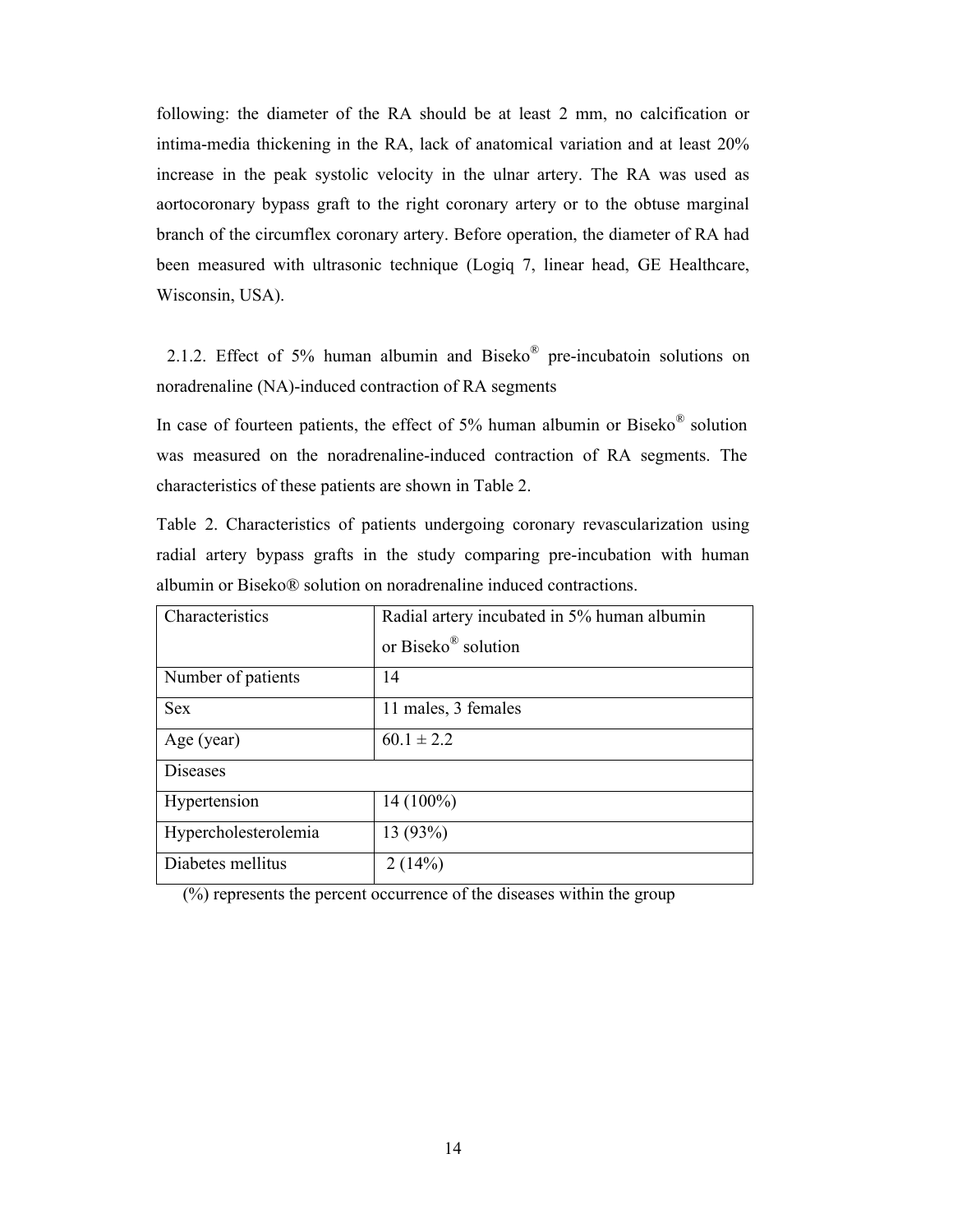2.1.3. Prolonged effect of different pre-incubation solutions on the contractile and vasorelaxing properties of RA segments

In a third group of patients, the prolonged effect of different pre-incubation solutions (0.9% NaCl, levosimendan, Bretschneider, 5% human albumin, or Biseko® solution) on the contractile and vasorelaxing properties of RA segments was investigated. The characteristics of patients are listed in Table 3.

Table 3. Characteristics of patients undergoing coronary revascularization using radial artery bypass grafts in the study comparing the possible prolonged effect of pre-incubation with 0.9% NaCl, levosimendan, Bretschneider, 5% human albumin, or Biseko® solution.

| Characteristics      | Radial artery   | Radial artery        | Radial artery                |
|----------------------|-----------------|----------------------|------------------------------|
|                      | incubated in    | incubated in         | incubated in                 |
|                      | $0.9\%$ NaCl or | <b>Bretschneider</b> | 5% human                     |
|                      | levosimendan    | solution             | albumin or                   |
|                      | solution        |                      | Biseko <sup>®</sup> solution |
| Number of patients   | $\overline{7}$  | 12                   | 14                           |
| <b>Sex</b>           | 6 males,        | 10 males,            | 11 males,                    |
|                      | 1 females       | 2 females            | 3 females                    |
| Age (year)           | $58.1 \pm 2.0$  | $58.8 \pm 2.7$       | $57.4 \pm 2.6$               |
| <b>Diseases</b>      |                 |                      |                              |
| Hypertension         | 5(71%)          | 10(83%)              | 12(86%)                      |
| Hypercholesterolemia | 4(57%)          | 7(58%)               | 9(64%)                       |
| Diabetes mellitus    | 2(29%)          | 3(25%)               | 3(21%)                       |

% represents the percent occurrence of the disease within the group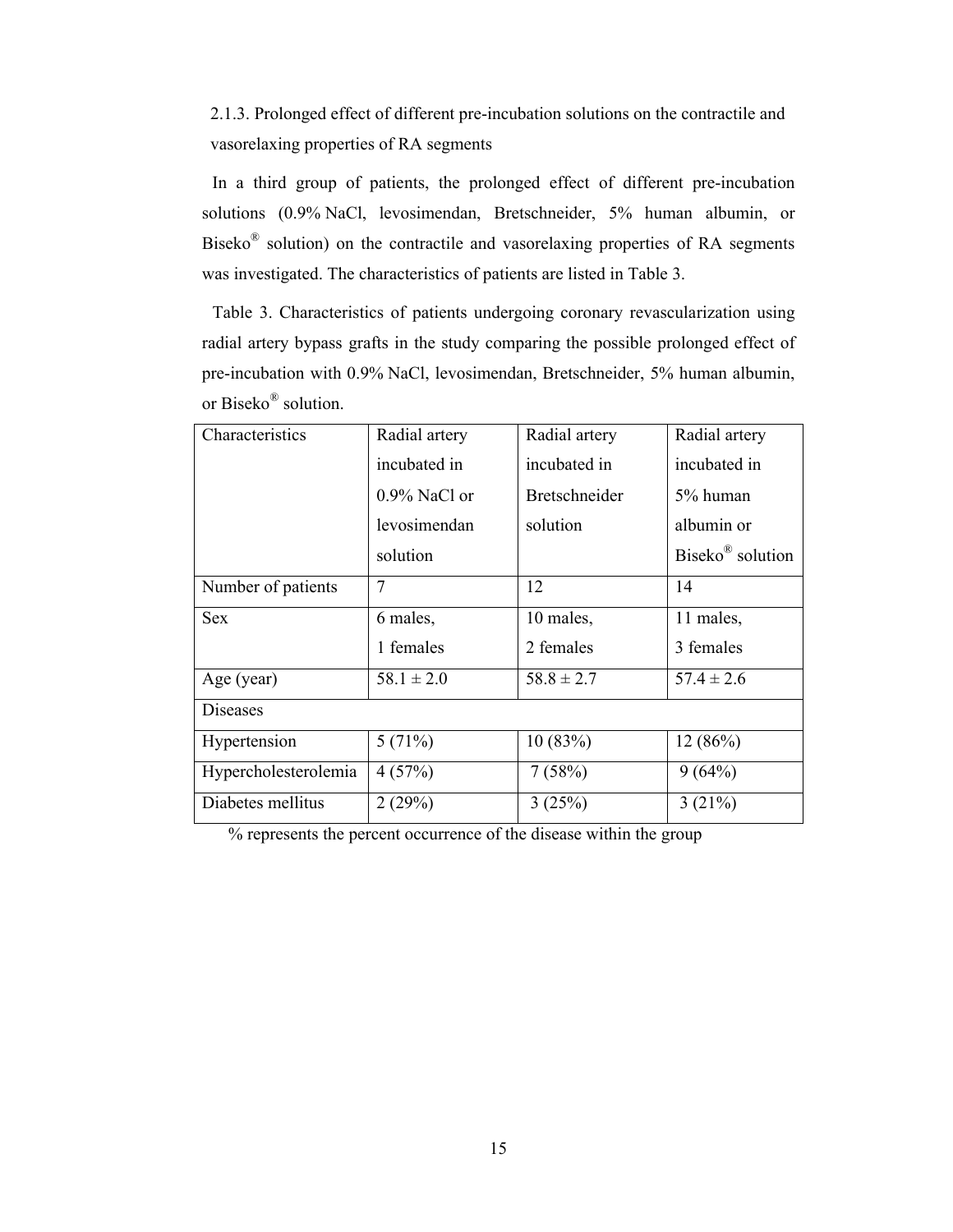# 2.1.4. Sampling for measurement of platelet aggregation

For the measurement of platelet aggregation, blood was obtained from 14 healthy volunteers (mean age was 31 years, between 25 and 40 years). No drugs had been taken by these patients within 10 days before the investigation. The investigation received the approval of the local institutional review board (Human Investigation Review Board, University of Szeged, Hungary). Patients gave informed consent to accept the aim and protocol of investigation.

#### **2.2. Preparation of IMA and RA segments for in vitro testing**

Arterial samples were prepared atraumatically with an Ultracision Harmonic Scalpel (Ethicon Endo-Surgery, Ohio, USA). Once harvesting of the arterial tissue samples had been started, low dose nifedipine (0.2-0.4 mg/h) was given in intravenous infusion to prevent early vasospasm. An in situ IMA graft was used during the CABG and we prepared a 6 mm long segment of IMA at the bifurcation for the in vitro study. 6 mm long segments of RA were obtained at the origin of the brachial artery (proximal part). The IMA or RA was then carefully dissected and cleaned from the surrounding connective tissue. The segment of the artery was cut into two 3-mm long rings and submerged to a storage solution for 45 minutes.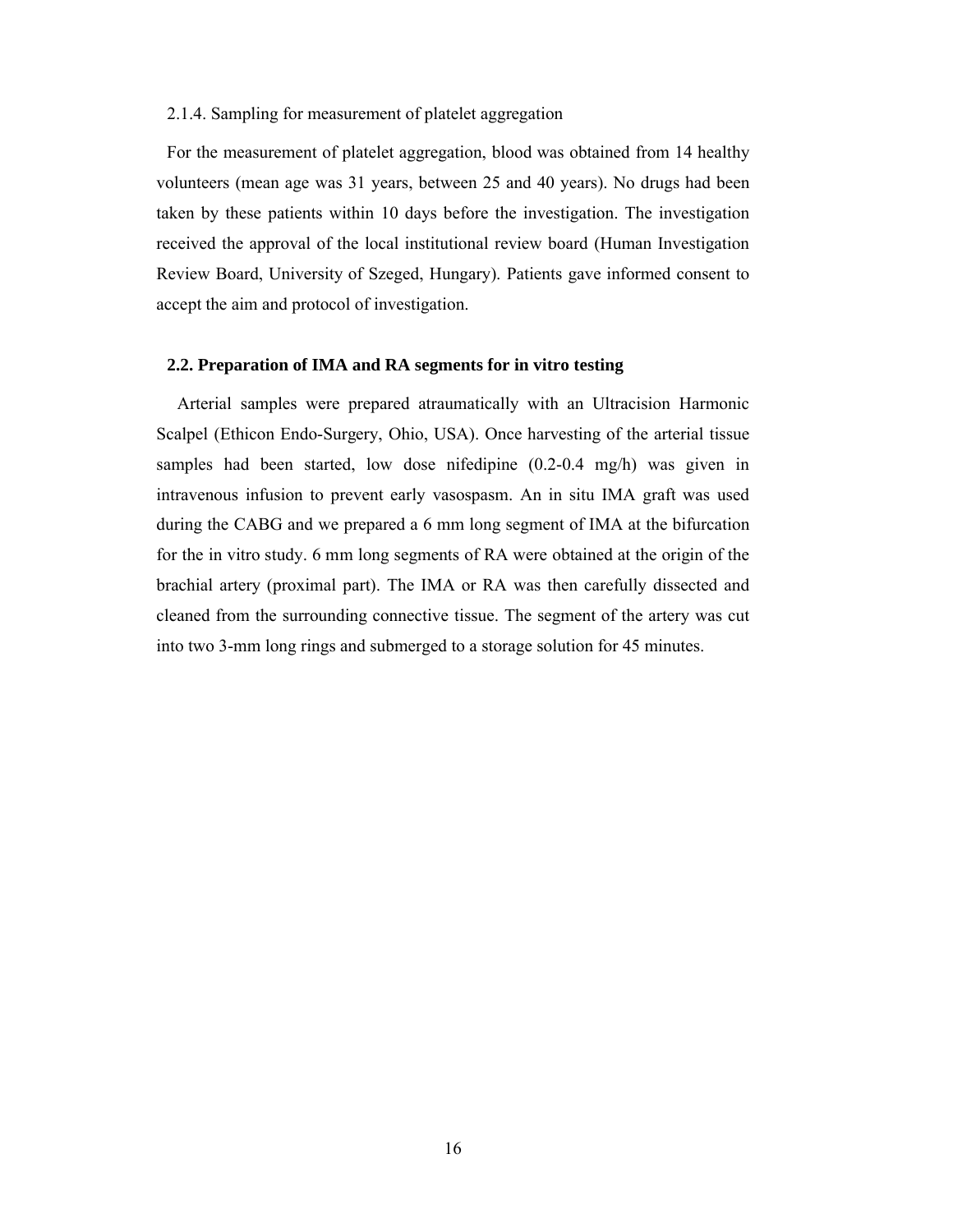### **2.3. Isometric tension measurement**

Two 3 mm segments of human IMA as well as that of the human RA were mounted in parallel on stainless-steal hooks and placed into organ chambers containing 2 mL Krebs-Henseleit (KH) solution maintained at 37°C. The solution was continuously aerated with a gas mixture of  $95\%$  O<sub>2</sub> and  $5\%$  CO<sub>2</sub> at pH 7.4. One of the hooks was anchored and the other one was connected to a force-displacement transducer (Isometric transducer, Type F30, Hugo Sachs Elektronic, March-Hugstetten, Germany) to measure changes in isometric tension as described previously [37]. Vessel rings were subjected to 20 milliNewton (mN) tension and equilibrated for 45 minutes. During this period, the tension was continuously readjusted to the above value of stretch. The assessment of the optimized value for resting (basal) tone has been presented formerly [34]. The scheme of the organ bath is depicted in Figure 1.



Figure 1. Scheme of an organ bath for measuring isometric tension of isolated radial artery.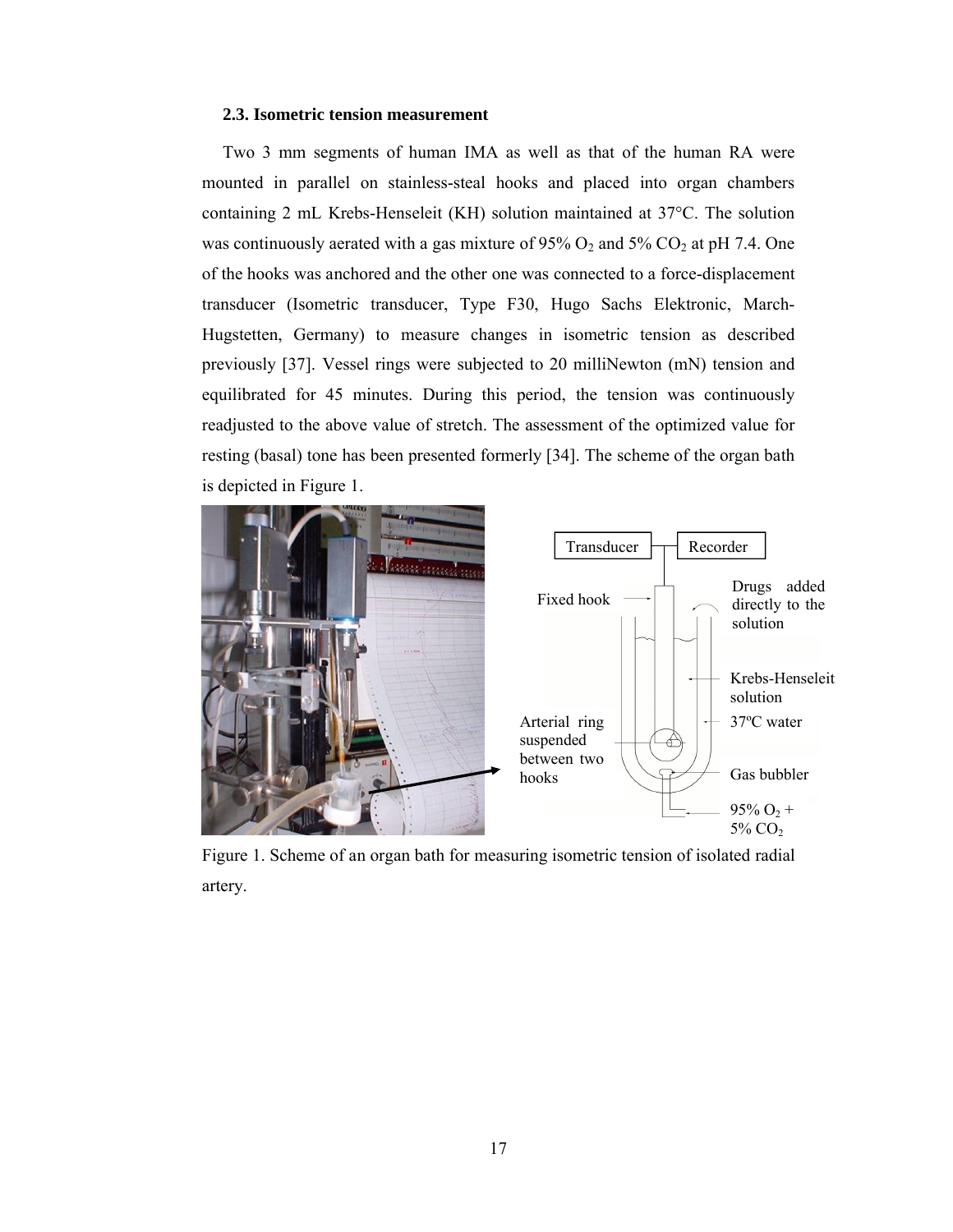#### **2.4. Protocols of investigations with human arterial segments**

#### 2.4.1. Protocol 1

For the comparison of the contractions of human IMA and RA, two 3 mm segments of IMA or RA were incubated in 0.9% NaCl for 45 minutes (Figure 2). At zero (0) minute, the storage solution was washed out and replaced with KH solution. Two rings of IMA or RA graft segments were mounted in parallel on stainless-steal hooks and placed into organ chambers containing 2 mL KH solution maintained at 37°C to measure isometric tensions as described in isometric tension measurement (2.3.). Following the equilibration period, contractions were induced by either receptor mediated contractile agents (10 µmol/L NA and 0.31 µmol/L 5- HT) or receptor independent contractile agents (5 and 80 mmol/L potassium chloride [KCl]).

Protocol 1.



Figure 2. Protocol 1: An internal mammary artery ring (3 mm) or a radial artery ring (3 mm) was pre-incubated in 0.9% NaCl solution for 45 minutes as described in the methods. At 0 time, the storage solution was washed out and replaced with Krebs-Henseleit solution. After the 2nd washing, contractions were induced by 10 mmol/L potassium chloride (KCl), 10 μmol/L noradrenaline (NA), 0.31 μmol/L 5 hydroxytryptamine (5-HT), and 80 mmol/L KCl (representing maximal contractions). The arterial rings were washed before the administration of each contractile agent.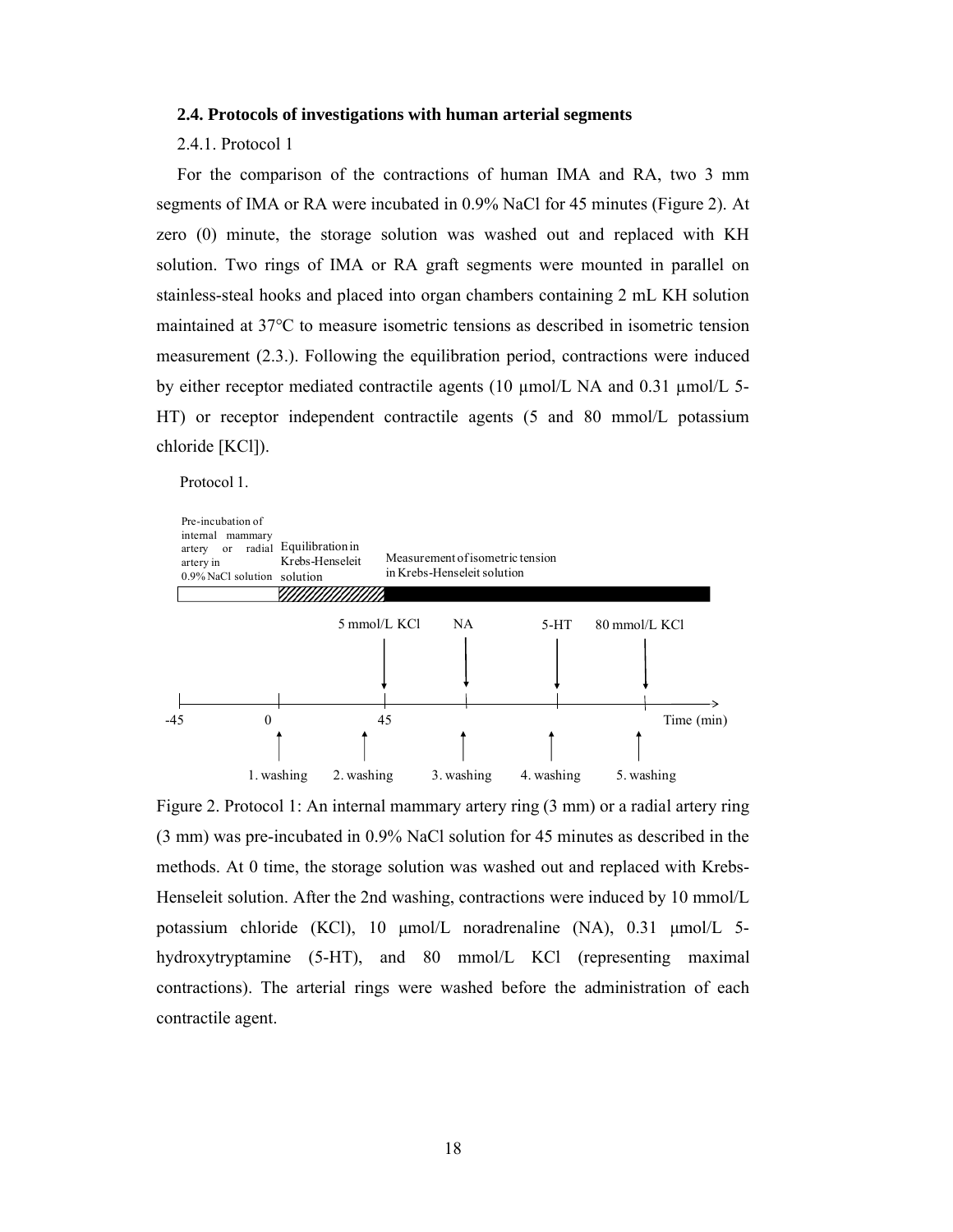# 2.4.2. Protocol 2

Figure 3 shows the comparison of the effect of pre-incubation in 5% human albumin solution and Biseko<sup>®</sup> solution on the NA-induced contractions of human radial arteries. Two 3 mm RA segments were incubated in 5% human albumin or Biseko<sup>®</sup> solution for 45 minutes. At zero  $(0)$  minute, the storage solution was washed out and replaced with KH solution. Two rings of RA graft segments were mounted in parallel on stainless-steal hooks and placed into organ chambers containing 2 mL KH solution maintained at 37°C to measure isometric tensions as described in isometric tension measurement (2.3.). Following the equilibration period, contractions were induced by cumulative administration of 1-100 µmol/L NA.

#### Protocol 2.



Figure 3. Protocol 2: A radial artery ring (3 mm) was pre-incubated in 5% human albumin or Biseko® storage solutionfor 45 minutes as described in the methods. At 0 time, the storage solution was washed out and replaced with Krebs-Henseleit solution. After the 2nd washing, contractions were induced by cumulative administration of 1-100 µmol/L noradrenaline (NA).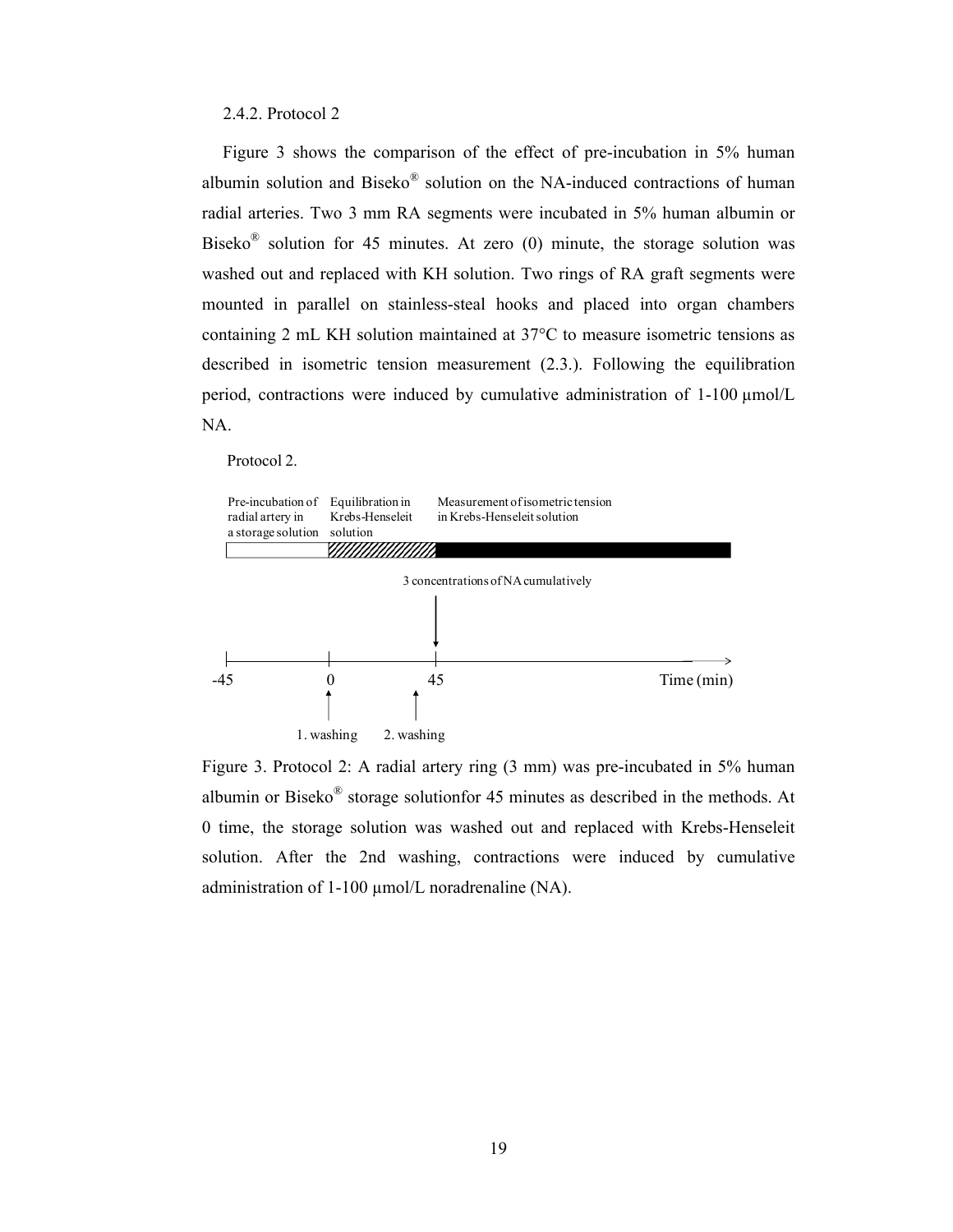# 2.4.3. Protocol 3

To compare the prolonged effect of different storage solutions on the contractile and vasorelaxing properties of human RA segments (Figure 4). Two 3 mm segments of human RA were incubated in one of the following storage solutions: 0.16 μmol/L levosimendan, 0.9% NaCl, Bretschneider, 5% albumin, or Biseko® solution for 45 minutes. Pre-incubation in one of the above storage solutions and the equilibration period were the same as in Protocol 2 (2.4.2.) Following the equilibration period, contractions were induced by three consecutive administrations of 5-HT (0.31  $\mu$ mol/L) 45, 90 and 120 minutes after removing the pre-incubation solution from the organ baths. In csase of  $0.16 \mu$  umol/L levosimendan and 0.9% NaCl solutions, at the end of the investigation, endothelium dependent relaxation was evaluated by Ach (1.0 μmol/L), maximal contraction was measured by 80 mmol/L KCl, and maximal relaxation was tested with papaverine (100  $\mu$ mol/L).

Protocol 3.



Figure 4. Protocol for measurements of isometric tension. Protocol 3: A radial artery ring (3 mm) was pre-incubated in one of the following storage solutions for 45 minutes as described in the methods: 0.16 μmol/L levosimendan, 0.9% NaCl, Bretschneider, 5% albumin or Biseko® solution. At 0 time, the storage solution was washed out and replaced with Krebs-Henseleit solution. After the 2nd washing, 5-hydroxytryptamine (5-HT, 0.31 µmol/L) was added to induce contraction. This procedure was repeated at 90. and 120. minutes. The endothelium-dependent relaxant, acetylcholine (Ach, 1.0 μmol/L) was administered after the third 5-HTinduced contraction had been completed. Following the 5th washing procedure,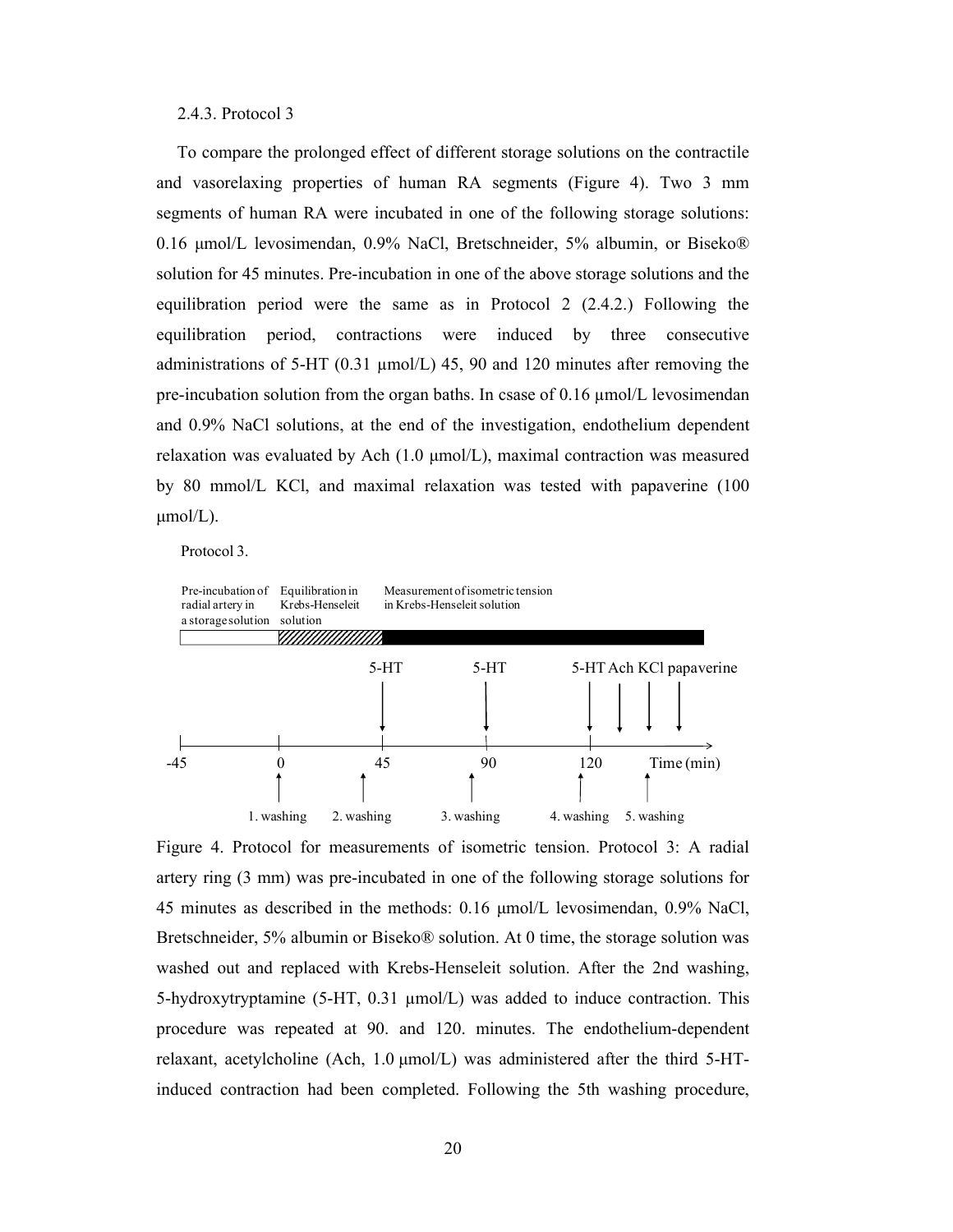contraction was induced by potassium chloride (KCl, 80 mmol/L). At the maximum of KCl-induced tone, the endothelium-independent relaxation was induced with papaverine (100 μmol/L). When the storage solution contained levosimendan (0.16  $\mu$ mol/L), another radial artery ring – prepared from the same patient – was investigated in parallel using the same protocol except that instead of levosimendan, the solvent of the inodilator  $(8 \mu L)$  in sodium chloride (NaCl, 0.9%) was used as storage solution (time-matched protocol).

## **2.5. Wet weight measurement of human arteries**

Following Protocol 1 (2.4.1.), the wet weights of IMA and RA segments were measured. At the end of isometric tension measurement, the excess fluid was removed by placing the 3-mm-long arterial segments on a blotting paper. Then, the arterial segments were weighed immediately using a laboratory scale (Ohaus Analytical Explorer balance, Ohaus Europe GmbH, Switzerland).

# **2.6. Measurement of platelet aggregation**

Turbidimetric aggregometry and the increasing light transmission in stirred platelet suspensions during aggregation of platelets can be seen on Figure 5.



Figure 5. Measurement of platelet aggregation by turbidimetric aggregometry. A scheme of the aggregometer and a schematic figure of platelet aggregation and the direction of the changes in light transmission.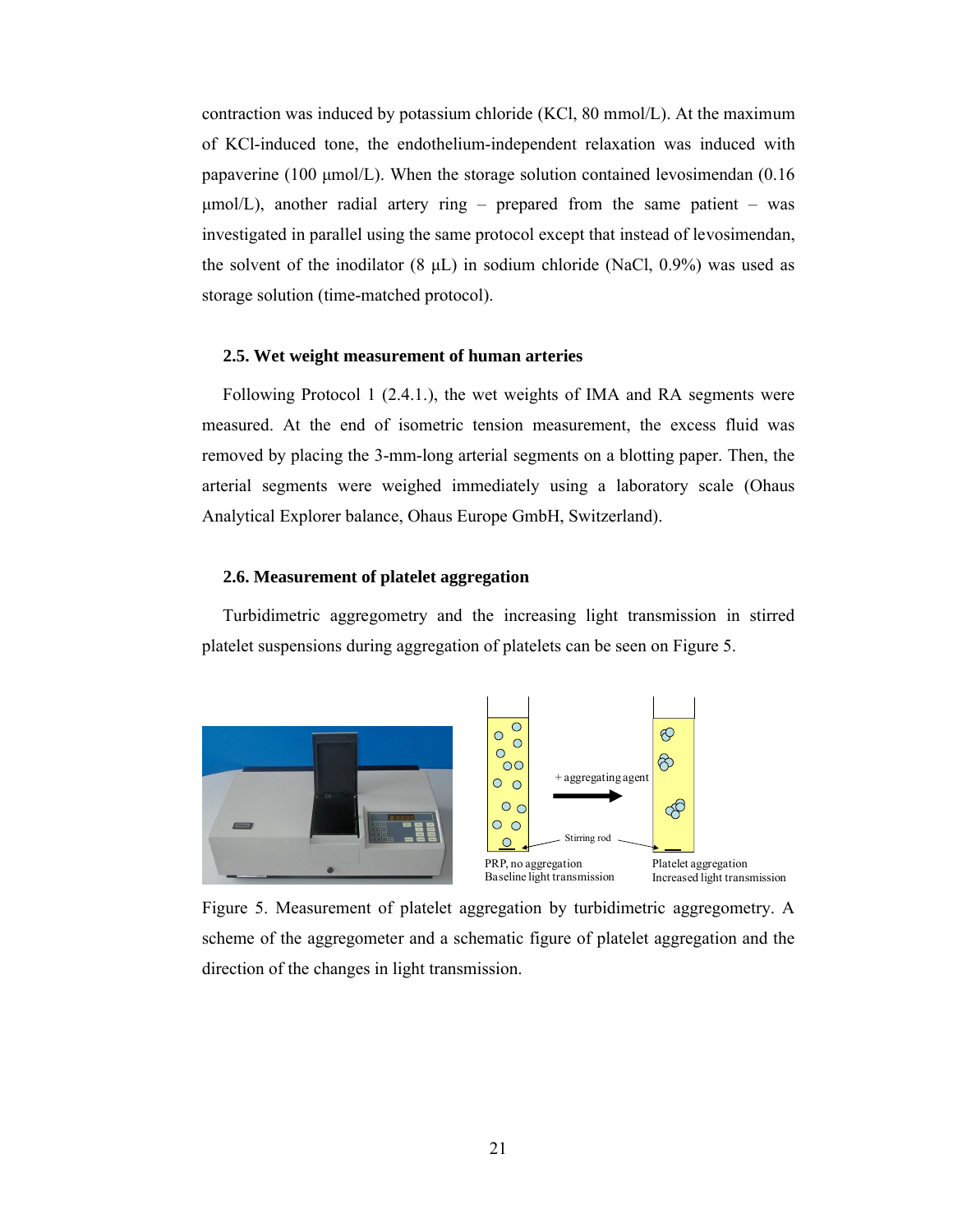#### **2.7. Preparation of PRP and WPs**

Venous blood samples were obtained from the antecubital vein using 0.13 mol/L trisodium citrate as anticoagulant (blood to anticoagulant ratio was 9:1). PRP was prepared by centrifugation of the citrated blood at 200 g for 15 minutes (see Figure 6). PRP was removed and platelet poor plasma (PPP) was obtained following centrifugation of the supernatant at 1000 g for 10 minutes. The platelet count of PRP was adjusted to  $3.0\pm0.3 \times 1011/L$  with PPP using Picoscale Particle Counter (Medicor, Budapest, Hungary). Turbidimetric light transmission of PRP was measured against PPP in a modified Born aggregometer [46].

The preparation of human WPs was performed according to Blackwell et al. [47]. Citrated PRP was prepared as described above. PRP was further centrifuged at 800 g for 18 minutes. The pellet was resuspended in calcium-free KH solution without prostacyclin and centrifuged again at 800 g for 18 minutes. Finally, platelets were resuspended in calcium-free KH solution (see Figure 6). The platelet count of this washed suspension was adjusted to  $3.0\pm0.3 \times 1011/L$  with calciumfree KH solution as diluent. Light transmission of WPs was measured against KH solution.



Figure 6. Preparation of platelet rich plasma (PRP) and washed platelets (WPs) from a patient's venous blood sample. 1) 10 mL blood was anticoagulated with sodium-citrate (Na-citrate, 0.13 mmol/L) and centrifuged (200 g for 15 minutes), and the supernatant (PRP) was used without further preparation. 2) In another series of experiments, PRP was further centrifuged (800 g for 18 minutes) in the presence of prostacyclin  $(0.8 \text{ \mu} \text{mol/L})$ . 3) The pellet of the second centrifugation was resuspended in calcium-free Krebs-Henseleit solution. This was centrifuged (800 g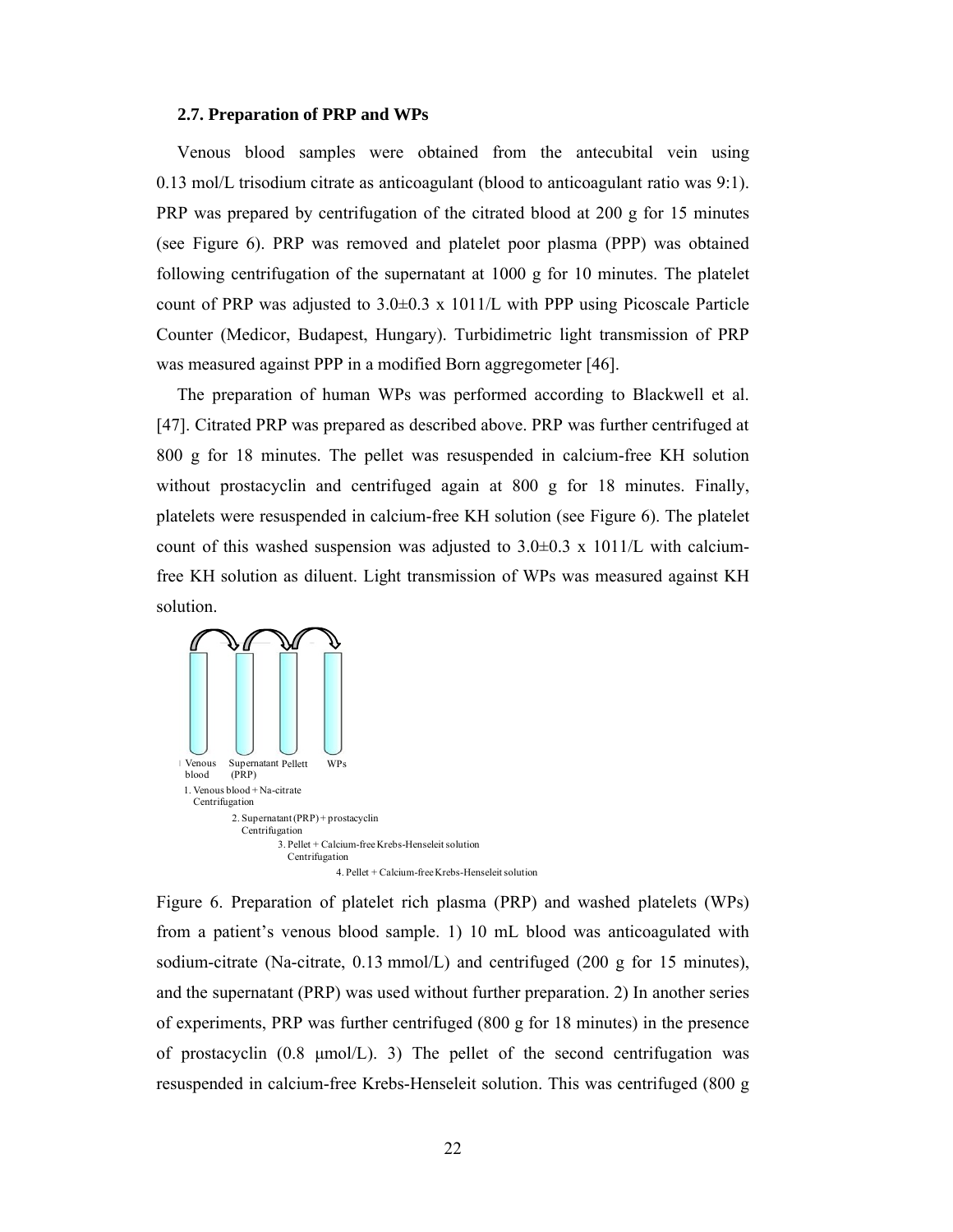for 18 minutes) again. 4) Finally, the pellet (WPs) was resuspended in calcium-free Krebs-Henseleit solution.

# **2.8. Protocols of investigations for the measurement of platelet aggregation**

# 2.8.1. Protocol 4

Protocol 4A.

To measure the effect of levosimendan on thrombin-induced platelet aggregation, levosimendan was administered as a single concentration 2 minutes before inducing aggregation of platelets in PPR (Protocol 4A). Aggregation of PRP was induced by thrombin at 37°C (see Figure 7). The experiment was repeated with increasing concentrations of the inodilator using new platelet suspensions obtained from the same patient. The effect of levosimendan on thrombin-induced platelet aggregation was analyzed in WPs as well (Protocol 4B). In this study, levosimendan was added 2 minutes before the aggregation together with 1 mmol/L CaCl2. The experiment was repeated with increasing concentrations of the inodilator using new platelet suspensions obtained from the same patient. Aggregation of WPs was induced with thrombin.



Figure 7. Protocols for measuring inhibition of platelet aggregation by levosimendan. Protocol 4A: Platelet rich plasma (PRP, 0.6 mL) was placed into a 1 ml glass cuvette, and a single concentration of levosimendan was administered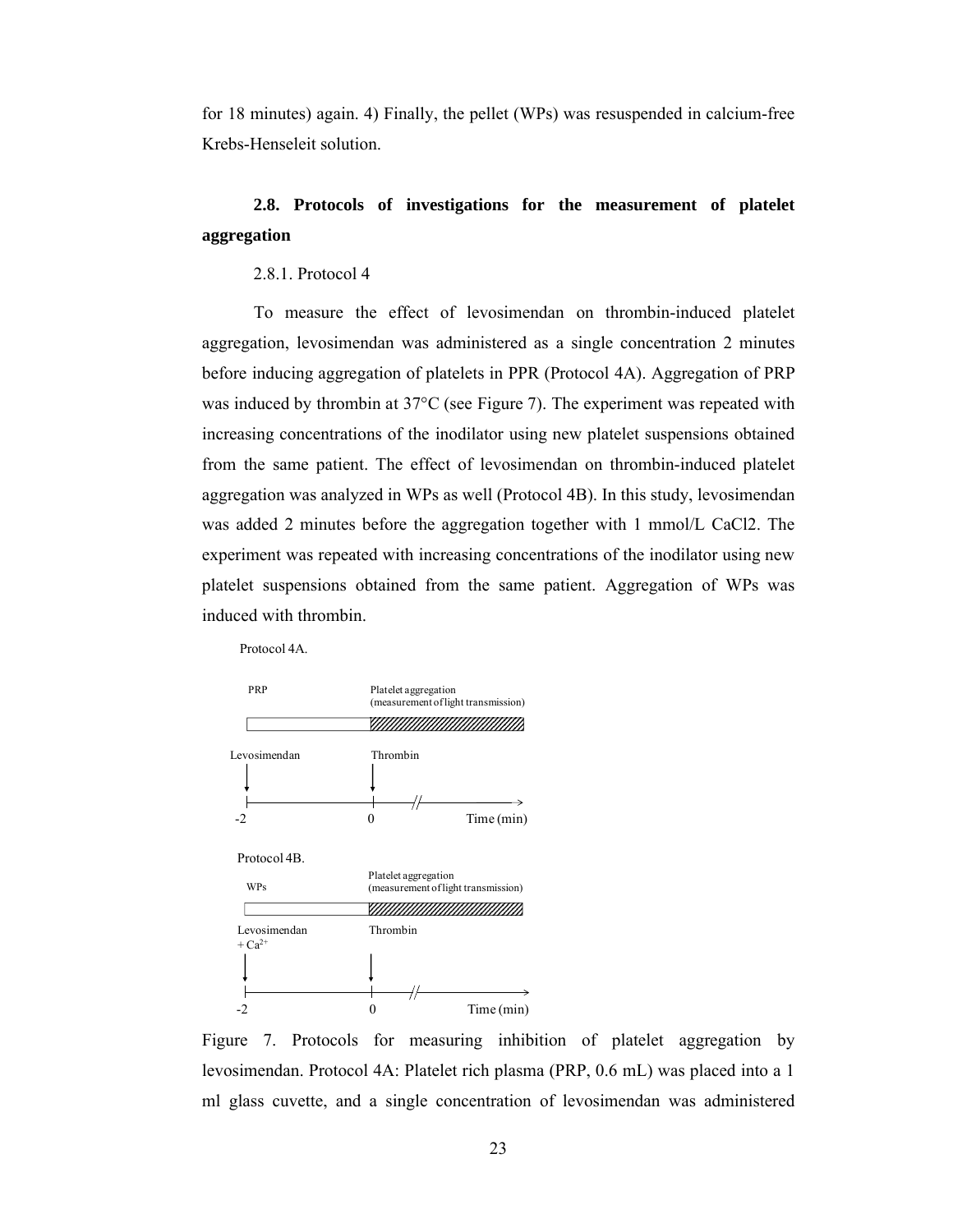2 minutes before the induction of platelet aggregation. At 0 time, thrombin (1 IU/mL) was used to initiate platelet aggregation measured by the increase of light transmission in time. Experiments were repeated with increasing concentrations of levosimendan (0.06-0.52 μmol/L) using PRP from the same patient. Protocol 4B: Washed platelets (WPs, 0.6 mL) were placed into a 1 mL glass cuvette, and a single concentration of levosimendan and 1 mmol/L CaCl2 were administered 2 minutes before the induction of platelet aggregation. At 0 time, thrombin (0.1 IU/mL) was used to initiate platelet aggregation measured by the increase of light transmission in time. Experiments were repeated with increasing concentrations of levosimendan (0.01-0.30 μmol/L) using WPs from the same patient.

## 2.8.2. Protocol 5

In a separate series of experiments, WPs were pre-incubated with a single concentration of levosimendan for 15 minutes in the absence and presence of human albumin (Figure 8, Protocol 5). After pre-incubations, thrombin was added to induce platelet aggregation.

Protocol 5.



Figure 8. Protocol 5: Washed platelets (WPs, 0.6 mL) were placed into a 1 ml glass cuvette and were pre-incubated with human albumin  $(1.7, 3.3, \text{ and } 5 \text{ g/L})$  or the corresponding volumes of Krebs-Henseleit solution and then 0.06 µmol/L levosimendan was added together with 1 mmol/L CaCl2. After 15 minutes, thrombin (0.1 IU/mL) was used to initiate platelet aggregation measured by the increase of light transmission in time.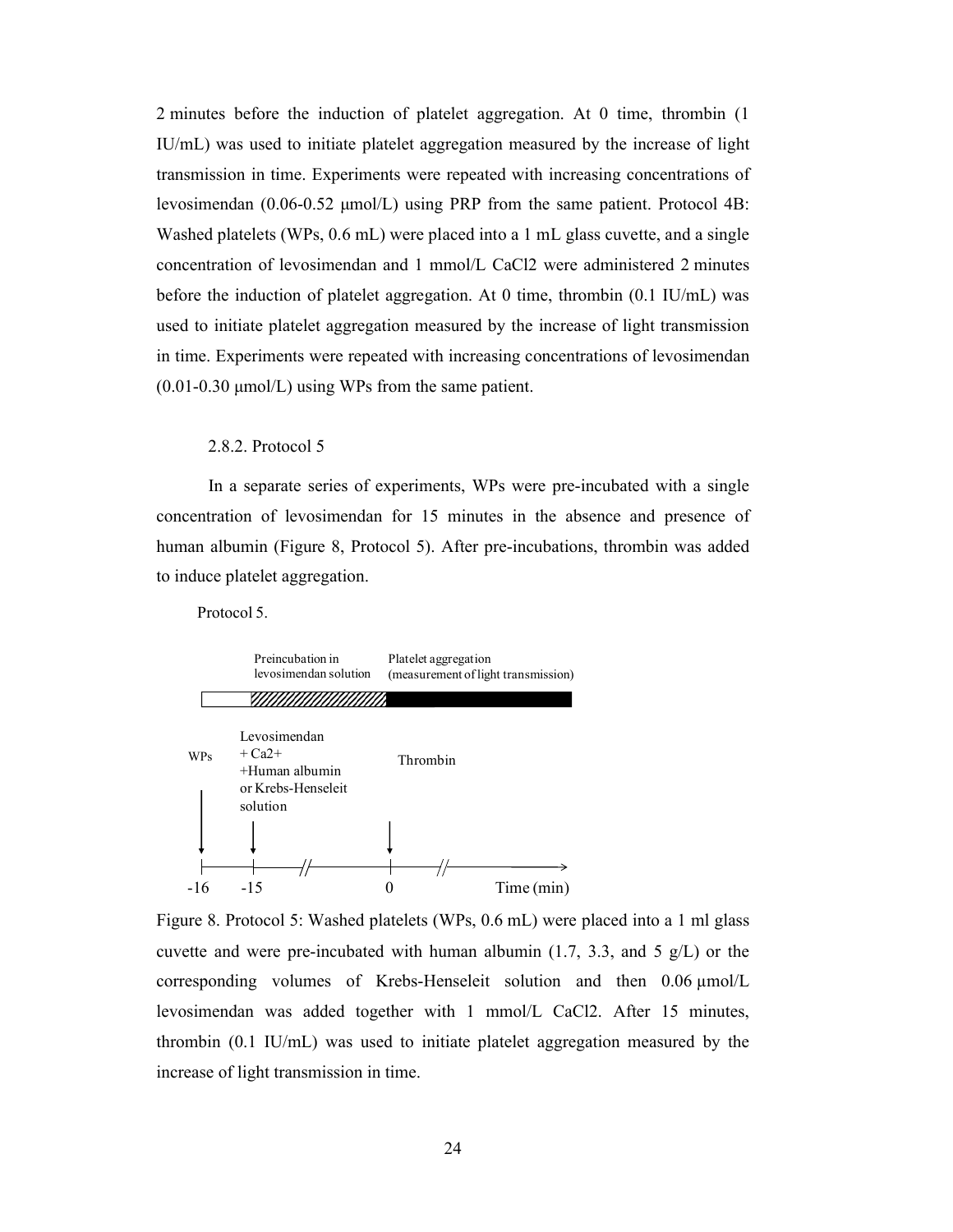### **2.9. Statistical analysis**

Contractions and relaxations were expressed in mN. Data are presented as mean  $\pm$  standard deviation or standard error of the mean (S.E.M.). For comparisons of the data, one-way analysis of variance followed by Newman-Keuls multiple range test were used. Statistical significance between two groups was tested with two-sided, paired Student's t-test, and p values less than 0.05 were considered as statistically significant.

Light transmission is an arbitrary unit, and is expressed as percent of actual control. KH solution was used as a control of WPs, and PPP was used as a control of PRP. The maximum increase in light transmission in the presence of different volumes of solvent was deduced from that obtained with the corresponding concentrations of levosimendan. Inhibition of platelet aggregation by the inodilator was expressed as percent decrease of the thrombin-induced maximal amplitude of aggregation. Results are expressed as mean  $\pm$  S.E.M. For the calculation of inhibitory concentrations (ICs) of the drug, the  $y=(a*x)/(x+b)$  logistic equation was fitted to the individual concentration-response curves. The effective concentrations of levosimendan which caused 10, 25, and 50% inhibition of aggregation were defined as  $IC_{10}$ ,  $IC_{25}$ , and  $IC_{50}$ , respectively. For statistical analysis, two-sided, paired Student's t-test or one-way analysis of variance followed by Newman-Keuls multiple range test (in case of experiments with albumin) were used. In all cases, a P value less than 0.05 was considered statistically significant.

#### **2.10. Drugs and solutions**

5-HT (serotonin creatinine sulfate complex), Ach (acetylcholine chloride), papaverine (papaverine hydrochloride), thrombin from human plasma, and prostacyclin sodium salt were purchased from Sigma-Aldrich (St Louis, MO, USA). Levosimendan (From Orion-Pharma, Espoo, Finland for the isometric tension measurement study and from American Custom Chemicals Co., San Diego, CA, USA for the measurements of platelet aggregation) was dissolved in a solution containing 6 mmol/L NaOH and 160 mmol/L Na2HPO42H<sub>2</sub>O and further diluted in 0.9% NaCl. 5% human albumin (50 g/L human albumin, 4 mmol/L caprylate, 4 mmol/L acetyltryptophan, 145 mmol/L sodium, 2 mmol/L potassium) and Biseko® solution (50 g/L human serum protein [31 g/L albumin, 10 g/L human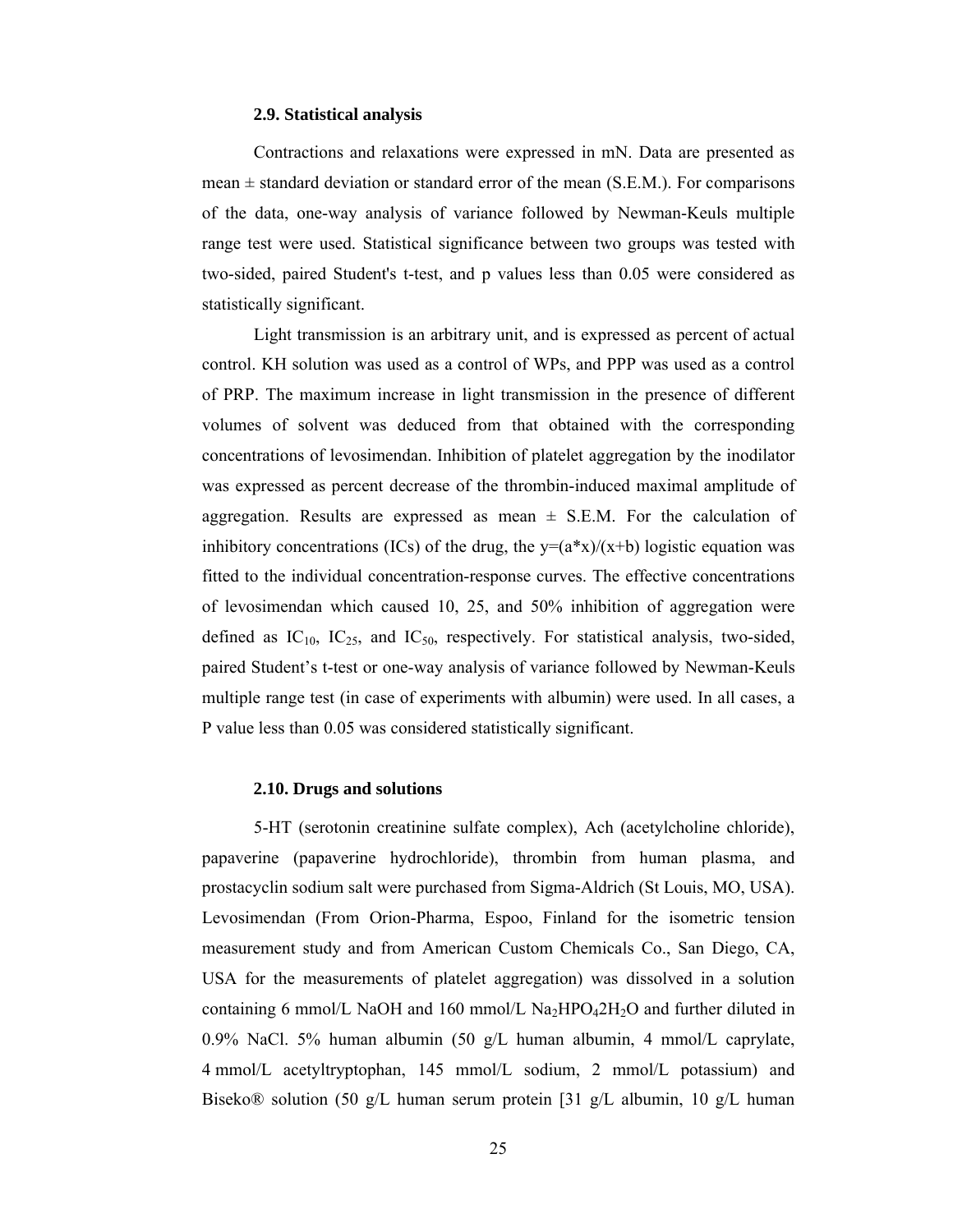immunoglobulin], 154.85 mmol/L sodium, 4.09 mmol/L potassium, 1.99 mmol/L calcium, 0.82 mmol/L magnesium, 100.56 mmol/L chloride) were obtained from Biotest (Hungaria Kft., Törökbálint, Hungary); the salts for Bretschneider solution (15 mmol/L NaCl, 10 mmol/L KCl, 4 mmol/L  $MgCl<sub>2</sub>$ , 180 mmol/L histidine, 2 mmol/L tryptophane, 30 mmol/L mannitol, 1 mmol/L potassium dihydrogen oxoglutarate), KH solution (120 mmol/L NaCl, 4.2 mmol/L KCl, 1.5 mmol/L CaCl2, 20 mmol/L NaHCO<sub>3</sub>, 1.2 mmol/L MgCl<sub>2</sub>, 1.1 mmol/L KH<sub>2</sub>PO<sub>4</sub>, 11 mmol/L glucose and 0.27 μmol/L EGTA), calcium-free KH solution (120 mmol/L NaCl, 4.2 mmol/L KCl, 20 mmol/L NaHCO<sub>3</sub>, 1.2 mmol/L MgCl<sub>2</sub>, 1.1 mmol/L KH<sub>2</sub>PO<sub>4</sub>, 11 mmol/L glucose), and the anticoagulant, trisodium citrate, were obtained from Reanal (Budapest, Hungary).

### **2.11. Research funding**

The present work was supported by the Hungarian Scientific Research Fund (OTKA T037520 and F-61222), the Hungarian Ministry of Health (ETT T-144/2001) and the Hungarian Academy of Sciences.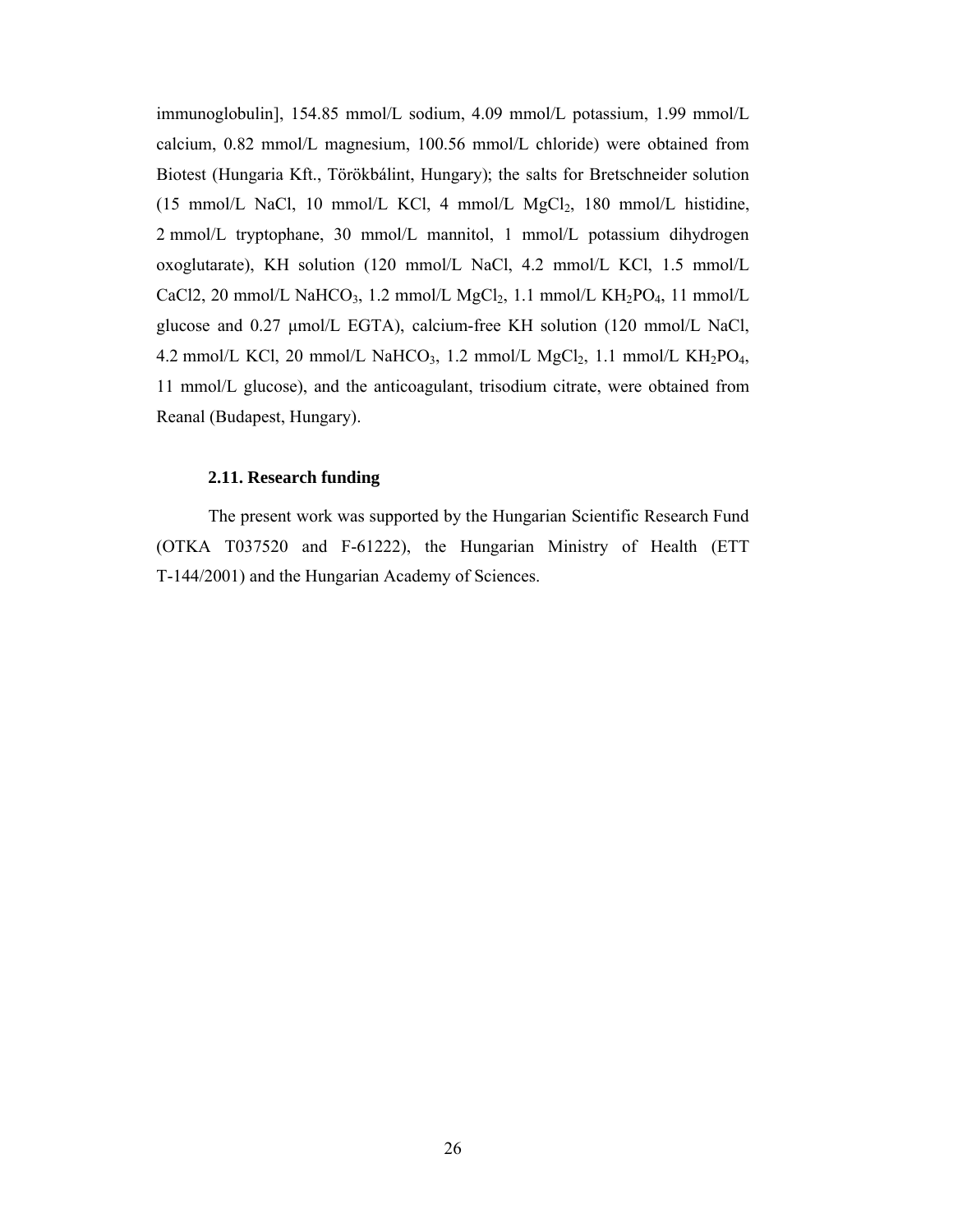### **3. Results**

# **3.1. Contractions of human isolated RA segments**

3.1.1. Comparison of contractions of isolated RA and IMA bypass grafts induced by different contractile agents

In our study, we have measured the contractile capacity of isolated IMA and RA bypass grafts pre-incubated in 0.9% NaCl for 45 minutes according to Protocol 1 (see Figure 2). As it can be seen in Figure 9, receptor mediated contractions evoked by 5-HT and NA were larger in RA grafts than in IMA grafts. Non-receptor mediated contractions induced by low (5 mmol/L) and high (80 mmol/L) KCl were also enhanced in the RA samples. The length of both types of grafts was the same (3 mm). The average wet weight of RA rings was  $19.3 \pm 2.5$  mg, while that of the IMA was  $9.9 \pm 0.8$  mg. The ratio of average contractions expressed as RA (mN): IMA (mN) were the following:





Figure 9. Contractions of isolated radial artery and internal mammary artery bypass grafts induced by different receptor mediated (5-HT: 5-hydroxytryptamine and NA: noradrenaline) and non-receptor mediated (KCl: potassium chloride) contractile agents. Radial artery samples (n=24) pre-incubated in 0.9% NaCl for 45 minutes (according to Protocol 1, see Figure 2) were used for the measurement of contractile capacity induced by various contractile agents. The same protocol was used for the internal mammary artery (n=18). Values represent mean  $\pm$  standard error of the mean (S.E.M.). Tone was expressed in milliNewton (mN).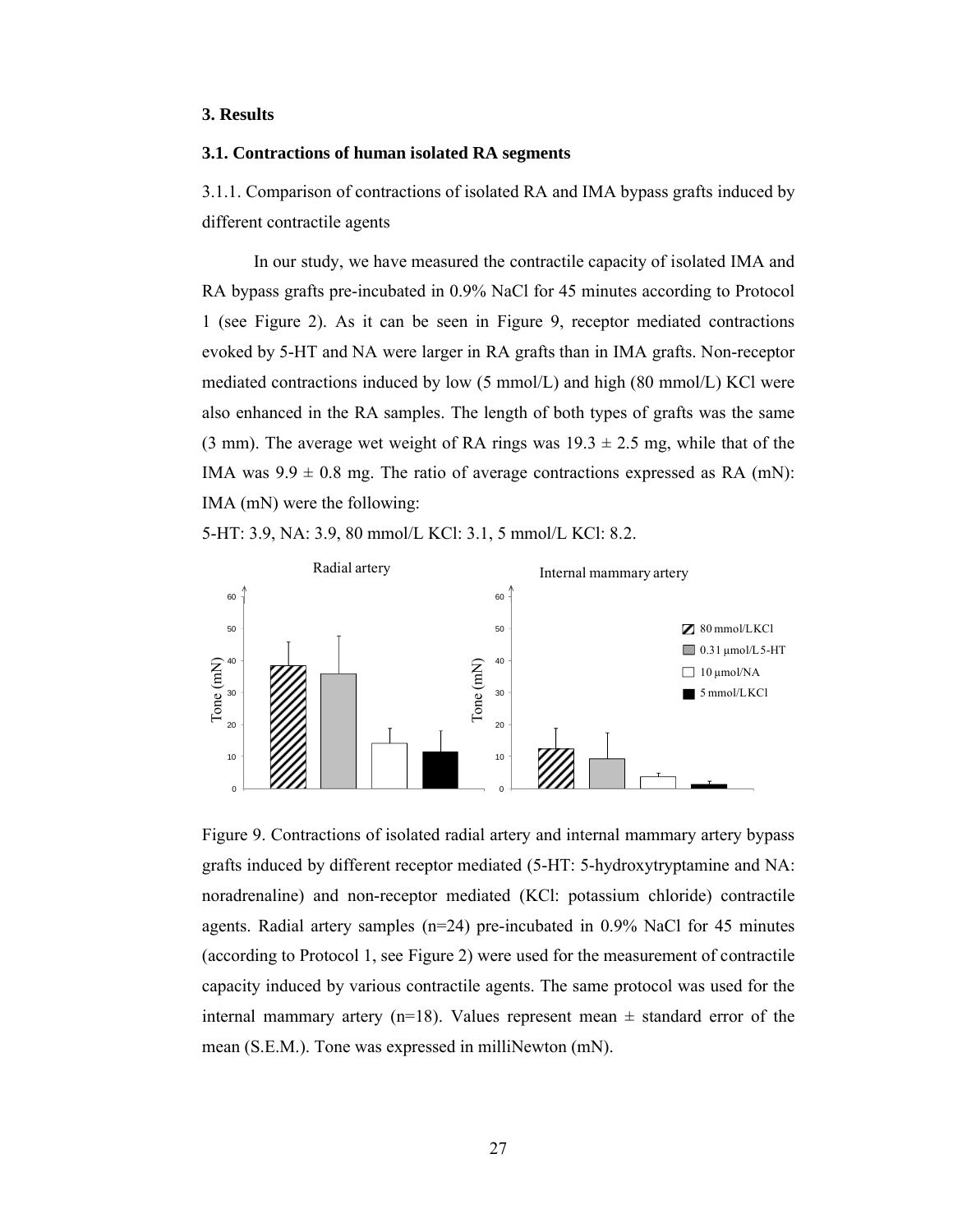3.1.2. Contractile tensions induced by NA after pre-incubation of the grafts in 5% human albumin or Biseko® solutions

Figure 10 shows that pre-incubation in Biseko® solution decreased NA-induced contractions of RA bypass graft segments. At 100 µmol/L NA, the difference was significantly less in the RA rings incubated in Biseko<sup>®</sup> (32.9  $\pm$  6.2 mN, n=14) than that incubated in the control colloidal solution, 5% albumin (49.2  $\pm$  6.4 mN, n=14,  $p = 0.01$  vs. Biseko<sup>®</sup>).



Figure 10. Isometric contractions of human isolated radial artery rings after preincubation with 5% human albumin or Biseko® colloidal solution. Radial artery rings were obtained from 14 individuals in both groups. Values are shown as mean  $±$  standard deviation obtained from 7 individuals. Asterisks represent significant differences (\*  $p < 0.05$ ).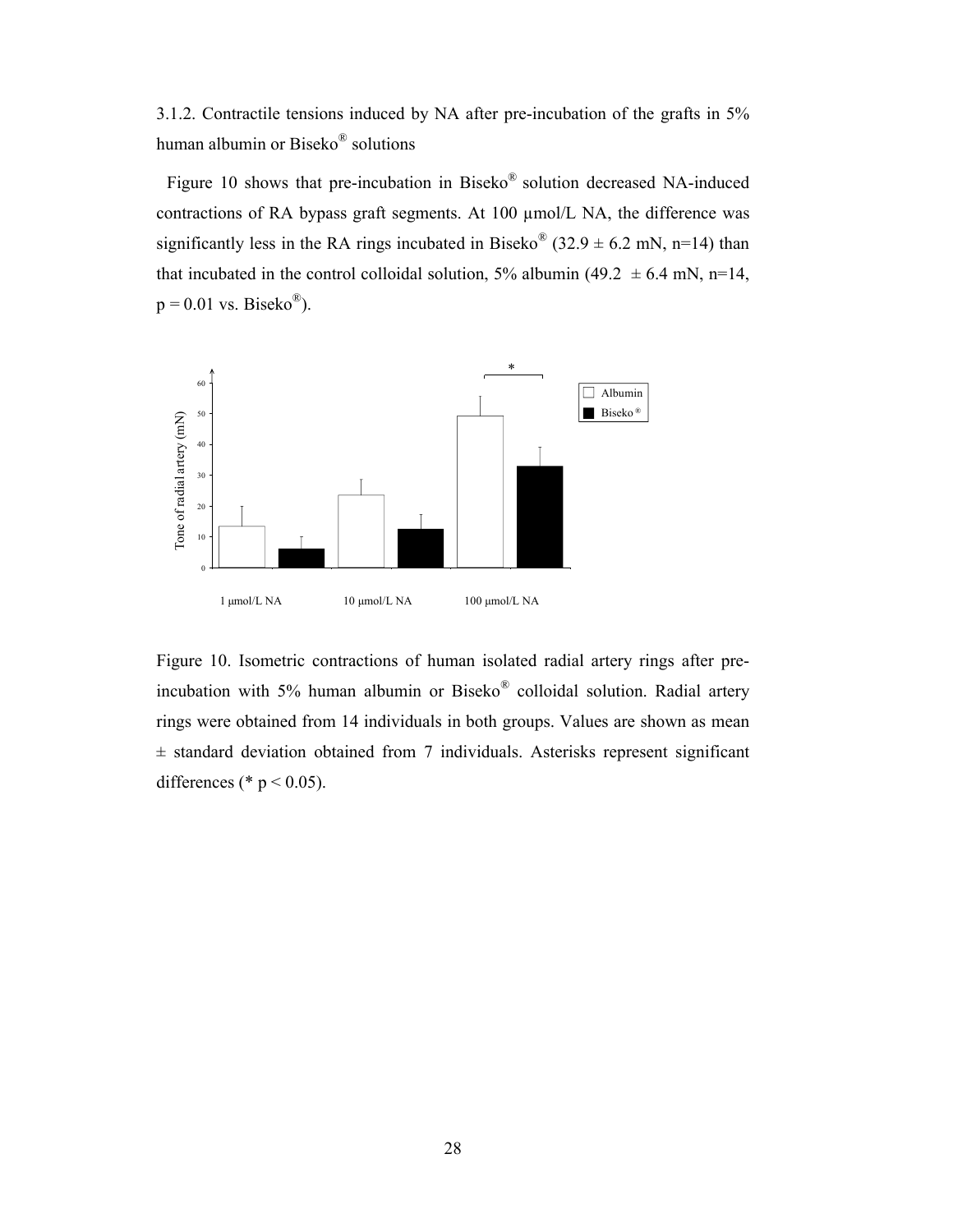3.1.3. Contractile tensions induced by 5-HT 45, 90 and 120 minutes after preincubation of the grafts with levosimendan

Figure 11 shows a part of a representative tracing for the measurement of contractions of RA segments incubated in 0.16 µmol/L levosimendan solution or 0.9% NaCl. We found that the contractions were significantly decreased in case of RA rings pre-incubated in 0.16  $\mu$ mol/L levosimendan solution compared to segments pre-incubated in 0.9% NaCl solution 45 and 90 minutes after the replacement of the solutions with KH solution.



Figure 11. Part of a representative tracing for the demonstration of the prolonged effect of levosimendan. Two parallel radial artery rings from the same patient were investigated according to Protocol 1 (see Figure 2). Isometric tensions of human isolated radial artery grafts are depicted following 45 minutes pre-incubation with either 0.9% NaCl or levosimendan (0.16 µmol/L) solution. Contractions were induced by 5-hydroxytryptamine (5-HT, 0.31 µmol/L) 45, 90, and 120 minutes after the replacement of levosimendan solution with Krebs-Henseleit (KH) solution.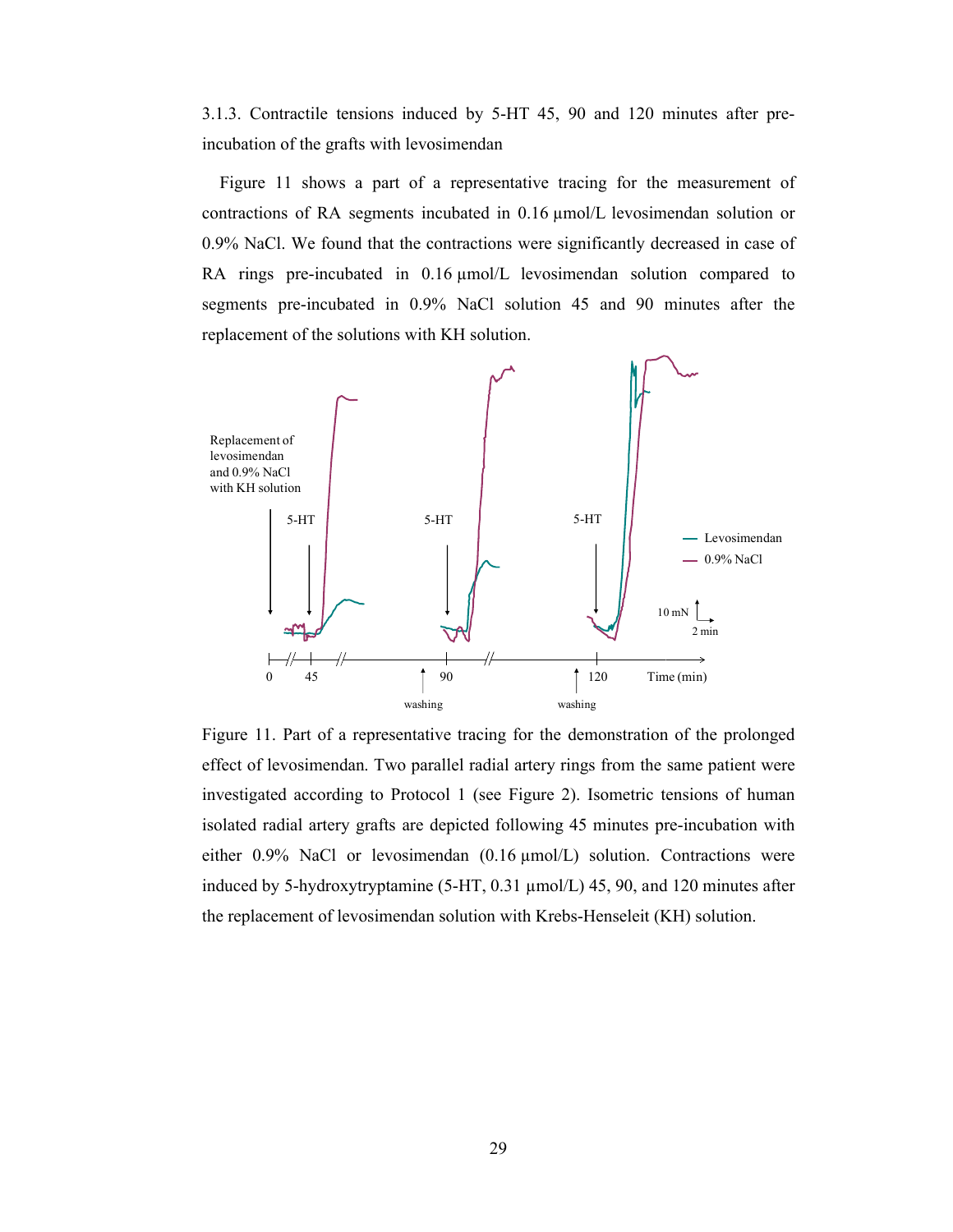Contractions of RA segments incubated in 0.9% NaCl were stable in time (Figure 12). 45 and 90 minutes after the pre-incubation of the RA segments, the contractions were significantly decreased in case of RA rings pre-incubated in 0.16 µmol/L levosimendan solution compared to segments pre-incubated in 0.9% NaCl solution (0.16  $\mu$ mol/L levosimendan solution = 6.0  $\pm$  1.3 mN at 45 minutes vs. 0.9% NaCl =  $40.0 \pm 8.8$  mN at 45 minutes, n=7 and 7, p = 0.035; 0.16  $\mu$ mol/L levosimendan solution =  $4.3 \pm 3.8$  mN at 90 minutes vs. 0.9% NaCl =  $36.2 \pm$ 2.6 mN at 90 minutes, n=7 and 7,  $p = 0.03$ ). Contractions were not significantly different in the two groups at 120 minutes following the removal of the solutions (0.16 µmol/L levosimendan solution =  $29.5 \pm 18.0$  mN at 120 minutes vs. 0.9% NaCl =  $39.7 \pm 3.8$  mN at 120 minutes), although the RA segments obtained from more than half of the patients in the levosimendan group revealed smaller contractions compared to the control (see the large S.E.M. value of levosimendan at 120 minutes).



Figure 12. Isometric contractions of human isolated radial artery grafts 45, 90 and 120 minutes following the replacement of pre-incubation solutions – 0.9% NaCl or 0.16 µmol/L levosimendan solution – with Krebs-Henseleit solution. Contractions were induced by 5-hydroxytryptamine (5-HT, 0.31 µmol/L). Values are shown as mean  $\pm$  standard error of the mean (S.E.M.) obtained from 7 individuals in both groups. Asterisks represent significant differences ( $\degree$  p < 0.05).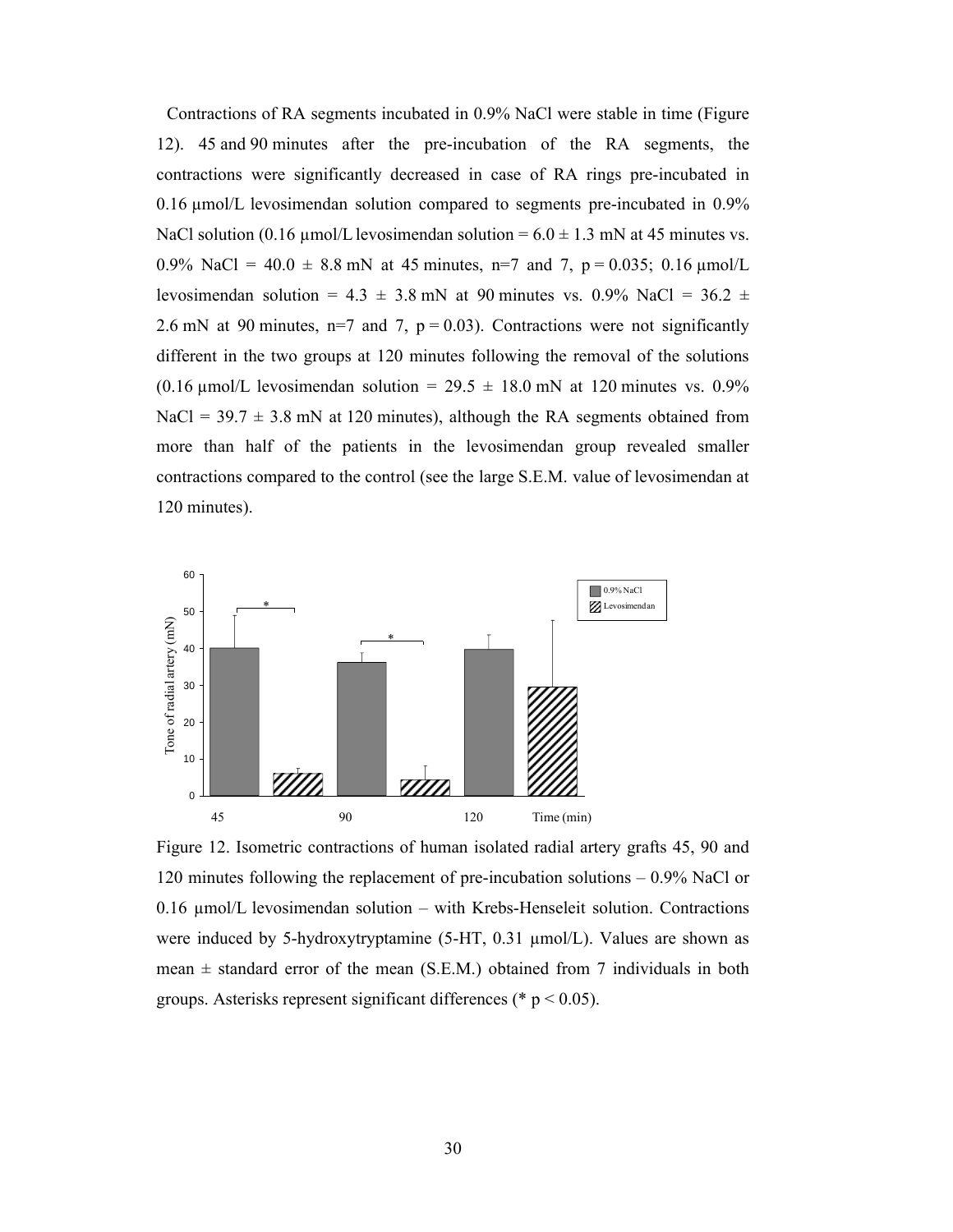3.1.4. Contractile tensions induced by 5-HT 45, 90 and 120 minutes after preincubation of the grafts with different pre-incubation solutions as controls

Contractions were similar 45, 90, and 120 minutes after the removal of Bretschneider solution (33.4  $\pm$  8.6 mN at 45 minutes, 34.1  $\pm$  6.6 mN at 90 minutes, 41.4  $\pm$  5.9 mN at 120 minutes n=12) and 5% albumin (37.9  $\pm$  13.0 mN at 45 minutes;  $30.6 \pm 8.2$  mN at 90 minutes;  $35.1 \pm 6.4$  mN at 120 minutes, n=14). RA segments revealed significantly smaller contractions to 5-HT 45 minutes after washing out the colloidal Biseko<sup>®</sup> solution from the organ bath compared to those obtained after pre-incubation of the graft samples in 5% albumin (Biseko<sup>®</sup>= 16.3 ± 4.5 mN at 45 minutes vs. 5% albumin=  $37.9 \pm 13.0$  mN at 45 minutes, n=14 and 14,  $p = 0.049$ ).



Figure 13. Isometric contractions of human isolated radial artery grafts 45, 90 and 120 minutes following the replacement of pre-incubation solutions - Bretschneider, 5% albumin or Biseko® solution - with Krebs-Henseleit solution. Contractions were induced by three consecutive administrations of 5-hydroxytryptamine (5-HT, 0.31  $\mu$ mol/L). Values are shown as mean  $\pm$  standard error of the mean (S.E.M.) obtained from 12 (Bretschneider) or 14 (5% albumin and Biseko<sup>®</sup>) patients. Asterisk represents significant difference (\*  $p < 0.05$ ).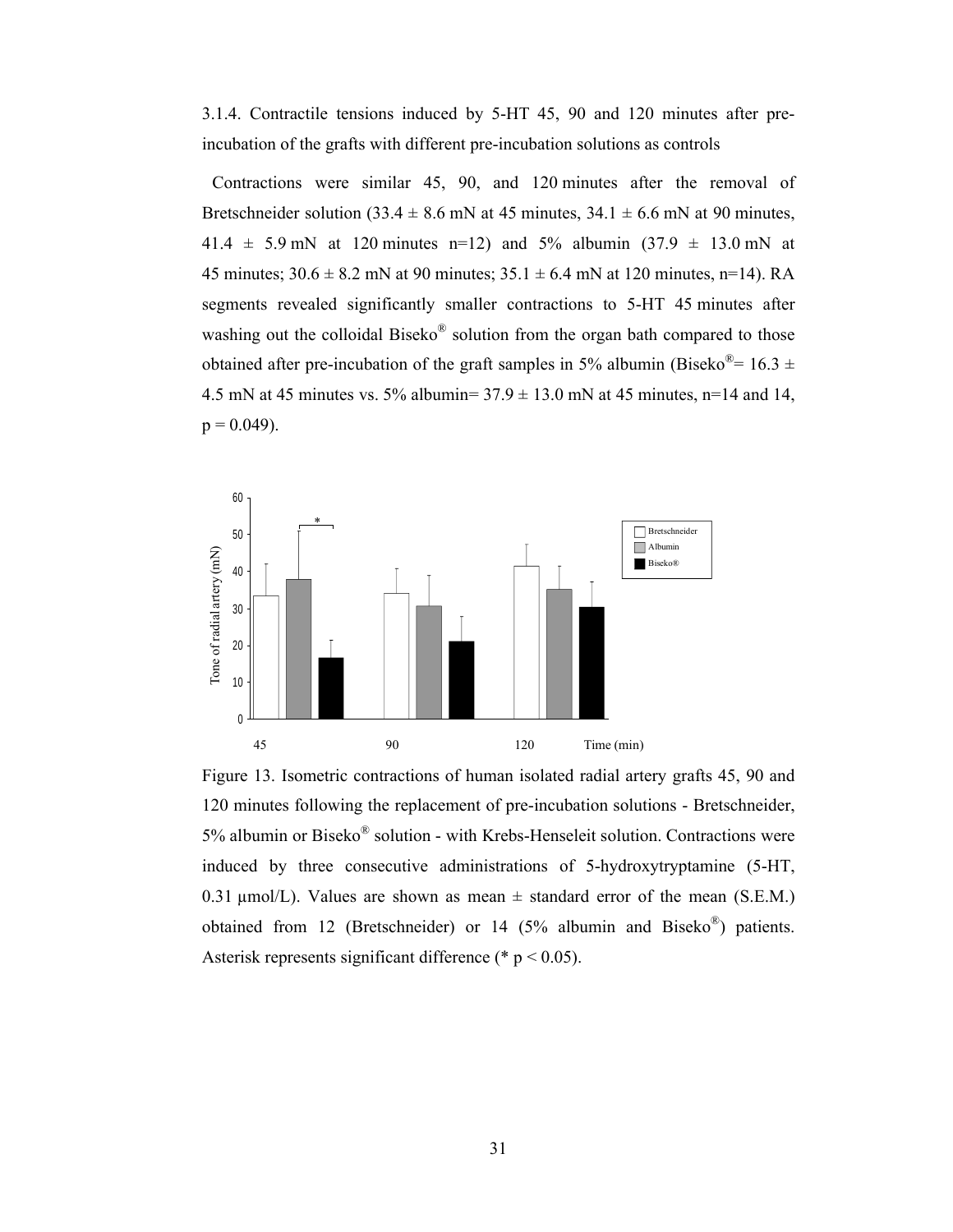# 3.1.5. Contractile tensions induced by KCl on RA grafts

Table 4. Maximum tensions of RA grafts obtained with 80 mmol/L potassium chloride (KCl)

|                       | Pre-incubation solution |                |  |
|-----------------------|-------------------------|----------------|--|
| Contraction (mN)      | Levosimendan            | $0.9\%$ NaCl   |  |
| Potassium chloride    | $49.3 \pm 3.0$          | $38.4 \pm 7.5$ |  |
| $(80 \text{ mmol/L})$ | $n=7$                   | $n=7$          |  |

Contractions expressed as the maximal amplitude of the changes in tone. Values are shown as mean  $\pm$  standard error of the mean (S.E.M.). n= number of different individuals; mN= milliNewton

No significant differences were found between the reactivity of the arteries preincubated in 0.16  $\mu$ mol/L levosimendan solution and in 0.9% NaCl.

## **3.2. Endothelium-dependent and independent relaxations on RA grafts**

|                                         | Pre-incubation solution |                  |
|-----------------------------------------|-------------------------|------------------|
| Endothelium dependent relaxation (mN)   | Levosimendan            | $0.9\%$ NaCl     |
| Acetylcholine                           | $-5.4 \pm 2.7$          | $-6.5\pm4.6$     |
| $(1.0 \mu \text{mol/L})$                | $n=7$                   | $n=7$            |
| Endothelium independent relaxation (mN) |                         |                  |
| Papaverine                              | $-39.4\pm4.6$           | $-48.8 \pm 10.7$ |
| $(100 \mu \text{mol/L})$                | $n=7$                   | $n=7$            |

Table 5. Endothelium-dependent and independent relaxations on radial artery grafts

Relaxations are expressed as the maximal amplitude of the changes in tone. Values are shown as mean  $\pm$  standard error of the mean (S.E.M.). Minus represents a decrease of tone.

n= number of different individuals; mN= milliNewton

No significant differences in endothelium dependent relaxations were obtained among the arterial segments incubated in 0.16 μmol/L levosimendan or 0.9% NaCl solutions.

Papaverine almost completely relaxed the contractions evoked by 5-HT in the isolated RA segments. The magnitudes of the decrease of arterial tensions did not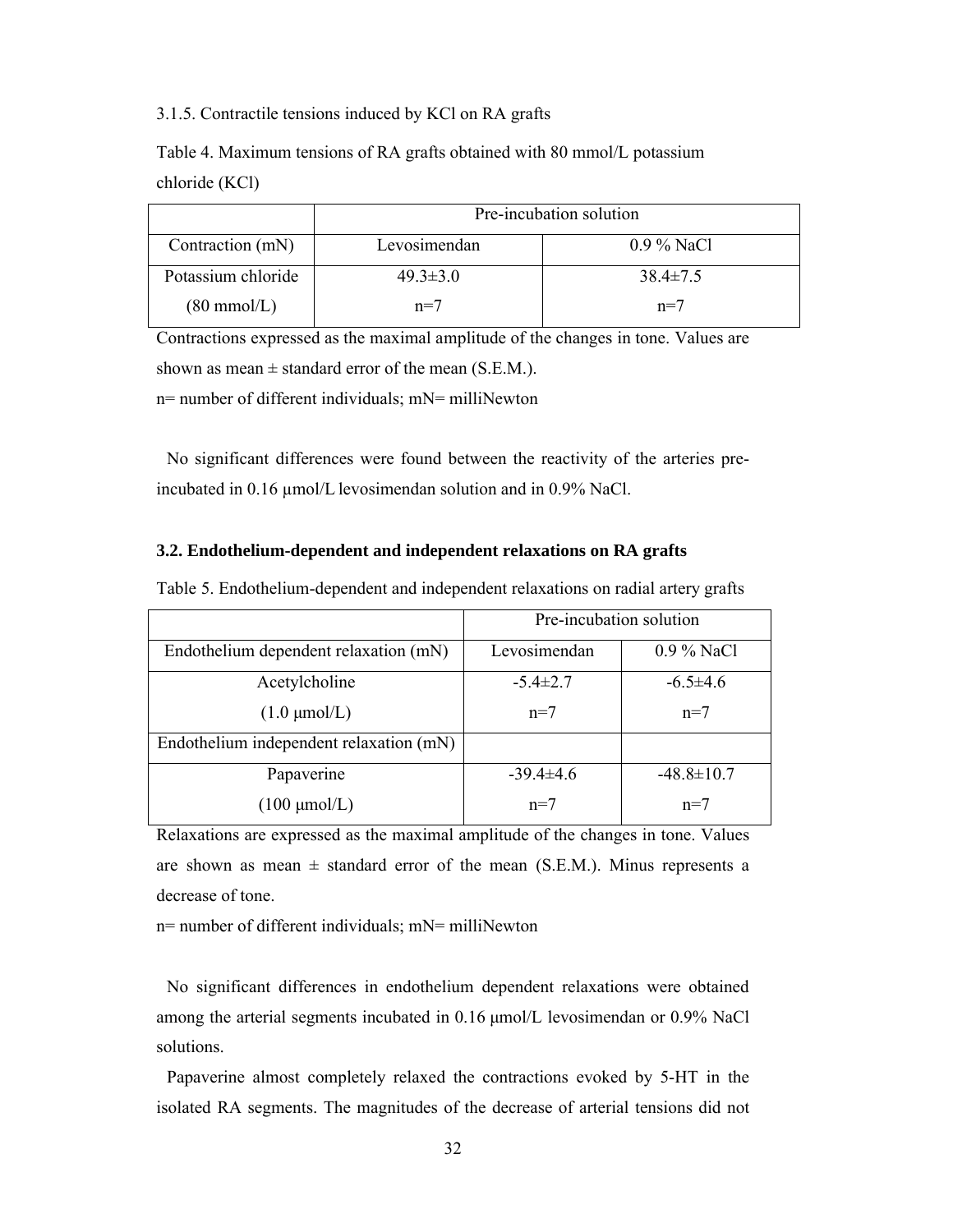significantly differ from each other: in 0.16 μmol/L levosimendan or 0.9% NaCl solutions.

# **3.3. Effect of the BK**<sub>Ca</sub> channel inhibitor, iberiotoxin, on levosimendan-induced **relaxation in isolated human RA**

We measured the isometric tension of RA segments from 4 patients undergoing CABG, and studied the inhibitory effect of  $BK_{Ca}$  channel selective potassium channel blocker, iberiotoxin, on the vasorelaxing effect of levosimendan. RA segments were pre-incubated in KH or 0.1 µmol/L iberiotoxin solution for 30 minutes. Vasorelaxing effect of levosimendan was examined in NA-precontracted (10-50 μmol/L) arterial rings. The responses of the RA segments of two patients (one of them is depicted in Figure 14) were relaxations to levosimendan without inhibition by iberiotoxin (patient No. 1 and No. 2) while another two patients (patient No. 3 and No. 4) responded with inhibitions to the  $BK_{Ca}$  channel inhibitor of inodilator induced relaxation.

The RA graft of patient No. 1 (Figure 14) revealed almost complete relaxation to the cumulative administration of levosimendan (maximal effect: 103.8% expressed of the maximum contractile effect of NA at 0.567 μmol/L levosimendan). Iberiotoxin did not considerably influence the maximal relaxation (108.4%) and even enhanced the effect of the inodilator. Patient No. 2. (57 years, male, nonsmoking) responded in a similar way (maximal levosimendan relaxation of the control segment: 142.4%, maximal levosimendan of the segment pretreated with iberiotoxin: 144.2% ). Figure 15 represents the response of patient No. 3, who revealed large relaxations to levosimendan (maximal levosimendan relaxation of the control segment: 148.0%). Iberiotoxin completely inhibited this relaxation (maximal levosimendan of the segment pretreated with iberiotoxin: 0.0%). The RA of patient No. 4. (59 years, male, non-smoking) also revealed a decrease of levosimendan-induced relaxation by iberiotoxin. The inodilator relaxed the artery with a maximum of 111%, and this effect was only 4.8% in the presence of the  $BK<sub>Ca</sub>$  channel inhibitor.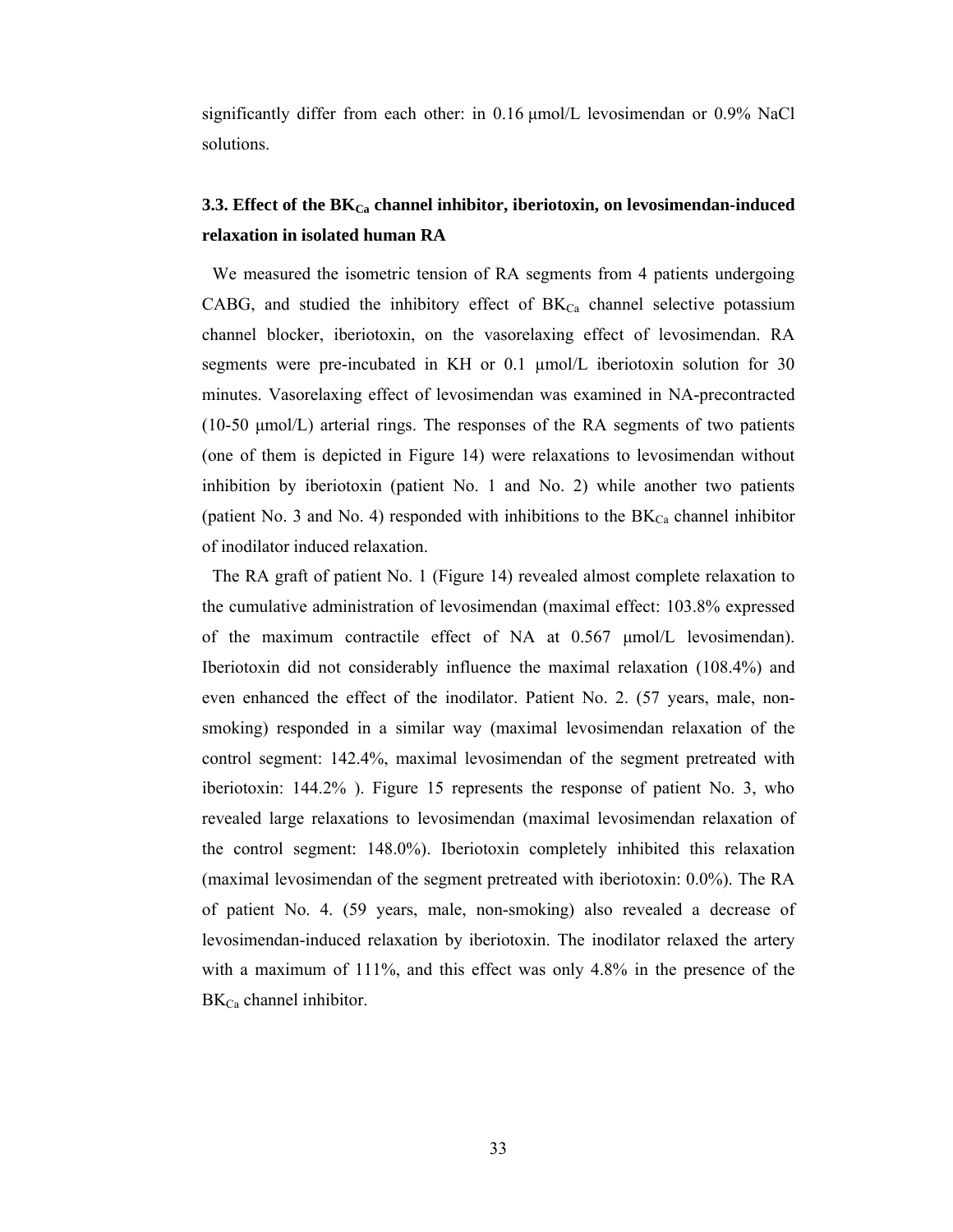

Figure 14. Original tracing for the demonstration of the lack of effect of iberiotoxin on the vasorelaxation induced by levosimendan. Isometric tension of human isolated radial artery graft segments from patient No. 1 (57 years, male, smoking for 32 years) following either pre-incubation with 0.1  $\mu$ mol/L iberiotoxin or with the corresponding volume of Krebs-Henseleit solution for 30 minutes. Contractions were induced by noradrenaline (NA). After the development of NA-induced contraction, levosimendan was administered cumulatively.



Figure 15. Original tracing for the demonstration of the effect of iberiotoxin on the vasorelaxation induced by levosimendan. Isometric tension of human isolated radial artery graft segments from patient No. 3 (75 years, female, non-smoking) following either pre-incubation with 0.1 µmol/L iberiotoxin or with the corresponding volume of Krebs-Henseleit solution for 30 minutes. Contractions were induced by noradrenaline (NA). After the development of NA-induced contraction, levosimendan was administered cumulatively.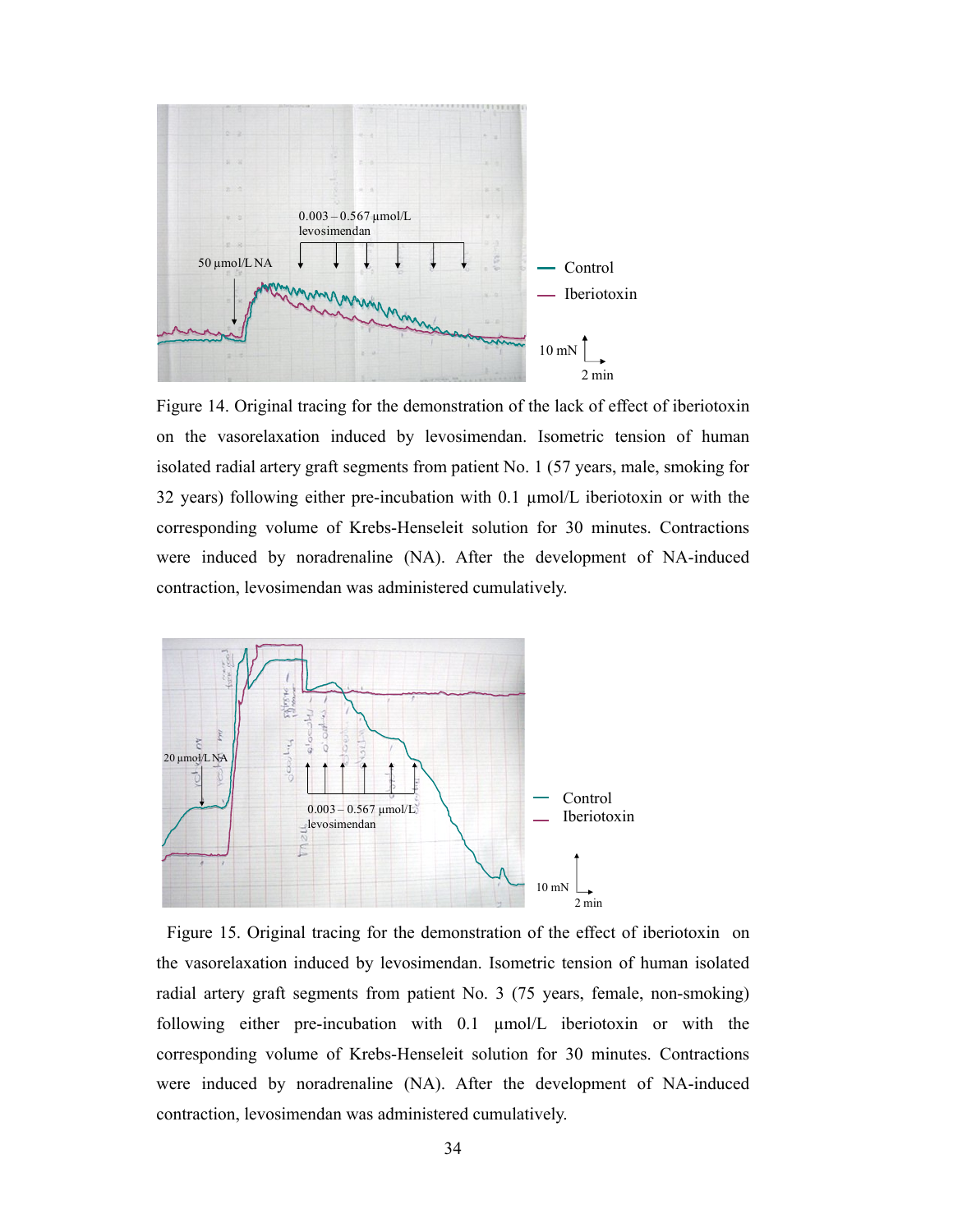# **3.4. Effect of levosimendan on thrombin-induced aggregation in PRP and WP suspension**

Figure 16 demonstrates that levosimendan concentration dependently inhibited platelet aggregation induced by thrombin in PRP and WPs. In WPs, the maximum inhibition of aggregation was found to be  $93.7\pm2.5\%$  (n=8) at 0.3  $\mu$ mol/L concentration of the drug. The  $IC_{50}$  was calculated as  $0.06\pm0.02$  µmol/L showing that the inodilator is a very potent inhibitor against thrombin in a plasma-free crystalline solution. The concentration-response curve of PRP showed a maximum of 96.4±4.1% (n=8) inhibition of aggregation at 0.52 μmol/L levosimendan. The IC values are summarized in Table 6. All calculated IC values of the drug were significantly smaller in WPs than in PRP revealing higher potency of the drug in the absence of plasma proteins.  $IC_{10}$  value of levosimendan was in the low submicromolar range even in the protein–rich PRP  $(0.07\pm0.01 \,\mu\text{mol/L}, \text{n=8})$ .



and platelet rich plasma. Results are expressed as mean±standard error of the mean (S.E.M.). Circles represent values obtained from 8 different individuals.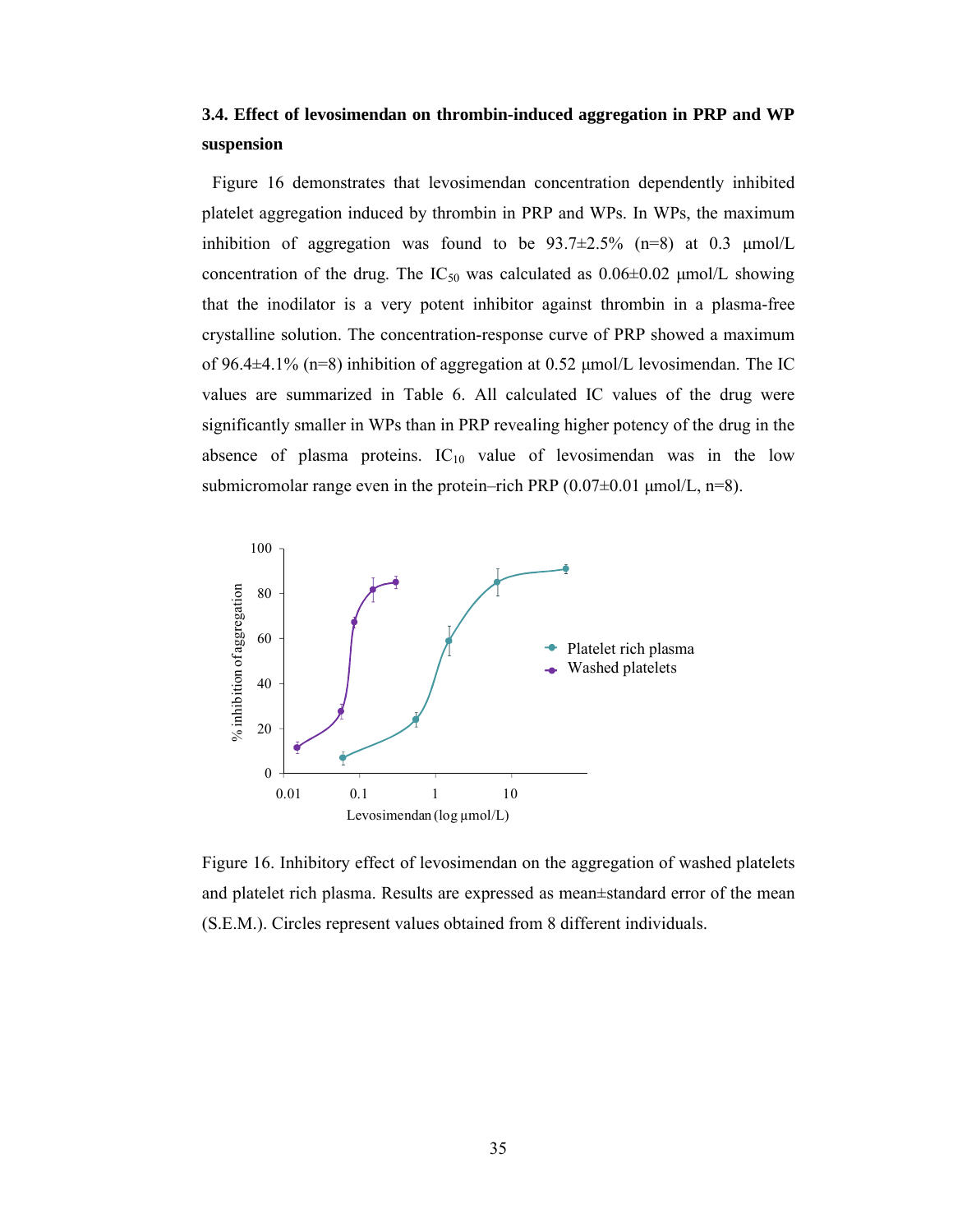| Inhibitory concentrations (ICs) of levosimendan $(\mu \text{mol/L})$ |                   |                   |                   |
|----------------------------------------------------------------------|-------------------|-------------------|-------------------|
|                                                                      | $IC_{10}$         | $IC_{25}$         | $IC_{50}$         |
| Washed platelets                                                     | $0.04 \pm 0.01$ * | $0.05 \pm 0.01$ * | $0.06 \pm 0.02$ * |
| Platelet rich plasma                                                 | $0.07 \pm 0.01$   | $0.52 \pm 0.09$   | $3.00 \pm 0.90$   |

Table 6. Comparison of the potency values of levosimendan on platelet aggregation

Aggregation agent: 1 IU/mL or 0.1 IU/mL thrombin in platelet rich plasma and washed platelets, respectively.

Results are expressed as mean±standard error of the mean (S.E.M.) and the number of experiments are 8 in each group.  $IC_{10}$ ,  $IC_{25}$ , and  $IC_{50}$  are expressed as 10, 25, and 50% inhibitory concentrations of levosimendan on platelet aggregation, respectively. Asterisks represent significant differences ( $p < 0.05$ ).

# **3.5. Effect of pre-incubation with levosimendan on thrombin-induced aggregation in WPs in the presence of albumin**

In order to clarify whether the presence of plasma proteins in PRP is responsible for the decreased efficiency of levosimendan, experiments were performed on WPs in the presence of human albumin. WPs were pre-incubated with the solvent of levosimendan (together with 1 mmol/L CaCl<sub>2</sub>) for 15 minutes and the aggregation was induced by thrombin in the absence of human albumin (Figure 17). Under a control condition – with solvent of levosimendan – thrombin induced 98% aggregation compared to the light transmission of KH solution.



Figure 17. Original tracing for light transmission measurement of washed human platelets without treatment (control). Washed platelets (WPs) were incubated in Krebs-Henseleit (KH) solution for 15 minutes. Platelet aggregation was induced by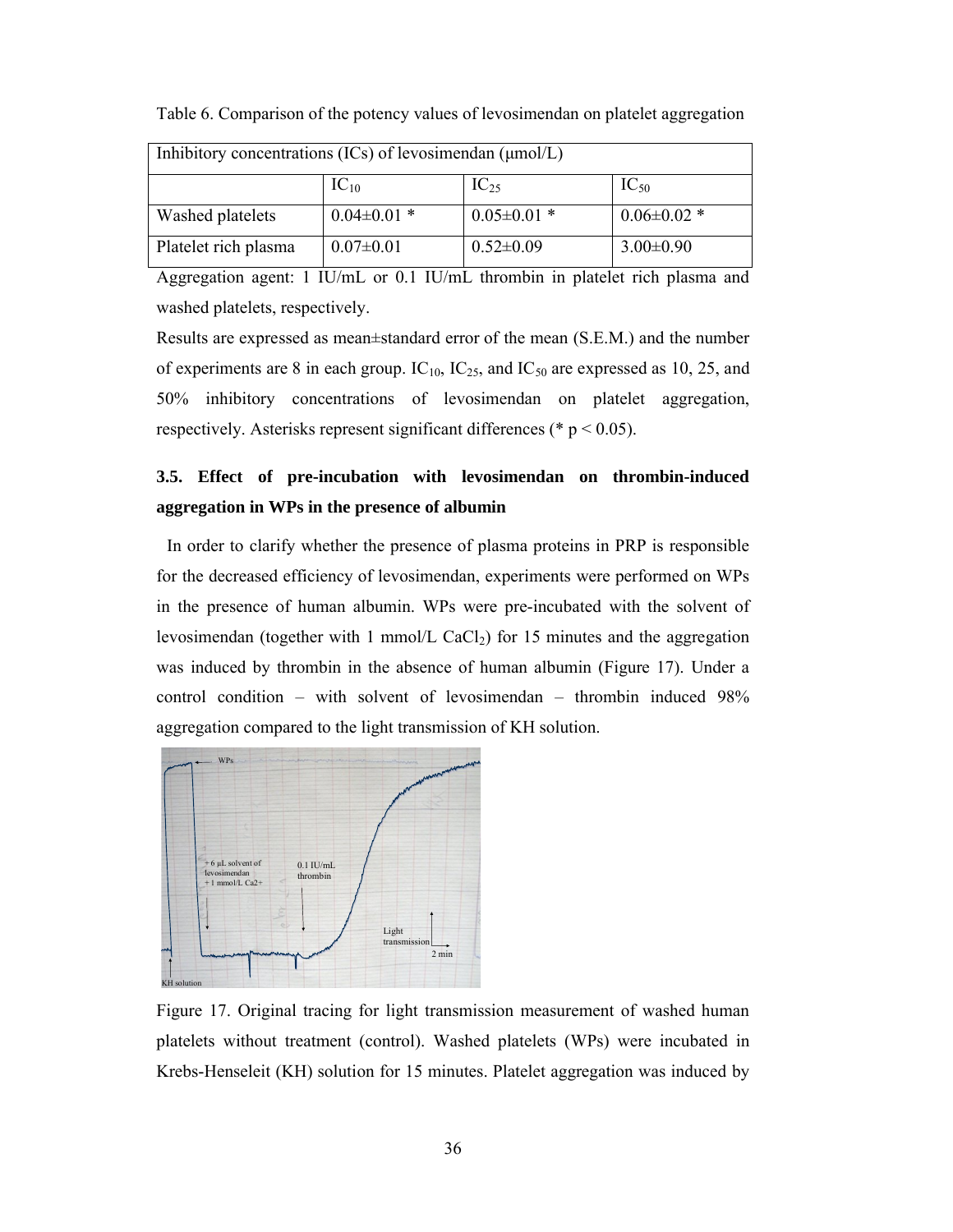thrombin. Light transmission (100%) obtained with KH solution without platelets can be seen on the left side of the figure.



Figure 18. Original tracing for light transmission measurement of washed human platelets in the presence of levosimendan. Levosimendan and  $Ca^{2+}$  were administered to the washed platelets (WPs). Following 15 minutes pre-incubation, platelet aggregation was induced by thrombin. Pre-incubation with levosimendan decreased platelet aggregation to 23.4% (86.6% inhibition) compared to the maximum light transmission (100%) obtained with Krebs-Henseleit (KH) solution without platelets (right side of the figure).



Figure 19. Original tracing for light transmission measurement of washed human platelets in the presence of levosimendan and human albumin. Levosimendan,  $Ca^{2+}$ and human albumin were administered to the washed platelets (WPs). Following 15 minutes pre-incubation, platelet aggregation was induced by thrombin. Platelet inhibitory effect of levosimendan (see Figure 18.) was decreased by albumin. Light transmission achieved 80.5% (19.5% inhibition) compared to the maximum light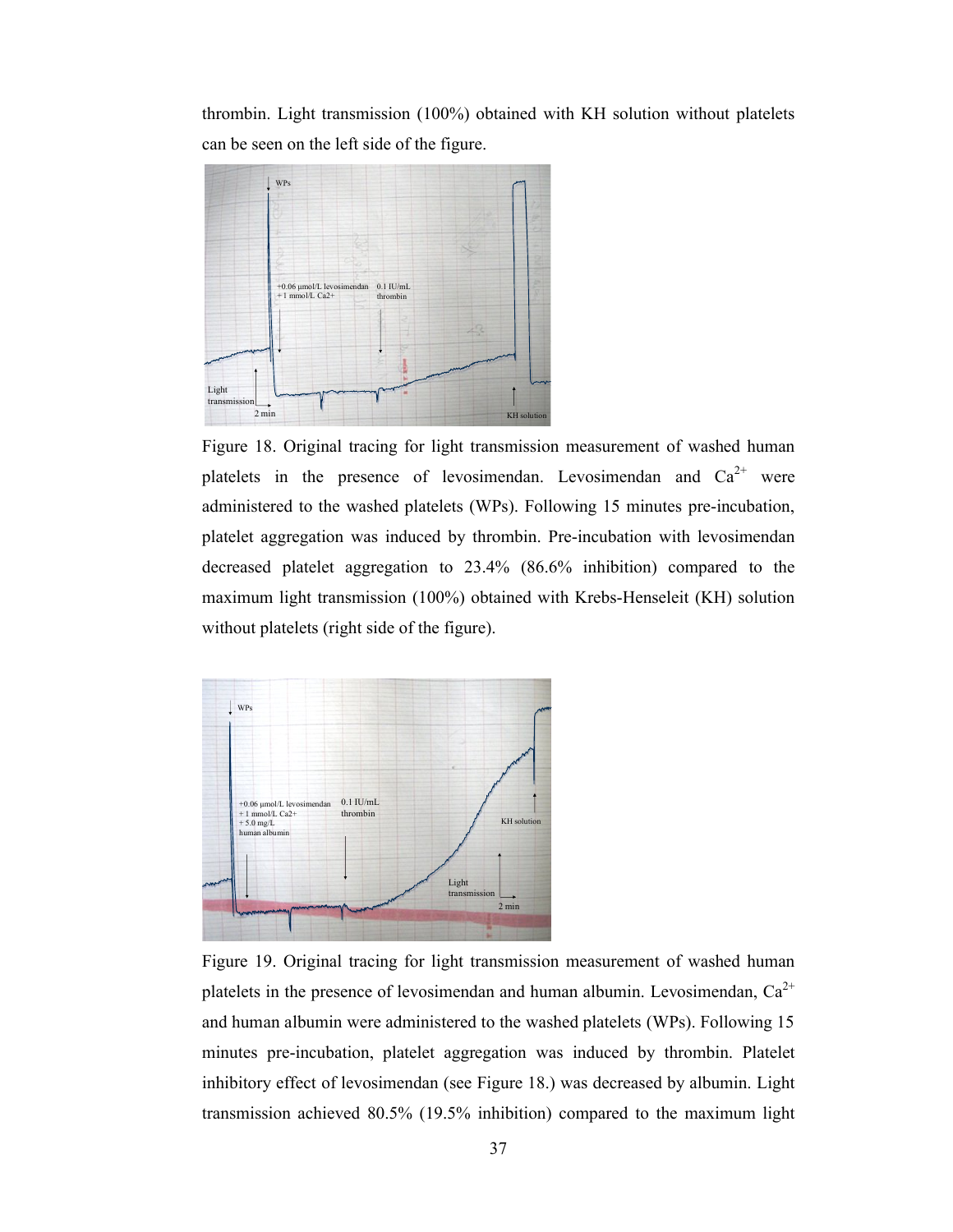transmission (100%) obtained with Krebs-Henseleit (KH) solution without platelets (right side of the figure).

When the IC<sub>50</sub> concentration of the inodilator (0.06  $\mu$ mol/L, see Table 6, WPs) was administered for 15 minutes instead of 2 minutes before the aggregation agonist, thrombin, the inhibition of platelet aggregation was considerably enhanced in the absence of albumin (see Figure 18). Figure 20 shows that enhancement of the incubation time from 2 minutes to 15 minutes increased the inhibitory effect of 0.06  $\mu$ mol/L levosimendan to 83.6 $\pm$ 2.7% (black column, n=6). The presence of albumin decreased the anti-aggregatory efficiency of levosimendan to about half in the presence of 5 g/L albumin (39.7 $\pm$ 11.2%, n=6).



Figure 20. Effect of increasing concentrations of human albumin on levosimendaninduced inhibition of platelet aggregation. Washed platelets were pre-incubated with 0.06  $\mu$ mol/L levosimendan, 1 mmol/L Ca<sup>2+</sup> and increasing concentrations of albumin for 15 minutes prior to the administration of the aggregating agent, thrombin (0.1 IU/mL). Inhibition of platelet aggregation was calculated by deducing the light transmission obtained at different concentrations of albumin from that produced with Krebs-Henseleit solution (100%). Results are expressed as mean±standard error of the mean (S.E.M.). Columns represent values obtained from 6 different individuals. Asterisks represent significant differences compared to 0 g/L albumin (\*  $p < 0.05$ ).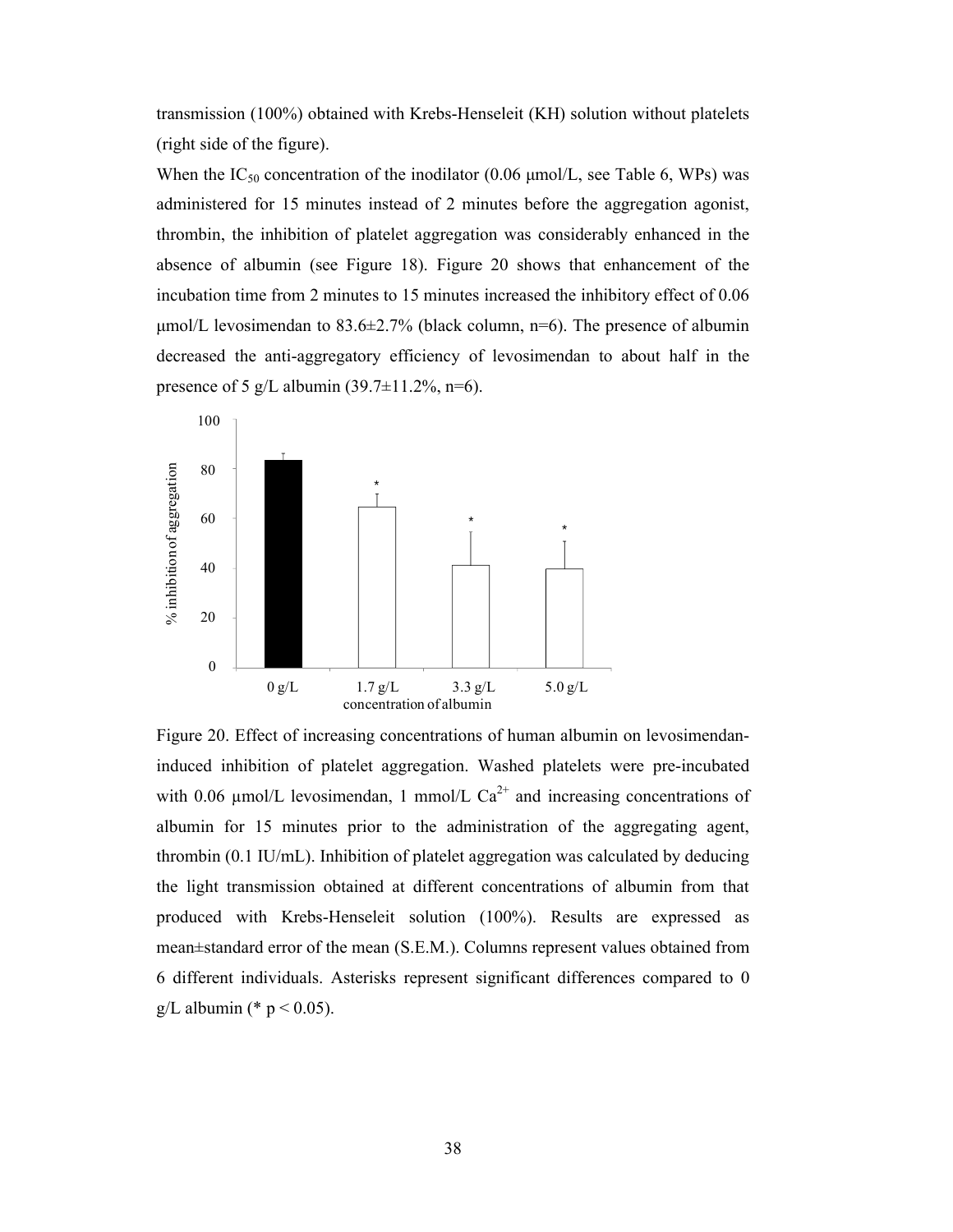#### **4. Discussion**

In the first part of our investigations, we demonstrated that RA grafts produced larger contractions than IMA grafts in vitro. For comparison, 5-HT, NA, and KCl were used as contractile agents. 5-HT derives from platelets that are known to be activated during CABG [48], and it has been demonstrated that serum NA level is also enhanced [49]. High KCl  $(80 \text{ mmol/L})$  is non-physiological and was used for detecting the maximal contractions in the present study. All types of contractions were higher in RA than in IMA. The difference in the contractile response is partly due to the higher muscle mass in RA than in IMA (RA:IMA=1.95:1). The response of RA to 5-HT and NA was larger compared to that of the IMA (RA:IMA=3.9:1, RA:IMA=3.9:1, respectively). He and Yang also found similar 3.8 times larger contractions of RA than IMA following administration of angiotensin II [25]. The receptor independent contraction with high KCl was also larger in RA than IMA, a result that has also been obtained by others [50]. In our study, contractions with high KCl showed a similar ratio (RA:IMA=3.1:1) as in case of receptor-mediated contractions suggesting that the effector pathway of contractions is more pronounced in RA than in IMA. Low KCl (4.2 mmol/L in KH solution + 5 mmol/L  $=9.2$  mmol/L) can be considered as a physiological regulator of the arterial tone [51]. RA showed 8.2 times larger contractions than IMA to this low concentration of KCl. This augmented difference was an unexpected finding and may be due to a more effective vasodilatation by low concentration of potassium ion in IMA resembling an endothelium-derived hyperpolarizing mechanism [52]. The above results support the more frequent vasospasm of RA graft in the perioperative period of CABG [16,17,25,26].

We have shown a prolonged effect of levosimendan on the tone of isolated human RA segments. Pre-incubation of the graft with levosimendan diminished 5-HTinduced contraction, an effect that persisted for at least 90 minutes following the removal of the drug from the organ bath. The concentration of levosimendan applied during the pre-incubation procedure was  $0.16 \mu mol/L$ , and this is in the range of therapeutic concentrations of the drug used to manage the human failing heart [39,53]. Levosimendan has both inotropic and vasodilating effects in this concentration [54-57]. It has been demonstrated recently that a single loading dose of the inodilator would normalize the hemodynamic conditions including total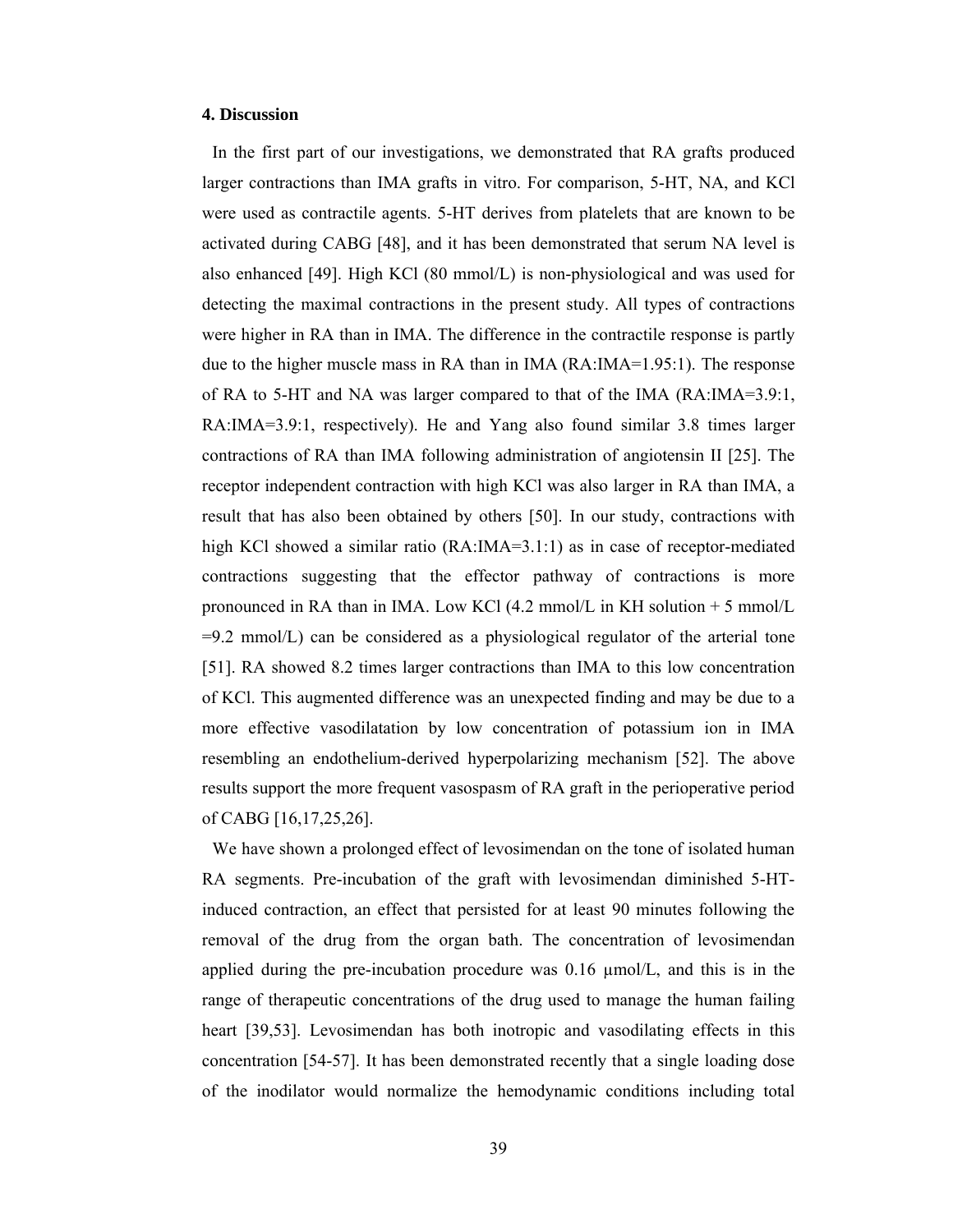peripheral resistance days after bypass graft surgery [35]. Active metabolite(s) with long half-life has been suggested to be responsible – at least in part – for this longlasting effect of levosimendan in vivo [53]. However, our present observation in vitro provides evidence that the drug by itself and not its metabolite(s) is able to decrease the contractions of the RA graft.

In addition to the prolonged effect, levosimendan produced larger relaxations than it was expected from its concentration-response curve against 5-HT. Administration of the inodilator, after the contraction of the RA had been completed, resulted in an  $EC_{50}$  value of 0.3  $\mu$ mol/L [31]. Based on the short half life of levosimendan (approximately 1 hour) [54], the relaxing effect was expected to decrease profoundly as late as after one and a half hour of the removal of the inodilator from the organ bath. In our study, 0.16 µmol/L levosimendan exerted 85% relaxation after 45 minutes and 88% after 90 minutes, an increasing rather than a decreasing vasorelaxing effect in time.

One possible mechanism of the prolonged effect of levosimendan is an activation of  $BK_{Ca}$  channels in the smooth muscle of RA. Therefore, we have studied the possible role of  $BK_{Ca}$  channels in the mechanism of action of levosimendan. Zhang et al. [36] have shown the presence and electrophysiological function of  $BK_{Ca}$ channels in human isolated RA smooth muscle. It is known that levosimendan has an activator effect of  $BK_{Ca}$  channels on porcine coronary arteries [37] and human IMA segments [37]. In RA samples of two patients, levosimendan-induced relaxation was markedly decreased by iberiotoxin, the selective inhibitor of  $BK_{Ca}$ channels, while in independent samples from two other patients, iberiotoxin was without any effect.  $BK_{Ca}$  channels were shown to have diminished expression and function in arteries with the increase of age [58], an explanation for the variable effect obtained in our isolated RA preparations. Thus, the heterogeneity of the function of  $BK_{Ca}$  channels does not support the consistent role of this ion channel in the prolonged effect of levosimendan in reducing contraction of RA segments. The exact mechanism of the maintained vasorelaxing effect of the inodilator remains to be investigated.

In this series of investigations, levosimendan completely relaxed NA-induced contractions. The effective concentration range of the inodilator in the above four different RA preparations was 0.003-1.14 µmol/L. This matches our previous finding obtained in 5-HT-induced contractions [34]. The exact mechanism in low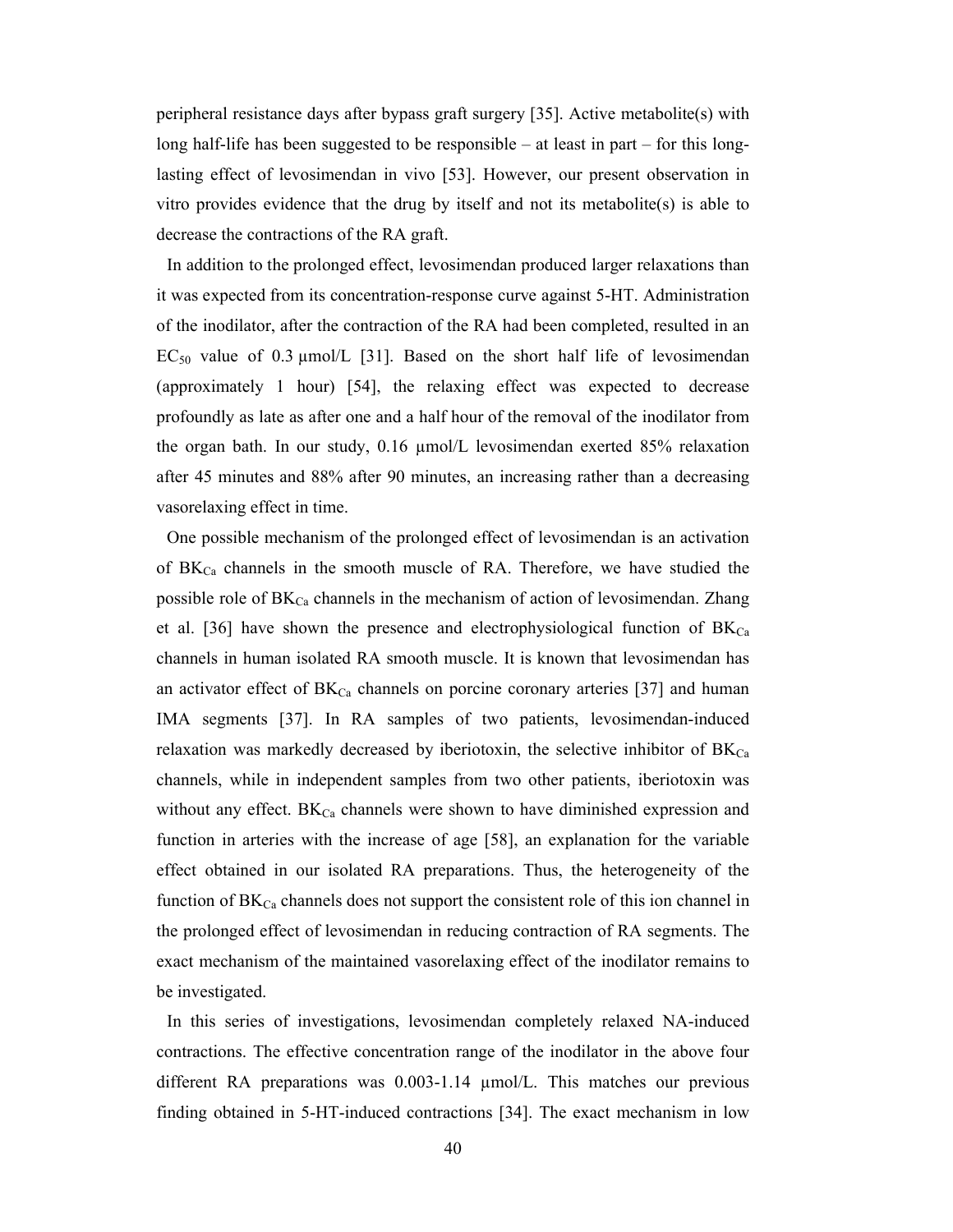submicromolar concentrations of the inodilator on RA grafts is not known, although we cannot exclude that inhibition of phosphodiesterase (PDE) enzyme plays a role [58,59]. Other candidates – presented only at high concentration of levosimendan  $(10 \mu \text{mol/L})$  – would be vascular mediators and effector signals including nitric oxide, endothelin-1, mitochondrial potassium channels, cyclicAMP, Akt, ERK, and p38 [60]. Concerning other potassium channels, ATP sensitive  $(K_{ATP})$  and voltage sensitive  $(K_V)$  channels may also play roles[37,61].

Following the vascular investigations with levosimendan, we measured the effect of Biseko<sup>®</sup> colloidal solution – previously found to inhibit the contractions of RA grafts – against NA. Incubation in Biseko<sup>®</sup> solution rendered the RA grafts relatively resistant to contractions evoked by NA as levosimendan did it, albeit with possibly different mechanisms of action. Albumin, another colloidal solution, and Bretschneider, a cardioplegic solution did not change 5-HT-induced contractions in time. The difference between the effect of Biseko $^{\circledR}$  solution and levosimendan was that the effect of the colloidal solution lasted only for 45 minutes. Pre-incubation in both Biseko® and levosimendan solutions was effective against both 5-HT- and NA-induced contractions and, in this respect, they appear to be superior to phenoxybenzamine, calcium antagonists, or nitrovasodilators. Phenoxybenzamine is highly effective in preventing α-adrenergic-mediated vasoconstriction for at least 18 hours, but its effect is limited to NA, and irreversibly suppresses the vasomotion of the conduit graft [24,61-65]. Calcium antagonists are relatively ineffective against receptor mediated contractions [31,32]. Nitrovasodilator therapy may be effective in relieving the established vasoconstriction, but may be less potent in preventing vasospasm [66]. Levosimendan is equally effective against NA, 5-HT, and thromboxane A2 analogue in conduit grafts and similar effectiveness by the drug was obtained in porcine coronary arteries partially depolarized with potassium ion [34,37,67]. These findings suggest that levosimendan is a "broad spectrum" antispasmodic agent that may serve an effective medication during pretreatment of the graft before implantation to the heart. However, it is important to note that neither pre-incubation in Biseko® solution, nor in levosimendan solution can cover the complete duration of the CABG, especially in the case of Biseko<sup>®</sup> solution.

At the end of the incubation study, the graft remained intact in the organ bath. The function of the RA grafts was not deteriorated by the treatments with levosimendan and with the different crystalloid and colloidal solutions. During the 120 minutes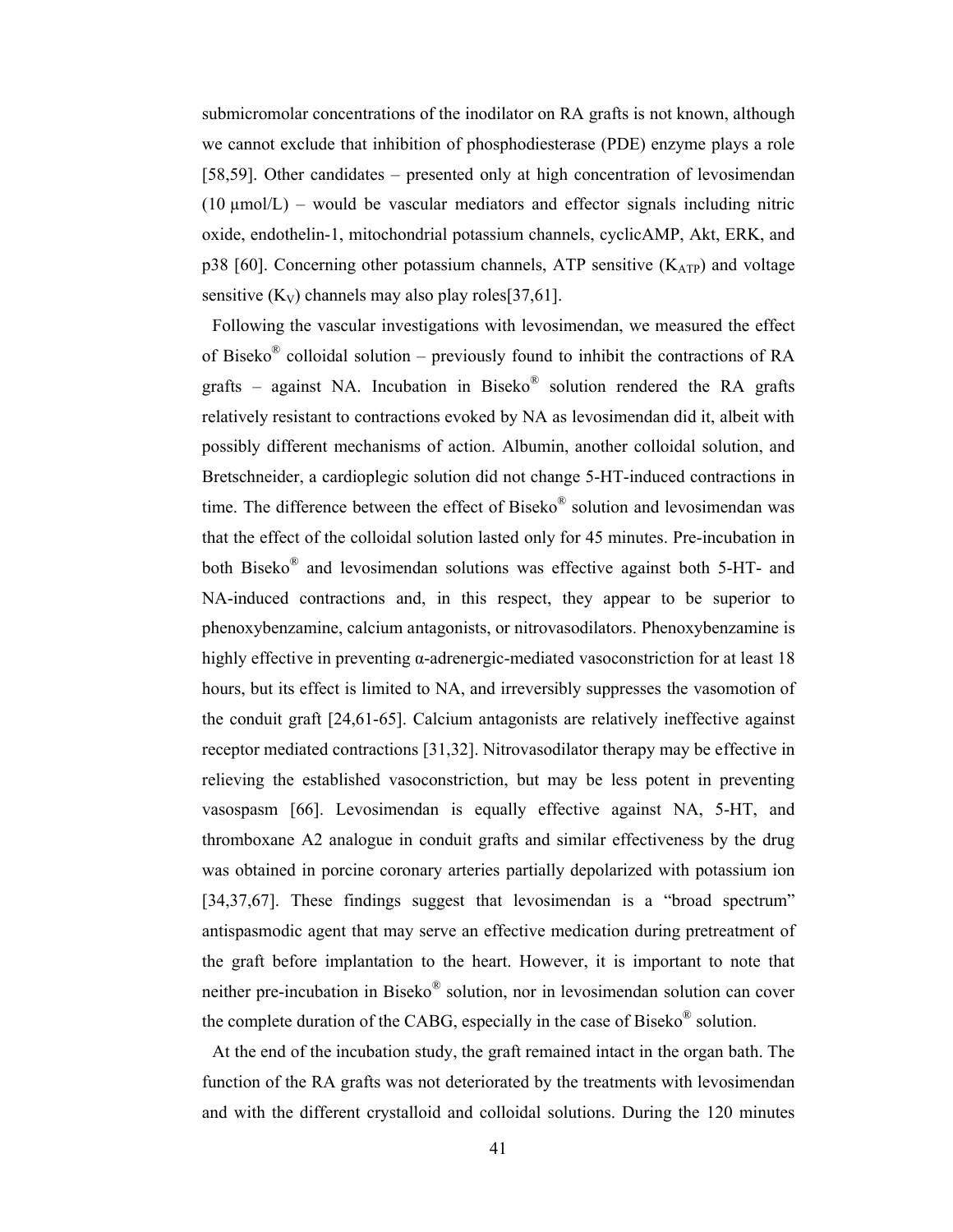duration of in vitro investigations on RA grafts, 5-HT-induced contractions remained stable in time. Following pre-incubation with levosimendan, the maximum contractile capacity, endothelial function, and maximum relaxation of the isolated RA segments were comparable to those obtained in physiologic saline (see Table 4 and 5). In this respect, levosimendan seems to be safer than papaverine that impairs endothelial function [29,61-63,68,69]. Furthermore, graft segments stored in heparinized whole blood improved endothelium-dependent relaxation to Ach [27], but these blood-stored RA grafts revealed markedly increased smooth muscle contractions [28].

The endothelium-dependent relaxation of the RA segments was small and did not exceed an average of about 20% compared to that evoked with papaverine (see Table 5). The explanation of this low endothelial function is that the diseases that determine the reactivity of the arterial wall (hypertension, hypercholesterolemia, diabetes) were found to be severe (see Table 3). This depressed endothelium was similar in the controls and in the levosimendan-treated grafts representing a poor cardiovascular status being comparable to our previous populations of patients undergoing CABG [30,31]. We suggest that the poor endothelial function was not due to a mechanical damage of the blood vessel (atraumatic ultrasound technique, no inflation of the artery) but rather represented a severely diseased population of our patients compared to other centers of cardiac surgery [70-72].

Finally, we have investigated the effect of levosimendan on platelet aggregation, known to play a role in the initiation of thrombus formation, another possible cause of intraoperative graft failure.

The important finding of the present study is that the inodilator drug was able to inhibit the aggregation of thrombin-stimulated platelets. In WPs, without plasma proteins, the calculated  $IC_{50}$  value of the drug was 0.06  $\mu$ mol/L, while in PRP it was 3 µmol/L, suggesting that some of the effective concentrations of the drug in inhibiting thrombin-induced aggregation of human platelets matched the therapeutic level of the drug.

In PRP, the 10% IC of levosimendan ( $IC_{10}=0.07 \mu$ mol/L) is at the lower level of the in vivo range with peak concentrations between  $0.12$ -0.2  $\mu$ mol/L [43,53].

Kaptan et al. [39] found 40% inhibition of human platelet aggregation by 0.09 µmol/L concentration of the inodilator drug against ADP and collagen. However, they used longer incubation time for the drug (15 minutes) in whole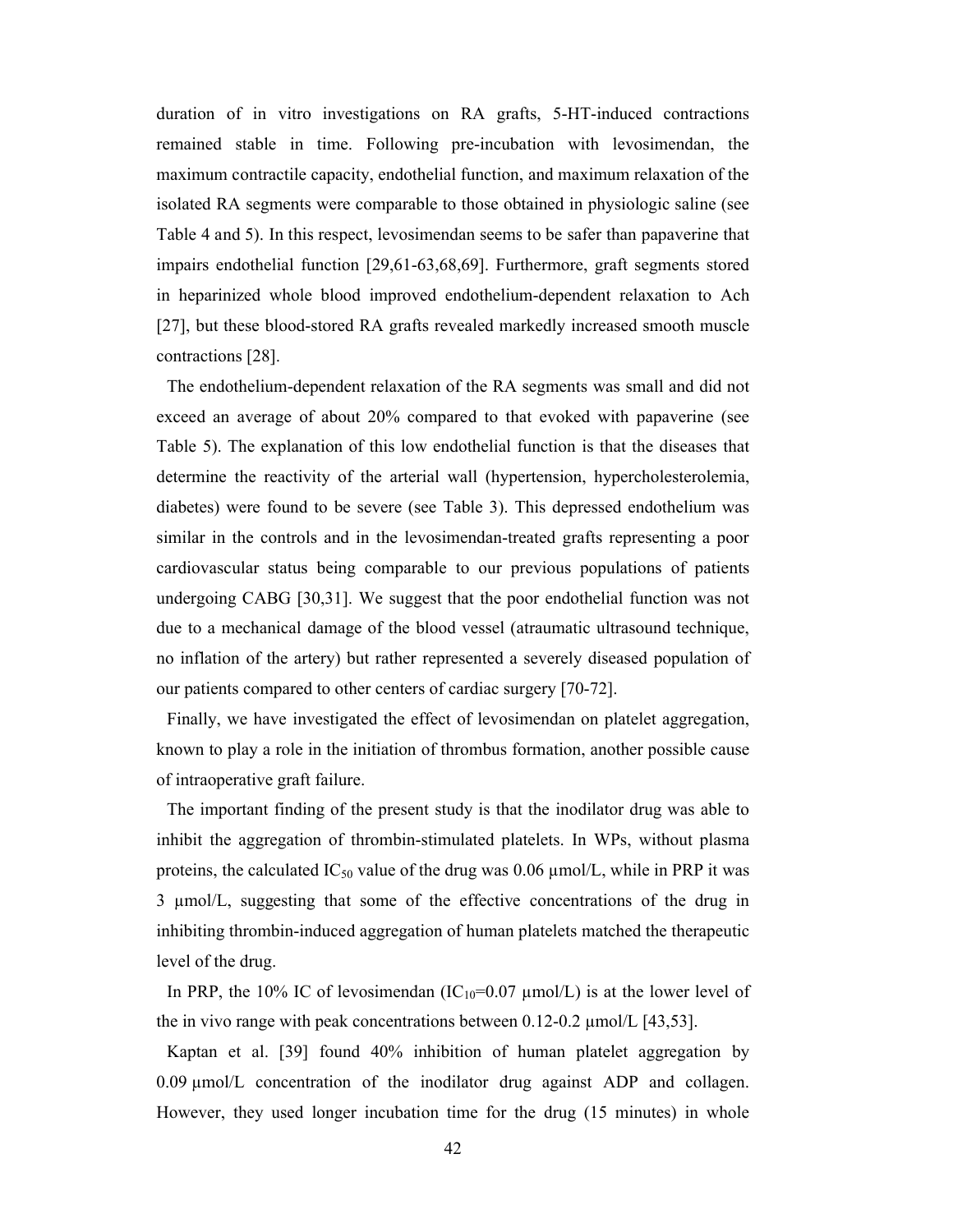blood and lower platelet count after the preparation of PRP. Levosimendan is known to highly bind to plasma proteins (97-98%) [43]. Because PRP contains the total amount of plasma proteins, we proposed that in protein-free WPs, a much lower potency of the inodilator would have been detected. Following the removal of plasma proteins, the  $EC_{50}$  of levosimendan became 50 times lower in WPs (0.06 µmol/L). Albumin concentration dependently enhanced the anti-aggregatory efficiency of levosimendan. 5  $g/L$  albumin, which is about 6 times less as the physiological concentration ( $\geq$  36 g/L) decreased the effect of the drug by about half (form 83.6% to 37.9% inhibition of platelet aggregation). This result suggests that among plasma proteins, levosimendan mainly binds to albumin.

Hypoalbuminemia is relatively frequent in heart failure [73,74] being the main indication for the use of levosimendan. In about 20% of patients with acute decommpensaiton of heart failure, the concentration of albumin is decreased by an average of 3-4 g/L  $[75]$ . Under this condition, the free concentration of the inodilator and the consequent enhancement of the anti-aggregatory effect would be expected.

In the studies with albumin, we used 15 minutes pre-incubation of levosimendan with platelets similar to Kaptan et al. [39]. The  $IC_{50}$  value of the drug in WPs (0.06 µmol/L after 2 minutes of incubation) increased to more than 80% after 15 minutes pre-incubation, a similar finding obtained in RA grafts revealing larger effect of the inodilator with the increase of incubation time. These observations propose the accumulation of the drug or its effect both in the vascular tissue and in platelets.

Levosimendan decreases platelet aggregation, which is not specific for a particular receptor on platelet membranes. It decreases ADP-, collagen-, and thrombininduced aggregations in therapeutically acceptable concentrations. Although the precise mechanism is not known at present, intracellular calcium could be the target of levosimendan, which plays a central role in thrombin-induced aggregation [76-78]. The broad-spectrum anti-platelet effect of the inodilator would render the drug effective in aspirin- and clopidogrel-insensitive conditions having a prevalence of 5.5-29.9% and 25% of patients with cardiovascular diseases, respectively [78-80].

Activation of the coagulation system and enhanced thrombin level, especially during on-pump CABG has been demonstrated [81]. Therefore levosimendan, in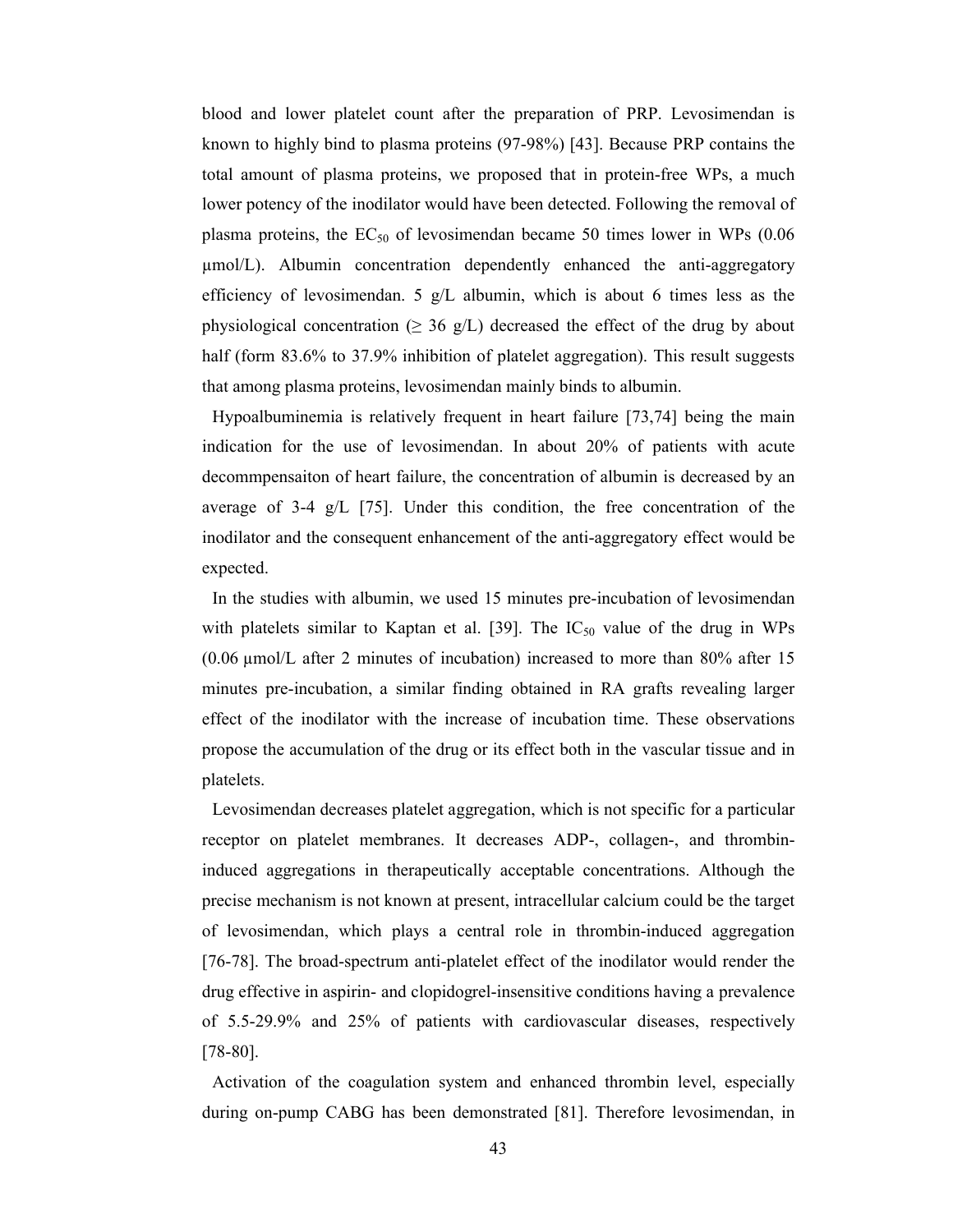addition to preventing RA spasm, may reduce the incidence of thrombus-formation during the intraoperative phase of CABG.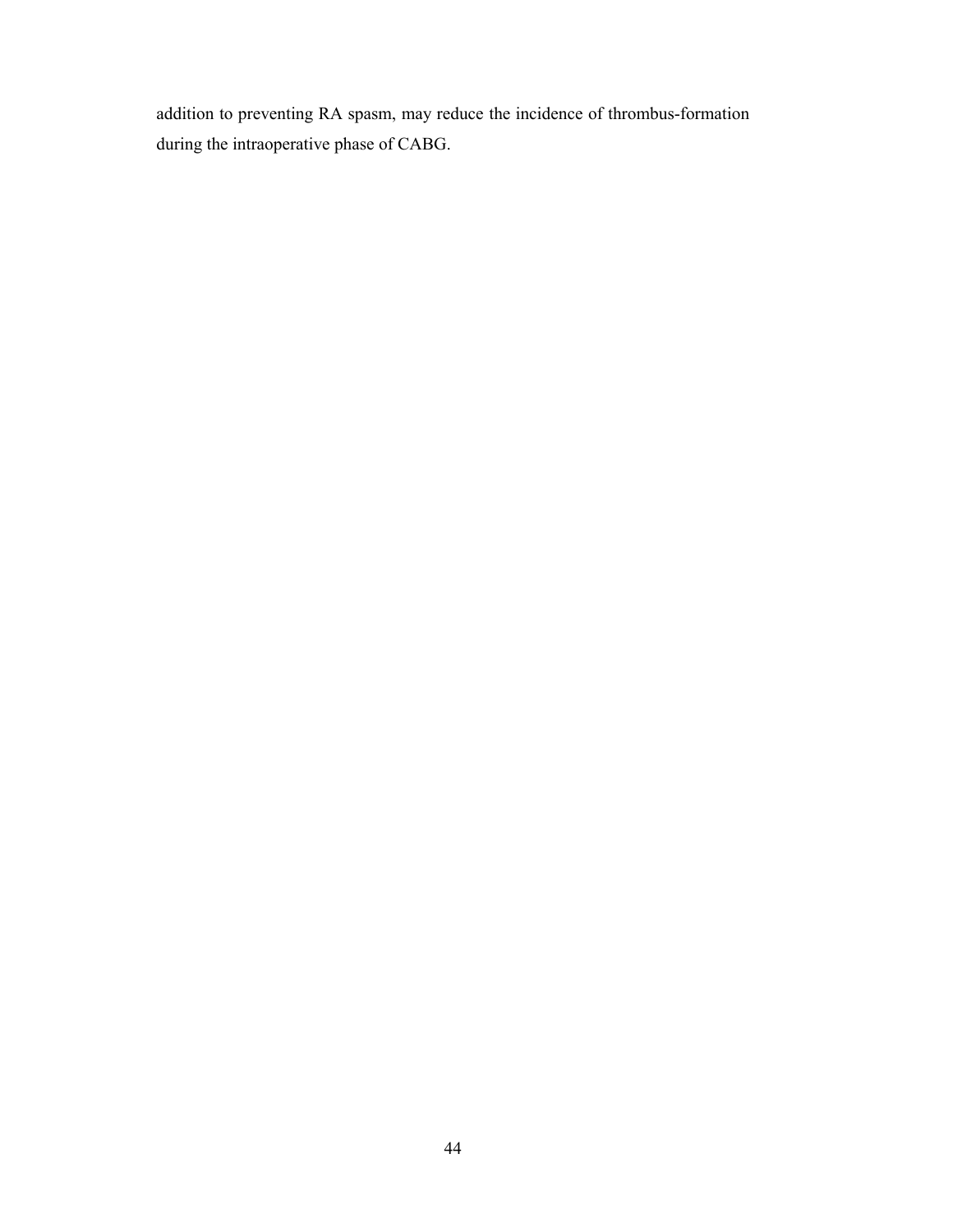## **References**

- [1] World Health Organization (WHO): European Health for All Database (HFA-DB). http://data.euro.who.int/hfadb/ accessed on 04 April 2011.
- [2] European Journal of Cardio-Thoracic Surgery Guidelines on myocardial revascularization 2010.
- [3] Eagle KA, Guyton RA, Davidoff R, Edwards FH, Ewy GA, Gardner TJ, Hart JC, Herrmann HC, Hillis LD, Hutter AM Jr, Lytle BW, Marlow RA, Nugent WC, Orszulak TA; American College of Cardiology; American Heart Association. ACC/AHA 2004 guideline update for coronary artery bypass graft surgery: a report of the American College of Cardiology/American Heart Association Task Force on Practice Guidelines (Committee to Update the 1999 Guidelines for Coronary Artery Bypass Graft Surgery). Circulation. 2004;110(14):e340-437.
- [4] Sabik JF 3rd, Blackstone EH, Gillinov AM, Banbury MK, Smedira NG, Lytle BW. Influence of patient characteristics and arterial grafts on freedom from coronary reoperation. J Thorac Cardiovasc Surg. 2006;131(1):90-8.
- [5] Effler DB, Groves LK, Sones FM Jr, Shirey EK. Endarterectomy in the treatment of coronary artery disease. J Thorac Cardiovasc Surg. 1964;47:98-108.
- [6] Risteski PS, Akbulut B, Moritz A, Aybek T. The radial artery as a conduit for coronary artery bypass grafting: review of current knowledge. Anadolu Kardiyol Derg. 2006;6(2):153-62.
- [7] Murphy GJ, Angelini GD. Insights into the pathogenesis of vein graft disease: lessons from intravascular ultrasound. Cardiovasc Ultrasound. 2004;2:8.
- [8] Lytle BW, Loop FD, Cosgrove DM, Ratliff NB, Easley K, Taylor PC. Long-term (5 to 12 years) serial studies of internal mammary artery and saphenous vein coronary bypass grafts. J Thorac Cardiovasc Surg. 1985;89(2):248-58.
- [9] Loop FD, Lytle BW, Cosgrove DM, Stewart RW, Goormastic M, Williams GW, Golding LA, Gill CC. Influence of the internal-mammaryartery graft on 10-year survival and other cardiac events. N Engl J Med. 1986;314(1):1-6.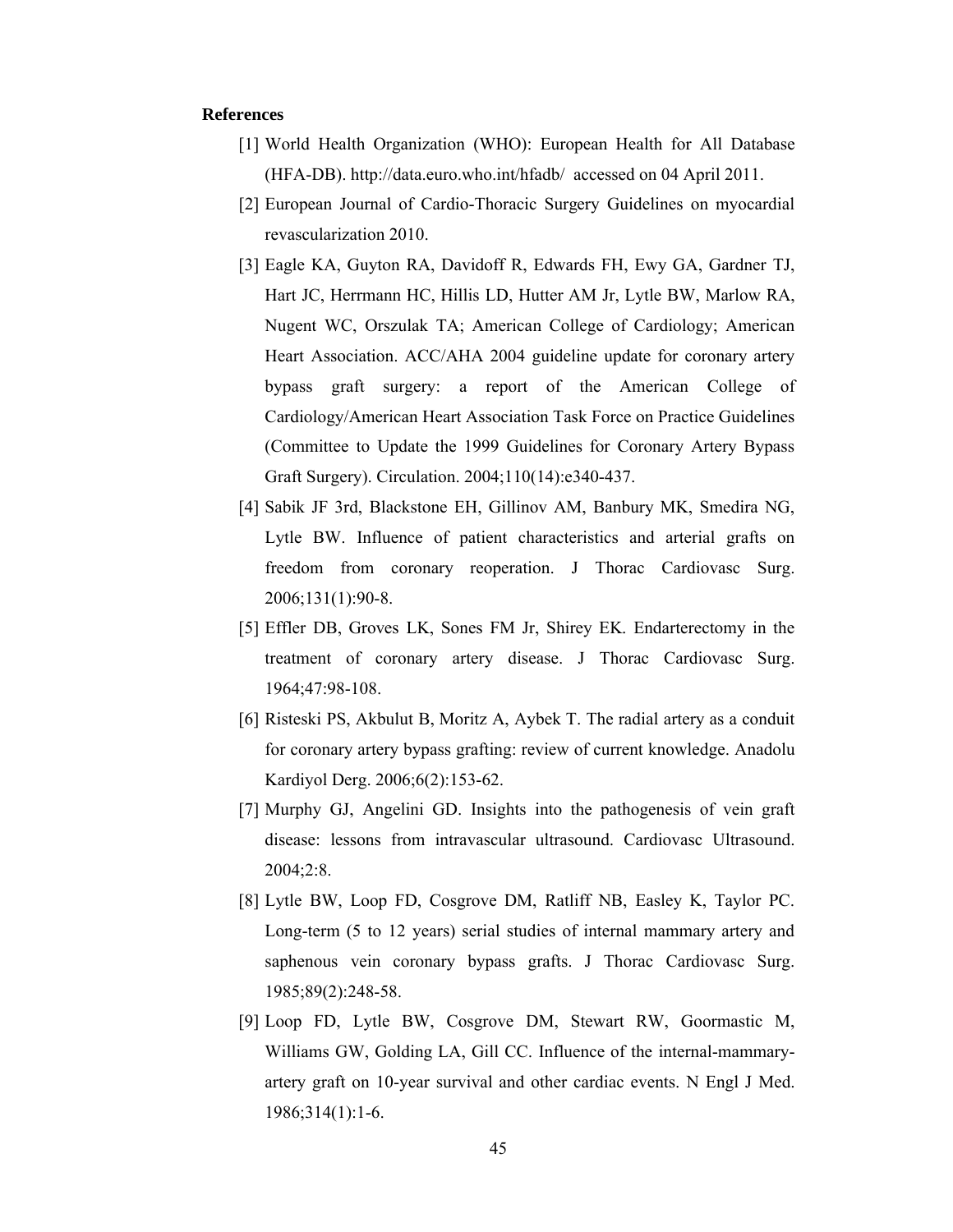- [10] Toumpoulis IK, Theakos N, Dunning J. Does bilateral internal thoracic artery harvest increase the risk of mediastinitis? Interact Cardiovasc Thorac Surg. 2007;6(6):787-91.
- [11] Gansera B, Schmidtler F, Angelis I, Kiask T, Kemkes BM, Botzenhardt F. Patency of internal thoracic artery compared to vein grafts postoperative angiographic findings in 1189 symptomatic patients in 12 years. Thorac Cardiovasc Surg. 2007;55(7):412-7.
- [12] Taggart DP, D'Amico R, Altman DG. Effect of arterial revascularisation on survival: a systematic review of studies comparing bilateral and single internal mammary arteries. Lancet. 2001;358(9285):870-5.
- [13] Sergeant P, Blackstone E, Meyns B. Validation and interdependence with patient-variables of the influence of procedural variables on early and late survival after CABG. K.U. Leuven Coronary Surgery Program. Eur J Cardiothorac Surg. 1997;12(1):1-19.
- [14] Kieser TM, Rose S, Kowalewski R, Belenkie I. Transit-time flow predicts outcomes in coronary artery bypass graft patients: a series of 1000 consecutive arterial grafts. Eur J Cardiothorac Surg. 2010;38(2):155-62.
- [15] Carpentier A, Guermonprez JL, Deloche A, Frechette C, DuBost C. The aorta-to-coronary radial artery bypass graft: a technique avoiding pathological changes in grafts. Ann Thorac Surg. 1973;16:111-21.
- [16] Fisk RL, Brooks CH, Callaghan JC, Dvorkin J. Experience with the radial artery graft for coronary artery bypass. Ann Thorac Surg. 1976;21(6):513-8.
- [17] Curtis JJ, Stoney WS, Alford WC Jr, Burrus GR, Thomas CS Jr. Intimal hyperplasia. A cause of radial artery aortocoronary bypass graft failure. Ann Thorac Surg. 1975;20(6):628-35.
- [18] Zacharias A, Habib RH, Schwann TA, Riordan CJ, Durham SJ, Shah A. Improved Survival With Radial Artery Versus Vein Conduits in Coronary Bypass Surgery With Left Internal Thoracic Artery to Left Anterior Descending Artery Grafting. Circulation. 2004; 109:1489-96.
- [19] Possati G, Gaudino M, Prati F, Alessandrini F, Trani C, Glieca F, Mazzari MA, Luciani N, Schiavoni G. Long-term results of the radial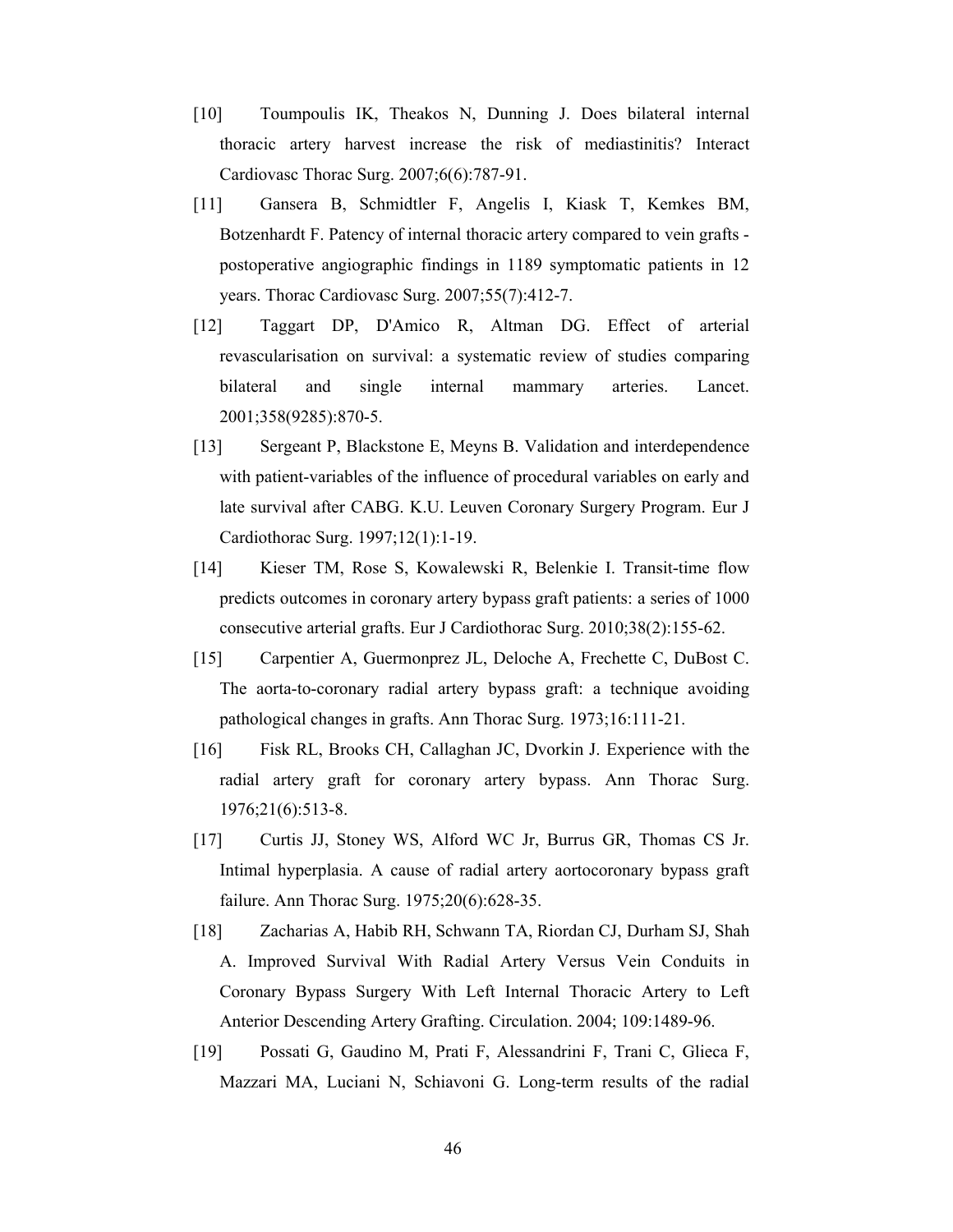artery used for myocardial revascularisation. Circulation 2003; 108:1350- 1354.

- [20] Acar C, Jebara VA, Portoghese M, Beyssen B, Pagny JY, Grare P, Chachques JC, Fabiani JN, Deloche A, Guermonprez JL. Revival of the radial artery for coronary artery bypass grafting. Ann Thorac Surg. 1992;54(4):652-60.
- [21] Possati G, Gaudino M, Alessandrini F, Luciani N, Glieca F, Trani C, Cellini C, Canosa C, Di Sciascio G. Midterm clinical and angiographic results of radial artery grafts used for myocardial revascularization. J Thorac Cardiovasc Surg. 1998;116(6):1015-21.
- [22] Tatoulis J, Royse AG, Buxton BF, Fuller JA, Skillington PD, Goldblatt JC, Brown RP, Rowland MA. The radial artery in coronary surgery: a 5-year experience--clinical and angiographic results.Ann Thorac Surg. 2002;73(1):143-7.
- [23] Hayward PA, Gordon IR, Hare DL, Matalanis G, Horrigan ML, Rosalion A, Buxton BF. Comparable patencies of the radial artery and right internal thoracic artery or saphenous vein beyond 5 years: results from the Radial Artery Patency and Clinical Outcomes trial. J Thorac Cardiovasc Surg. 2010;139:60-65.
- [24] Conant AR, Shackcloth MJ, Oo AY, Chester MR, Simpson AW, Dihmis WC. Phenoxybenzamine treatment is insufficient to prevent spasm in the radial artery: the effect of other vasodilators. J Thorac Cardiovasc Surg. 2003;126(2):448-54.
- [25] He GW, Yang CQ. Radial artery has higher receptor-mediated contractility but similar endothelial function compared with mammary artery. Ann Thorac Surg. 1997;63(5):1346-52.
- [26] Sperti G, Manasse E, Kol A, Canosa C, Grego S, Milici C, Schiavello R, Possati GF, Crea F, Maseri A. Comparison of response to serotonin of radial artery grafts and internal mammary grafts to native coronary arteries and the effect of diltiazem. Am J Cardiol. 1999;83(4):592-6, A8.
- [27] Chong WC, Ong PJ, Hayward C, Moat N, Collins P.N. Effects of storage solutions on in vitro vasoreactivity of radial artery conduits. J Thorac Cardiovasc Surg. 2001; 122: 470-5.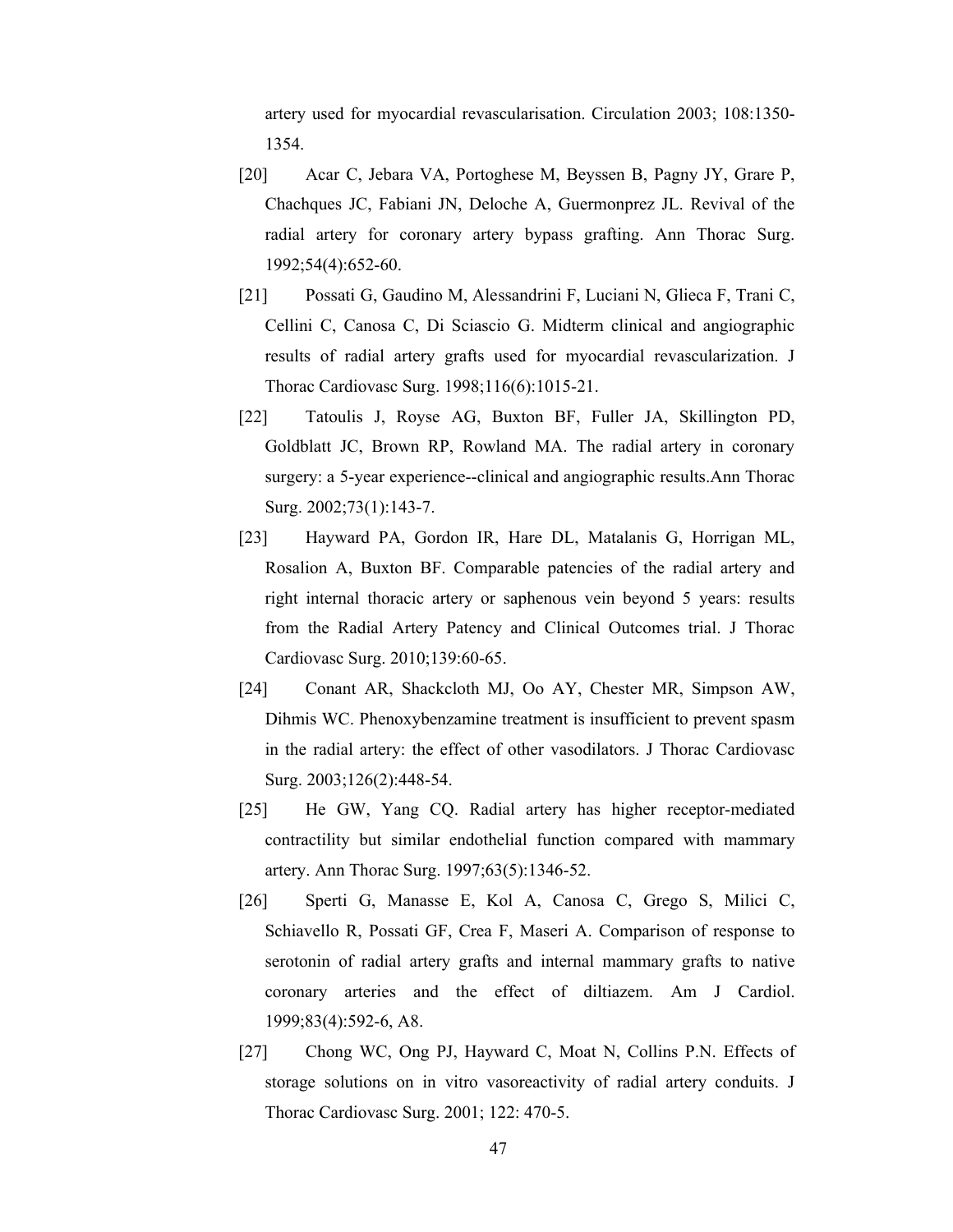- [28] Tatoulis J, Jiang GC, Moffatt JD, Cocks TM. Storage of radial artery grafts in blood increases vessel reactivity to vasoconstrictors in vitro. Ann Thorac Surg. 1999; 68: 2191-5.
- [29] He GW. Verapamil plus nitroglycerin solution maximally preserves endothelial function of the radial artery: comparison with papaverine solution. J Thorac Cardiovasc Surg. 1998; 115:1321-7.
- [30] Szolnoky J, Ambrus N, Szabó-Biczók A, Bogáts G, Papp JG, Varró A, Pataricza J. Biseko colloidal solution diminishes the vasoreactivity of human isolated radial arteries. Eur J Cardiothorac Surg. 2009; 36:143-7.
- [31] He GW, Acuff TE, Ryan WH, Yang CQ, Douthit MB, Bowman RT, Mack MJ. Inhibitory effects of calcium antagonists on alpha-adrenoceptormediated contraction in the human internal mammary artery. Br J Clin Pharmacol. 1994;37(2):173-9.
- [32] He GW, Yang CQ. Comparative study on calcium channel antagonists in the human radial artery: clinical implications. J Thorac Cardiovasc Surg. 2000;119(1):94-100.
- [33] He GW, Yang CQ. Comparison of the vasorelaxant effect of nitroprusside and nitroglycerin in the human radial artery in vitro. Br J Clin Pharmacol. 1999;48(1):99-104.
- [34] Pataricza J, Szolnoky J, Krassói I, Hegedűs Z, Kun A, Varró A, Papp J. Gy. Vasorelaxing effect of levosimendan against 5-hydroxytryptamineinduced contractions in isolated human condiut bypass grafts. J Pharm Pharmacol. 2006; 58: 1107-12.
- [35] Tritapepe L, De Santis V, Vitale D, Guarracino F, Pellegrini F, Pietropaoli P, Singer M. Levosimendan pre-treatment improves outcomes in patients undergoing coronary artery bypass graft surgery. Br J Anaesth. 2009;102(2):198-204.
- [36] Zhang Y, Tazzeo T, Chu V, Janssen LJ. Membrane potassium currents in human radial artery and their regulation by nitric oxide donor. Cardiovasc Res. 2006;71(2):383-92.
- [37] Pataricza J, Krassói I, Höhn J, Kun A, Papp JG. Functional role of potassium channels in the vasodilating mechanism of levosimendan in porcine isolated coronary artery. Cardiovasc Drugs Ther. 2003;17(2):115- 21.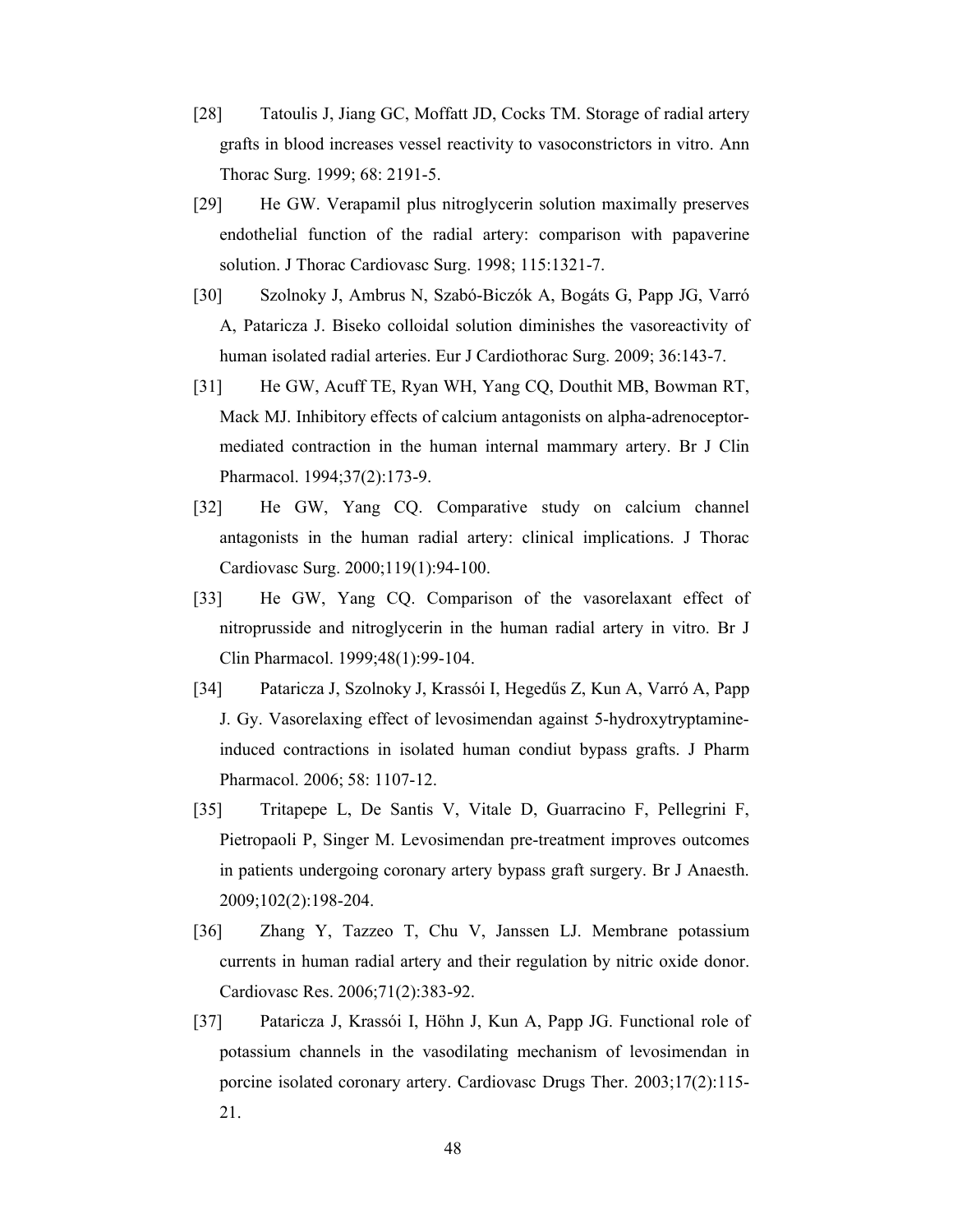- [38] Akar F, Manavbasi Y, Parlar AI, Ulus AT, Katircioglu SF. The gender differences in the relaxation to levosimendan of human internal mammary artery. Cardiovasc Drugs Ther. 2007;21(5):331-8.
- [39] Kaptan K, Erinç K, Ifran A, Yildirim V, Uzun M, Beyan C, Işik E. Levosimendan has an inhibitory effect on platelet function. Am J Hematol. 2008; 83(1):46-49.
- [40] Santos MT, Moscardó A, Vallés J, Martínez M, Piñón M, Aznar J, Broekman MJ, Marcus AJ. Participation of tyrosine phosphorylation in cytoskeletal reorganization, alpha(IIb)beta(3) integrin receptor activation, and aspirin-insensitive mechanisms of thrombin-stimulated human platelets. Circulation. 2000;102(16):1924-30.
- [41] Angiolillo DJ, Ueno M, Goto S. Basic principles of platelet biology and clinical implications. Circ J. 2010;74(4):597-607.
- [42] Kinugasa Y, Kato M, Sugihara S, Hirai M, Kotani K, Ishida K, Yanagihara K, Kato Y, Ogino K, Igawa O, Hisatome I, Shigemasa C. A simple risk score to predict in-hospital death of elderly patients with acute decompensated heart failure. Hypoalbuminemia as an additional prognostic factor. Circ J. 2009; 73: 2276-81.
- [43] Sandell EP, Hayha M, Antila S, Heikkinen P, Ottoila P, Lehtonen LA, Pentikainen PJ. Pharmacokinetics of Levosimendan in healthy volunteers and patients with congestive heart failure. J Cardiovasc Pharmacol. 1995; 26: S57-S62.
- [44] Asif M, Sarkar PK. Three-digit Allen's test. Ann Thorac Surg. 2007;84(2):686-7.
- [45] Szolnoky J, Séllei Á, Földeák D, Morvay Z, Szabó B. A, Bogáts G. Az arteria ulnaris áramlási paramétereinek változása arteria radialis eltávolítása után. Cardiol. Hung. 2006; 36:10.
- [46] Pataricza J, Bor P, Szekeres L. Synergistic actions of prostacyclin and an isoquinoline derivative (CH-102) on ADP-induced aggregation of dog platelets in vitro. Biomed Biochim Acta. 1984;43(12):1365-9.
- [47] Blackwell GJ, Radomski M, Vargas JR, Moncada S. Prostacyclin prolongs viability of washed human platelets. Biochim Biophys Acta. 1982;718(1):60-5.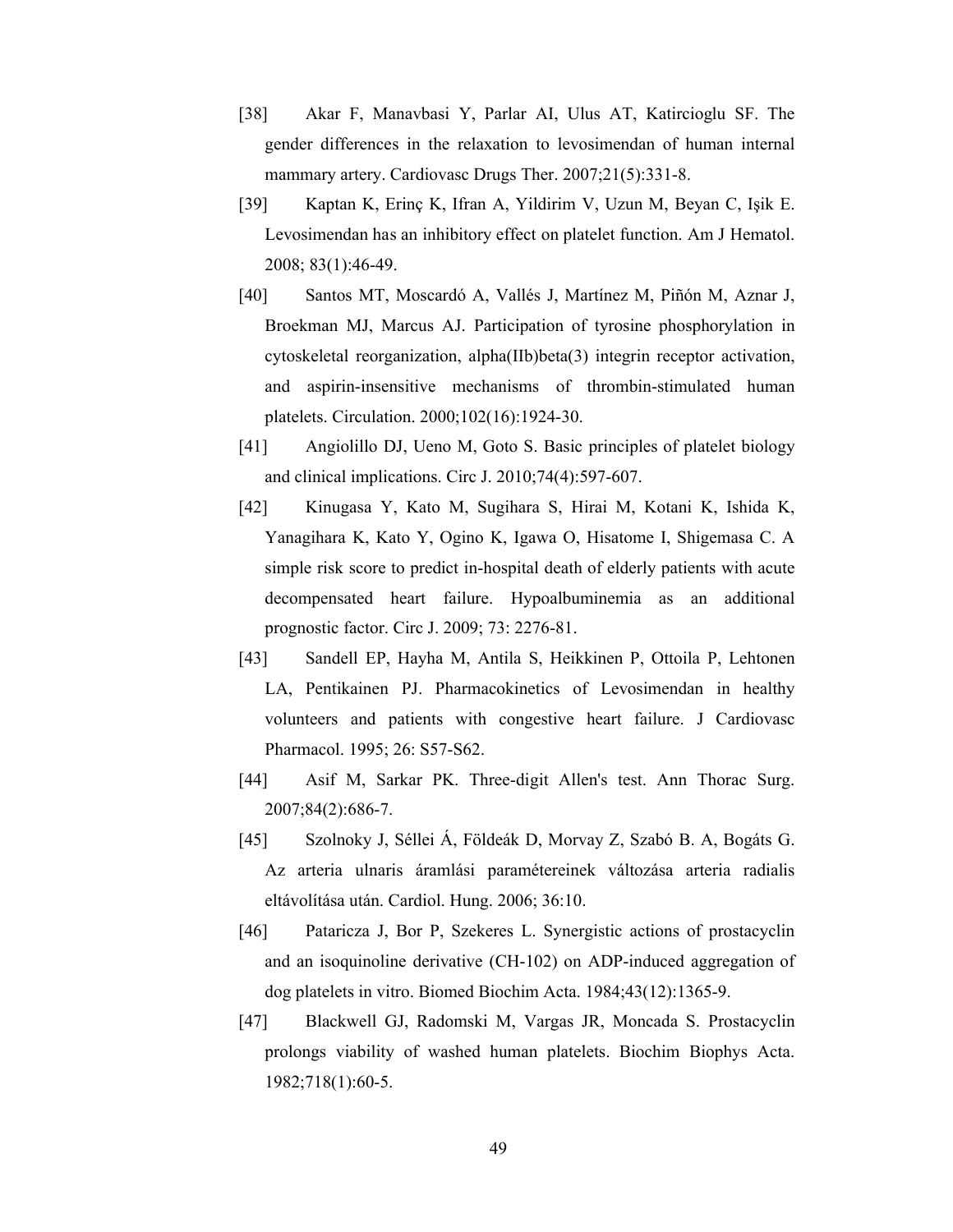- [48] Van der Starre PJ, Reneman RS. The role of serotonin blockers in cardiac anesthesia. J Cardiothorac Vasc Anesth. 1994;8(4):455-62.
- [49] Plunkett JJ, Reeves JD, Ngo L, Bellows W, Shafer SL, Roach G, Howse J, Herskowitz A, Mangano DT. Urine and plasma catecholamine and cortisol concentrations after myocardial revascularization. Modulation by continuous sedation. Multicenter Study of Perioperative Ischemia (McSPI) Research Group, and the Ischemia Research and Education Foundation (IREF). Anesthesiology. 1997;86(4):785-96.
- [50] Chardigny C, Jebara V, Descombes JJ, Acar C, Verbeuren T, Fabiani JN. Vaso-reactive properties of radial and internal mammary arteries: application to coronary bypass surgery. Arch Mal Coeur Vaiss. 1994;87(9):1185-93.
- [51] Edwards G, Dora KA, Gardener MJ, Garland CJ, Weston AH. K+ is an endothelium-derived hyperpolarizing factor in rat arteries. Nature. 1998;396(6708):269-72.
- [52] He GW, Liu ZG. Comparison of nitric oxide release and endothelium-derived hyperpolarizing factor-mediated hyperpolarization between human radial and internal mammary arteries. Circulation. 2001;104(12 Suppl 1):I344-9.
- [53] Kivikko M, Antila S, Eha J, Lehtonen L, Pentikäinen PJ. Pharmacokinetics of levosimendan and its metabolites during and after a 24-hour continuous infusion in patients with severe heart failure. Int J Clin Pharmacol Ther. 2002;40(10):465-71.
- [54] Lilleberg J, Sundberg S, Häyhä M, Akkila J, Nieminen MS. Haemodynamic dose-efficacy of levosimendan in healthy volunteers. Eur J Clin Pharmacol. 1994;47(3):267-74.
- [55] Hasenfuss G, Pieske B, Kretschmann B, Holubarsch C, Alpert NR, Just H. Effects of calcium sensitizers on intracellular calcium handling and myocardial energetics. J Cardiovasc Pharmacol. 1995;26 Suppl 1:S45-51.
- [56] Silva-Cardoso J, Ferreira J, Oliveira-Soares A, Martins-de-Campos J, Fonseca C, Lousada N, Ilídio-Moreira J, Rabaçal C, Damasceno A, Amorim S, Seabra-Gomes R, Ferreira R, Abreu-Lima C; PORTLAND Investigators. Effectiveness and safety of levosimendan in clinical practice. Rev Port Cardiol. 2009;28(2):143-54.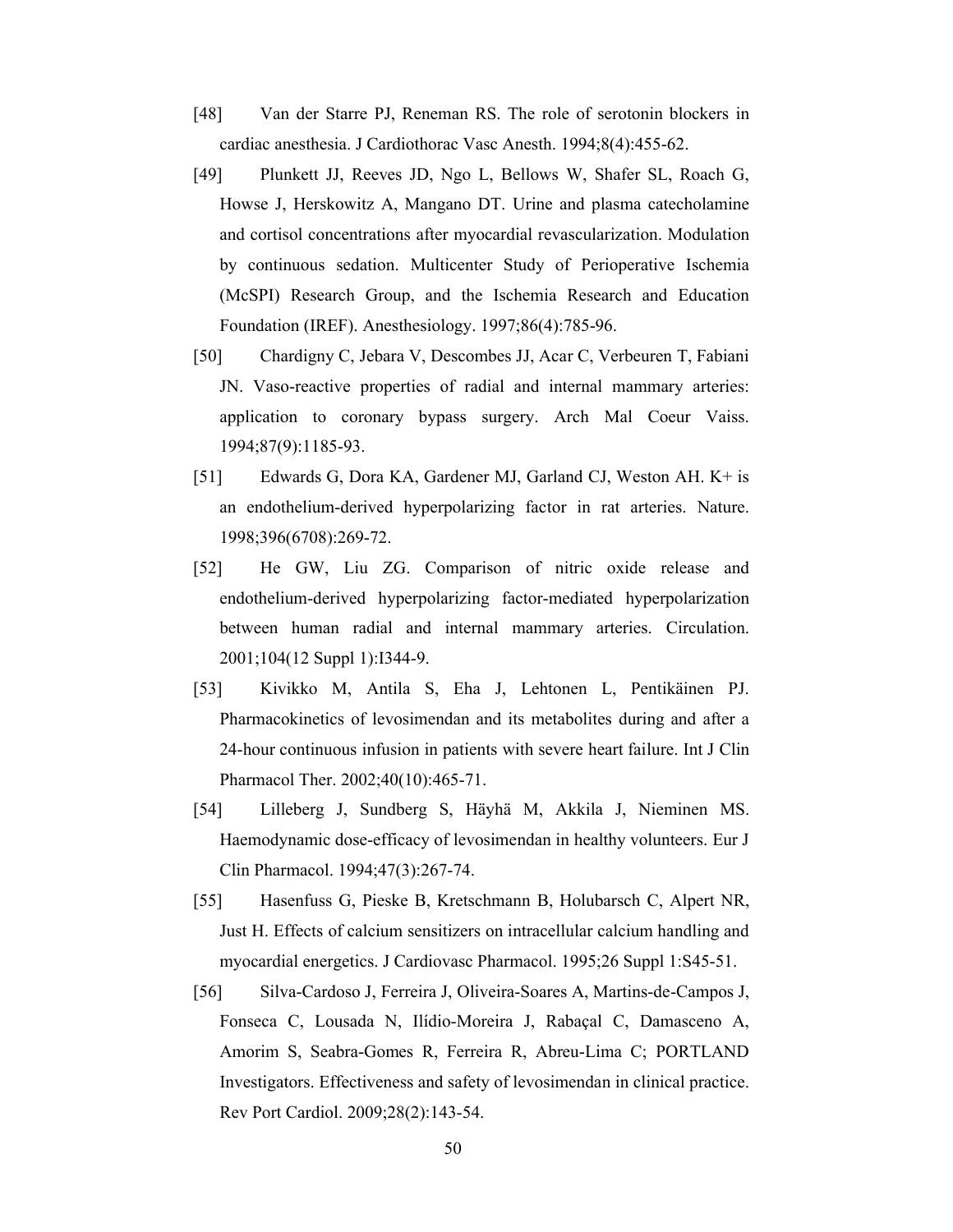- [57] Grossini E, Molinari C, Caimmi PP, Uberti F, Vacca G. Levosimendan induces NO production through p38 MAPK, ERK and Akt in porcine coronary endothelial cells: role for mitochondrial K(ATP) channel. Br J Pharmacol. 2009;156(2):250-61.
- [58] Marijic J, Li Q, Song M, Nishimaru K, Stefani E, Toro L. Decreased expression of voltage- and Ca(2+)-activated  $K(+)$  channels in coronary smooth muscle during aging. Circ Res. 2001;88(2):210-6.
- [59] Szilágyi S, Pollesello P, Levijoki J, Haikala H, Bak I, Tósaki A, Borbély A, Edes I, Papp Z. Two inotropes with different mechanisms of action: contractile, PDE-inhibitory and direct myofibrillar effects of levosimendan and enoximone. J Cardiovasc Pharmacol. 2005;46(3):369- 76.
- [60] Salloum J, Tharpe C, Vaughan D, Zhao DX. Release and elimination of soluble vasoactive factors during percutaneous coronary intervention of saphenous vein grafts: analysis using the PercuSurge GuardWire distal protection device. J Invasive Cardiol. 2005; 17: 575-579.
- [61] Yokoshiki H, Katsube Y, Sunagawa M, Sperelakis N. The novel calcium sensitizer levosimendan activates the ATP-sensitive K+ channel in rat ventricular cells. J Pharmacol Exp Ther. 1997;283(1):375-83.
- [62] Gao YJ, Yang H, Teoh K, Lee RM. Detrimental effects of papaverine on the human internal thoracic artery. J Thorac Cardiovasc Surg. 2003 Jul;126(1):179-85.
- [63] Dipp MA, Nye PC, Taggart DP. Phenoxybenzamine is more effective and less harmful than papaverine in the prevention of radial artery vasospasm. Eur J Cardiothorac Surg. 2001; 19(4):482-6.
- [64] Mussa S, Guzik TJ, Black E, Dipp MA, Channon KM, Taggart DP. Comparative efficacies and durations of action of phenoxybenzamine, verapamil/nitroglycerin solution, and papaverine as topical antispasmodics for radial artery coronary bypass grafting. J Thorac Cardiovasc Surg. 2003;126(6):1798-805.
- [65] Velez DA, Morris CD, Muraki S, Budde JM, Otto RN, Zhao ZQ, Guyton RA, Vinten-Johansen J. Brief pretreatment of radial artery conduits with phenoxybenzamine prevents vasoconstriction long term. Ann Thorac Surg. 2001;72(6):1977-84.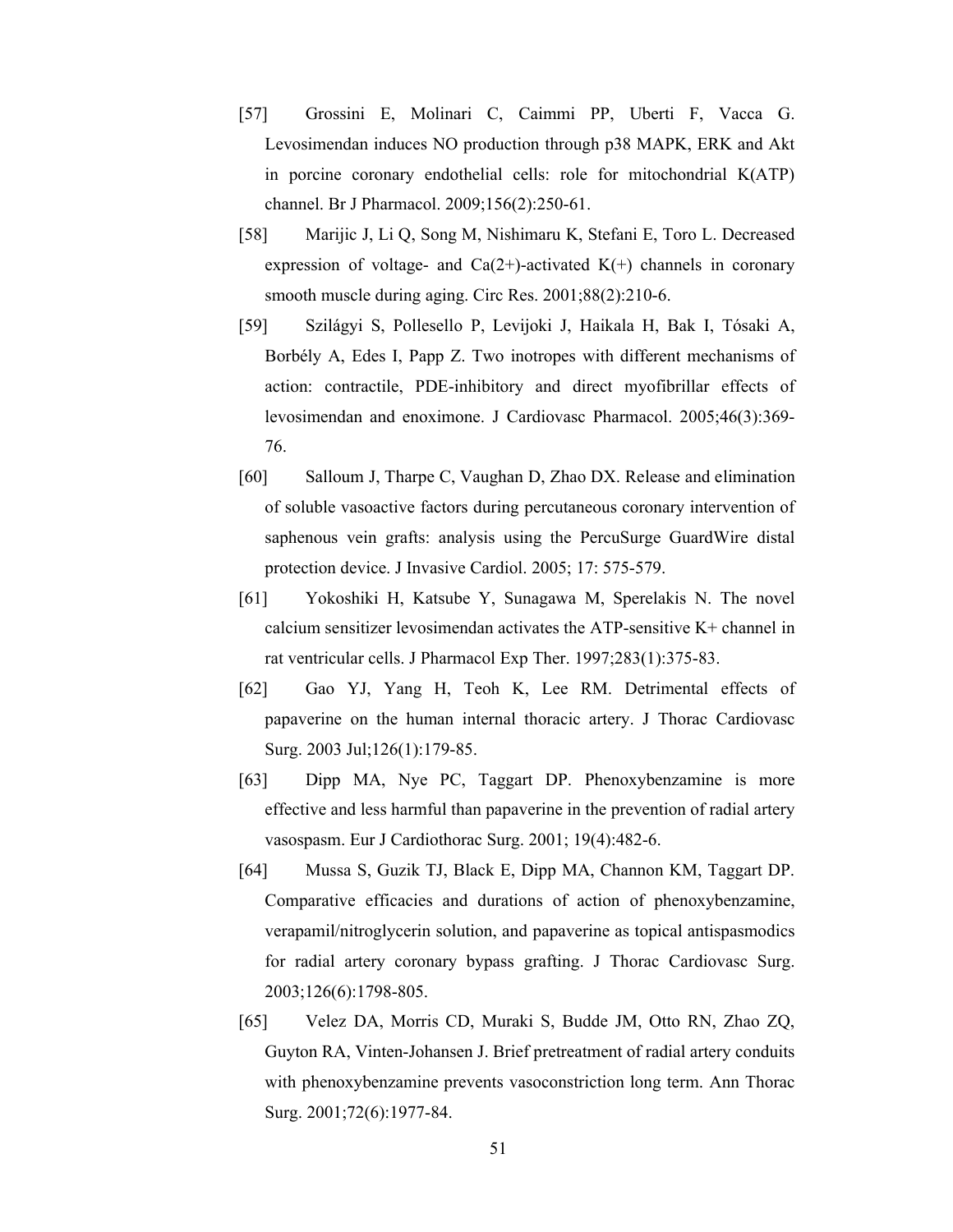- [66] Mäyränpää M, Simpanen J, Hess MW, Werkkala K, Kovanen PT. Arterial endothelial denudation by intraluminal use of papaverine-NaCl solution in coronary bypass surgery. Eur J Cardiothorac Surg. 2004;25(4):560-6.
- [67] Harrison WE, Mellor AJ, Clark J, Singer DR. Vasodilator pretreatment of human radial arteries; comparison of effects of phenoxybenzamine vs papaverine on norepinephrine-induced contraction in vitro. Eur Heart J. 2001;22(23):2209-16.
- [68] Manabe S, Sunamori M. Radial artery graft for coronary artery bypass surgery: biological characteristics and clinical outcome. J Card Surg. 2006 Jan-Feb;21(1):102-14; 115.
- [69] Mirkhani H, Shafa M, Khazraei H. Comparison of the effects of levosimendan and papaverine on human internal mammary artery and saphenous vein. Cardiovasc Drugs Ther. 2009;23(5):355-9.
- [70] Wei W, Chen ZW, Yang Q, Jin H, Furnary A, Yao XQ, Yim AP, He GW. Vasorelaxation induced by vascular endothelial growth factor in the human internal mammary artery and radial artery. Vascul Pharmacol. 2007;46(4):253-9.
- [71] Rakici O, Kiziltepe U, Coskun B, Aslamaci S, Akar F. Effects of resveratrol on vascular tone and endothelial function of human saphenous vein and internal mammary artery. Int J Cardiol. 2005 2;105(2):209-15.
- [72] He GW, Liu MH, Yang Q, Furnary A, Yim AP. Role of endothelin-1 receptor antagonists in vasoconstriction mediated by endothelin and other vasoconstrictors in human internal mammary artery. Ann Thorac Surg. 2007;84(5):1522-7.
- [73] Horwich TB, Kalantar-Zadeh K, MacLellan RW, Fonarow GC. Albumin levels predict survival in patients with systolic heart failure. Am Heart J. 2008;155:883-9.
- [74] Arques S, Roux E, Sbragia P, Gelisse R, Pieri B, Ambrosi P. Usefulness of serum albumin concentration for in-hospital risk stratification in frail, elderly patients with acute heart failure. Insights from a prospective, monocenter study. Int J Cardiol. 2008;125(2):265-7.
- [75] Kinugasa Y, Kato M, Sugihara S, Hirai M, Kotani K, Ishida K, Yanagihara K, Kato Y, Ogino K, Igawa O, Hisatome I, Shigemasa C. A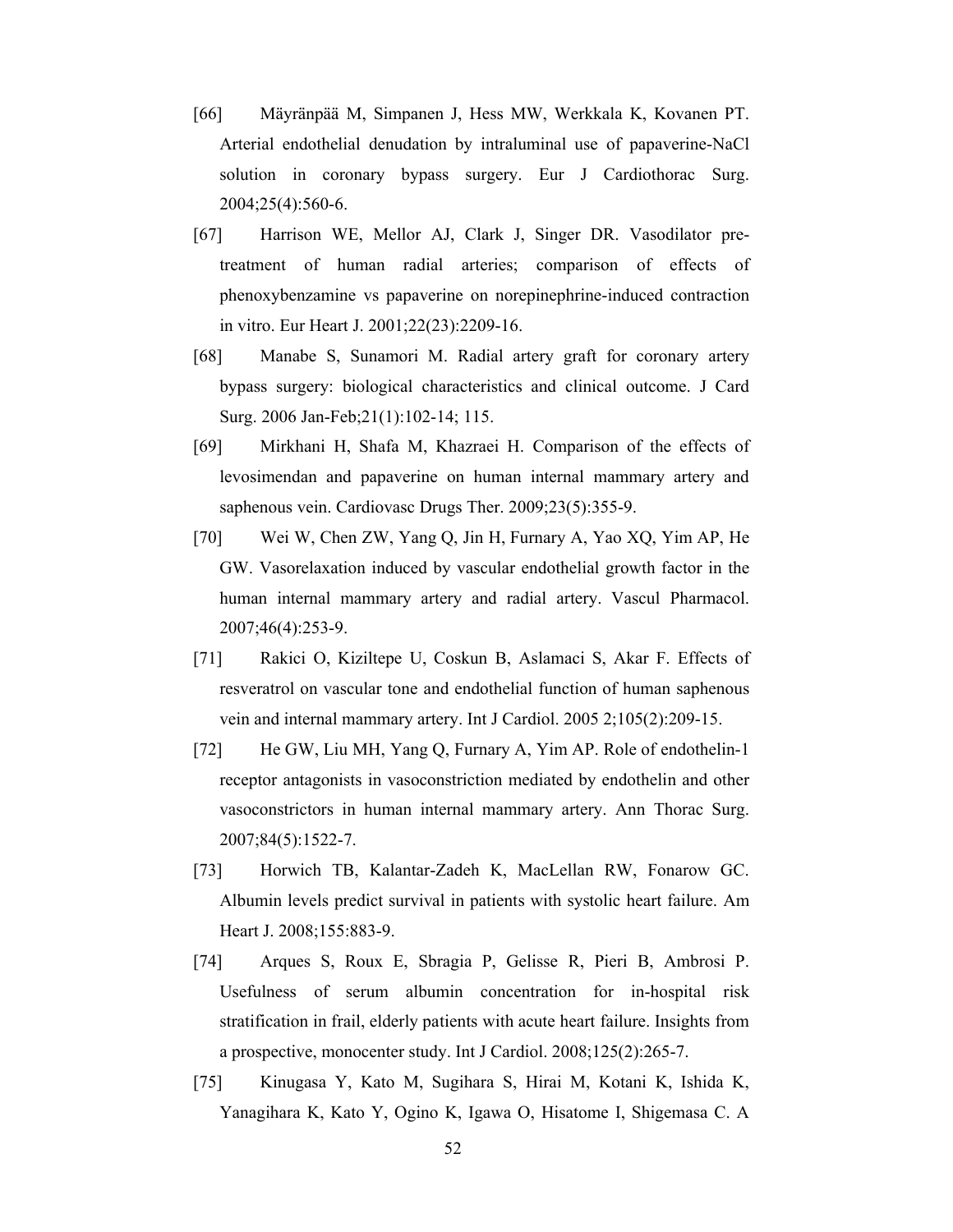simple risk score to predict in-hospital death of elderly patients with acute decompensated heart failure--hypoalbuminemia as an additional prognostic factor. Circ J. 2009;73(12):2276-81.

- [76] Chackalamannil S, Wang Y, Greenlee WJ, Hu Z, Xia Y, Ahn HS, Boykow G, Hsieh Y, Palamanda J, Agans-Fantuzzi J, Kurowski S, Graziano M, Chintala M. Discovery of a novel, orally active himbacinebased thrombin receptor antagonist (SCH 530348) with potent antiplatelet activity. J Med Chem. 2008;51(11):3061-4.
- [77] Kroll MH, Schafer AI. Biochemical mechanisms of platelet activation. Blood. 1989;74(4):1181-95.
- [78] Pataricza J, Papp JGy. Inhibition by Simendan (OR-1259) of collagen- and Ca2+-ionophore-induced aggregation of human platelets. Pharm Res. 1992; 25:158-9.
- [79] Mansour K, Taher AT, Musallam KM, Alam S. Aspirin resistance. Adv Hematol. 2009;2009:937352.
- [80] Giorgi MA, Di Girolamo G, González CD. Nonresponders to clopidogrel: pharmacokinetics and interactions involved. Expert Opin Pharmacother. 2010;11(14):2391-403.
- [81] Paparella D, Galeone A, Venneri MT, Coviello M, Scrascia G, Marraudino N, Quaranta M, de Luca Tupputi Schinosa L, Brister SJ. Activation of the coagulation system during coronary artery bypass grafting: comparison between on-pump and off-pump techniques. J Thorac Cardiovasc Surg. 2006;131(2):290-7.